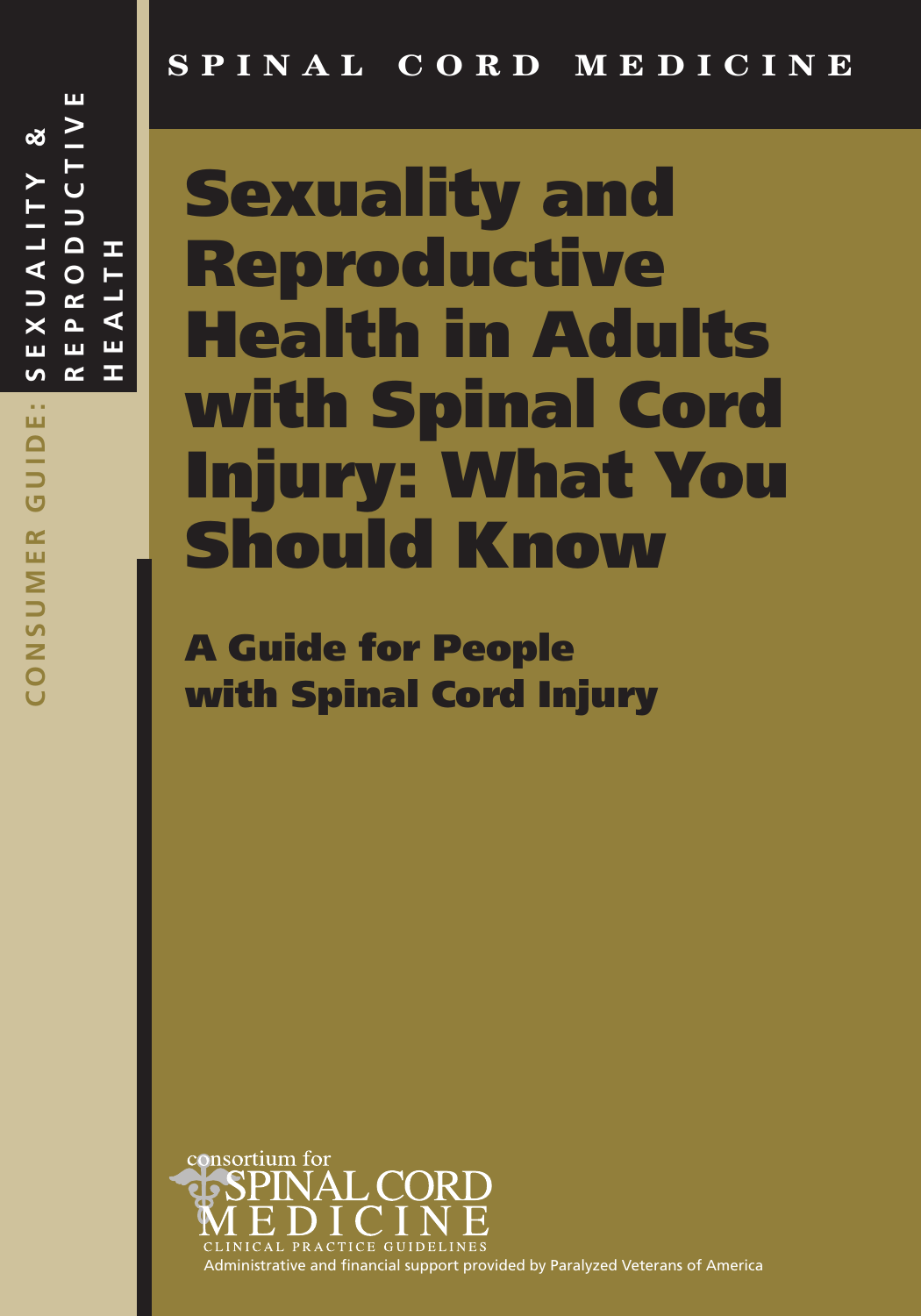## *Consumer Guide Panel*

**Stanley H. Ducharme, PhD** Boston Medical Center Boston University School of Medicine

**Caryn Cohen, MS** College Park, MD

## *Consumer Focus Group*

**John Bollinger** Member Paralyzed Veterans of America

**Fred Cowell** Senior Health Policy Analyst and Acting Director, Research and Education Paralyzed Veterans of America

**Charlie Croteau** Worcester, MA

**Marion Dawicki** President, Board of Directors Independent Living Center Saugus, MA

**Laura Ellington** Member and Vice President, Executive Committee Paralyzed Veterans of America

**Doris A. Ganzy, RN, BSN, AN** Saxonburg, PA

**Bob Herman** Senior Advocacy Attorney Paralyzed Veterans of America

**Terry McManus** Associate Director, Medical Services Paralyzed Veterans of America

## *Staff Writers*

**J. Paul Thomas** Paralyzed Veterans of America

**Kim S. Nalle** Paralyzed Veterans of America

## *Consortium for Spinal Cord Medicine Member Organizations*

**Academy of Spinal Cord Injury Professionals • Spinal Cord Injury Nurses**

- **Spinal Cord Injury Psychologists and Social Workers**
- **Paraplegia Society**

**American Academy of Orthopaedic Surgeons**

**American Academy of Physical Medicine and Rehabilitation**

**American Association of Neurological Surgeons**

**American College of Emergency Physicians**

**American Congress of Rehabilitation Medicine**

**American Occupational Therapy Association**

**American Physical Therapy Association**

**American Psychological Association**

**American Spinal Injury Association**

**Association of Academic Physiatrists**

**Association of Rehabilitation Nurses**

**Christopher and Dana Reeve Foundation**

**Congress of Neurological Surgeons**

**Insurance Rehabilitation Study Group**

**International Spinal Cord Society**

**Paralyzed Veterans of America**

**Society of Critical Care Medicine**

**U.S. Department of Veterans Affairs**

**United Spinal Association**

Copyright  $\odot$  2011 Paralyzed Veterans of America

This guide has been prepared based on scientific and professional information found in *Sexuality and Reproductive Health in Adults with Spinal Cord Injury: A Clinical Practice Guideline for Health-Care Professionals* published in 2005. Users of this guide should periodically review this material to ensure that the advice herein is consistent with current reasonable clinical practice.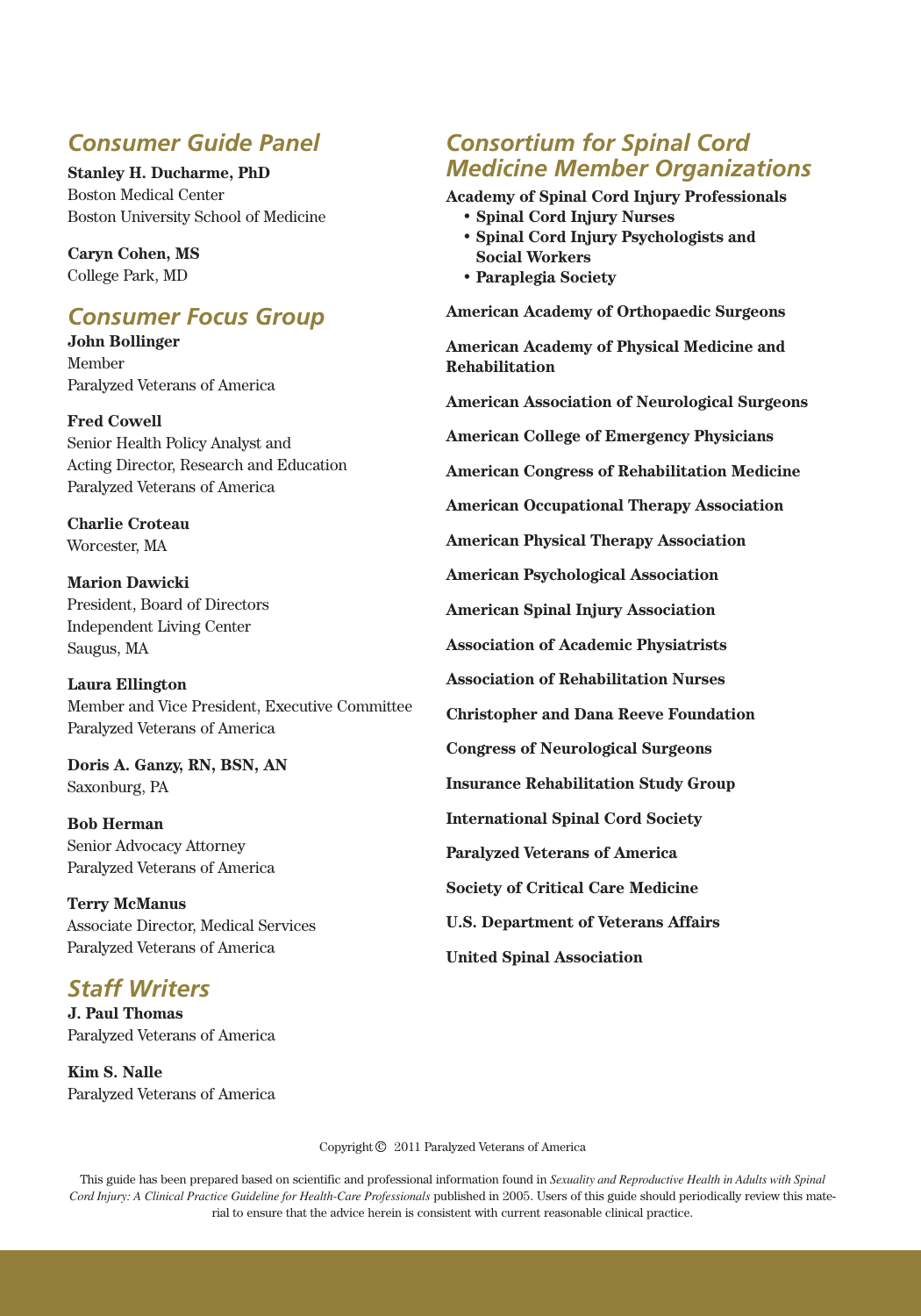# **Sexuality and Reproductive Health in Adults with Spinal Cord Injury: What You Should Know**

**A Guide for People with Spinal Cord Injury**

**Consortium for Spinal Cord Medicine and Paralyzed Veterans of America**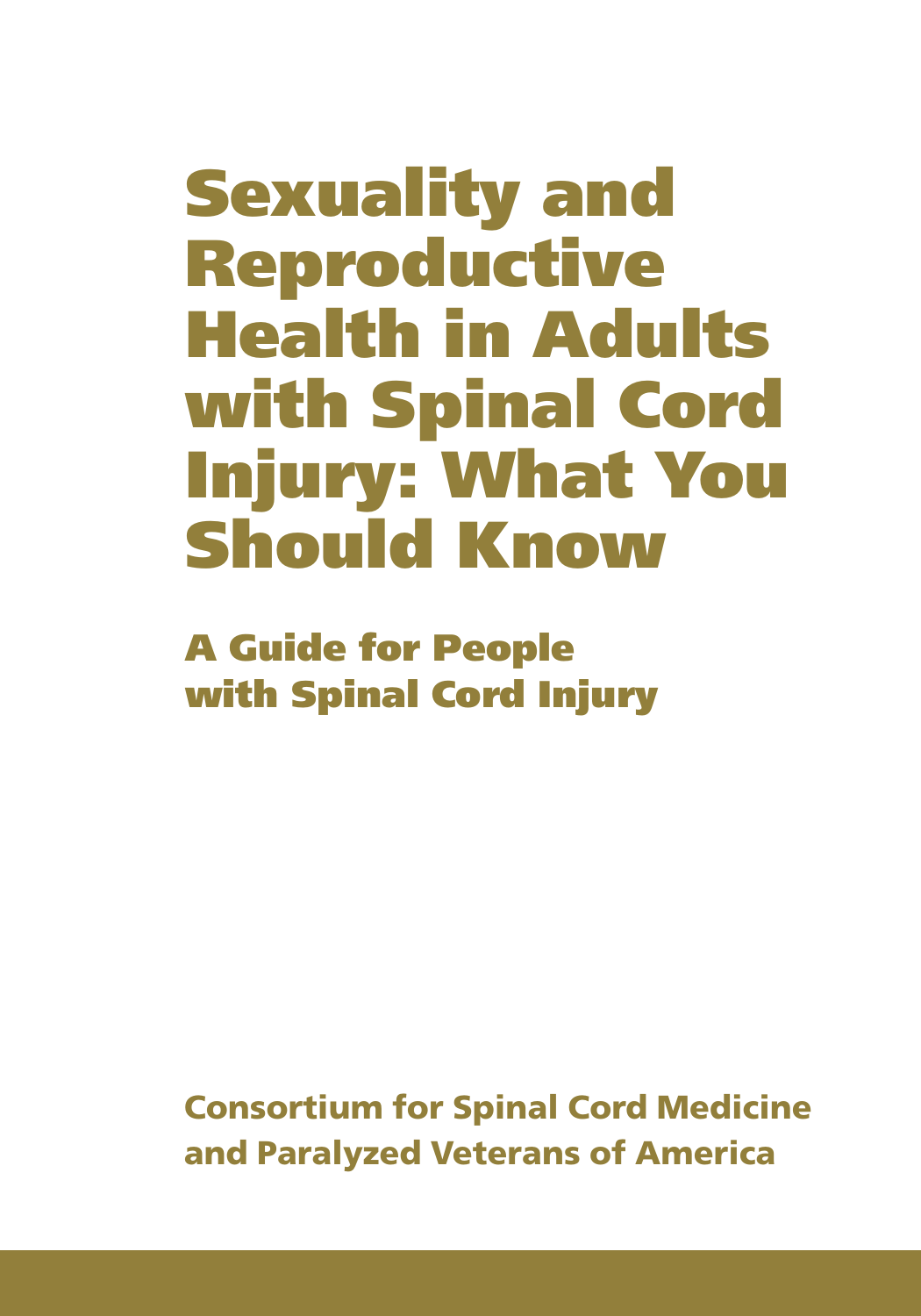Copyright  $\odot$  2011 Paralyzed Veterans of America

All rights reserved. This book may not be reproduced in whole or in part, by any means, without written permission from the Paralyzed Veterans of America.

ISBN 0-929819-23-3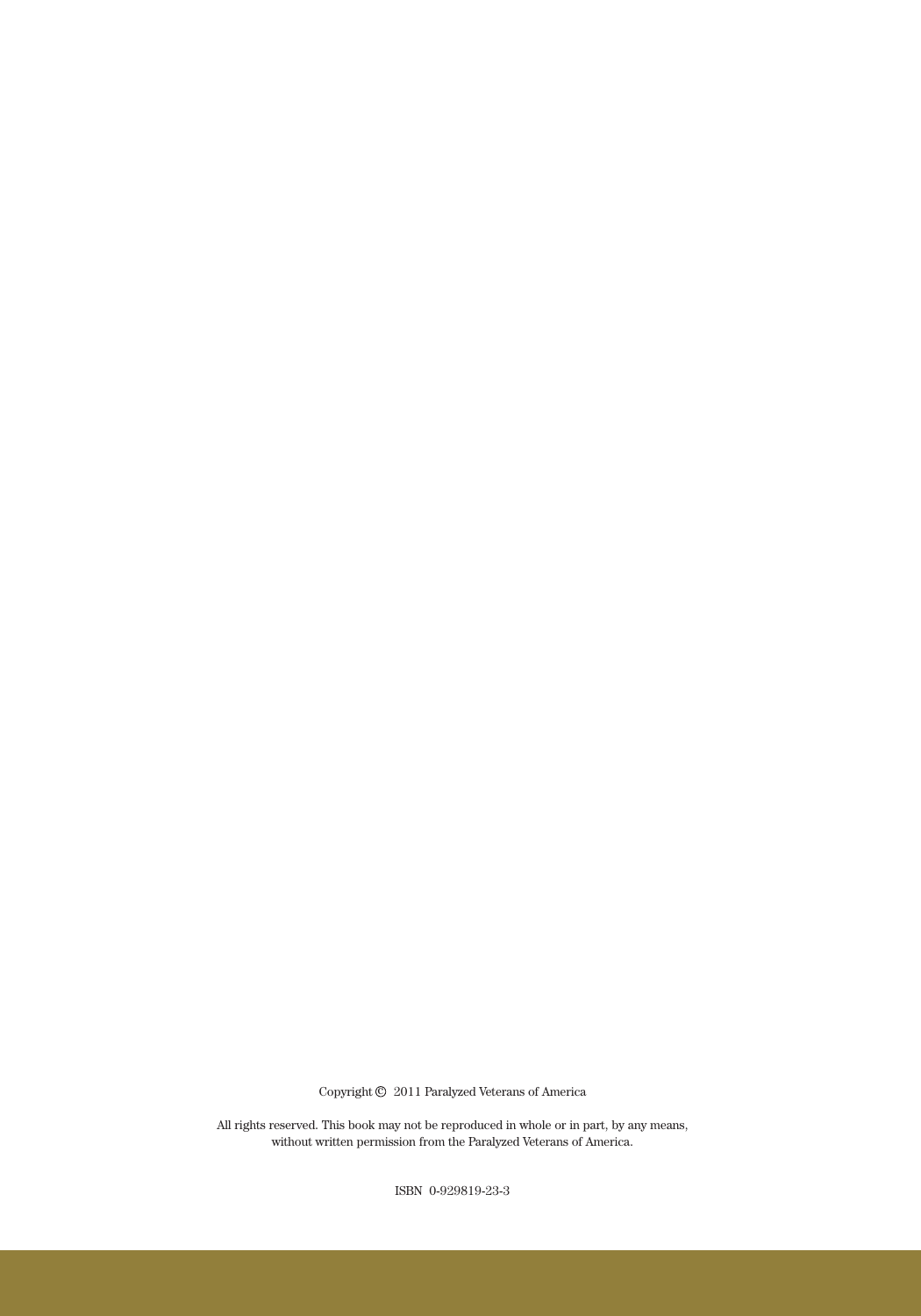## *Table of Contents*

| The Importance of Sexuality and Reproductive Health                 |
|---------------------------------------------------------------------|
| Body Image and Sexuality                                            |
| Reproductive Health and Sexuality                                   |
| Sex after SCI                                                       |
| Maintaining Sexual Well-Being                                       |
| Education                                                           |
| Learning about Sexuality after SCI                                  |
| Communication                                                       |
| <b>Explicit Educational Materials</b>                               |
|                                                                     |
| Effect of Injury on Sexual Function, Responsiveness, and Expression |
| <b>Exploring All Your Senses</b>                                    |
| Genital Arousal and Orgasm in Women                                 |
| Ejaculation and Orgasm in Men                                       |
| <b>Erections</b>                                                    |
| <b>Erectile Dysfunction</b>                                         |
| Testosterone                                                        |
| <b>Testosterone Replacement Therapy</b>                             |
| Oral Medications to Treat ED                                        |
| Intracavernosal Injections to Treat ED                              |
| Vacuum Devices to Treat ED                                          |
| Vibrators and Penile Rings                                          |
| Penile Implants to Treat ED                                         |
| Alternatives to Vaginal Intercourse                                 |
| Masturbation                                                        |
| <b>Nonprescription Sexual Remedies</b>                              |
| <b>Sex Toys</b>                                                     |
|                                                                     |
| <b>Menstruation</b>                                                 |
| Gynecological Health                                                |
| <b>Birth Control</b>                                                |
| Pregnancy                                                           |
| Childbirth                                                          |
| Autonomic Dysreflexia and Childbirth                                |
| Menopause                                                           |
|                                                                     |
|                                                                     |
| <b>Physical Considerations</b>                                      |
| <b>Sexuality in Inpatient Settings</b>                              |
| Optimal Settings and Positioning for Sexual Activity after SCI      |
| Help with Optimal Positioning for Sexual Activity                   |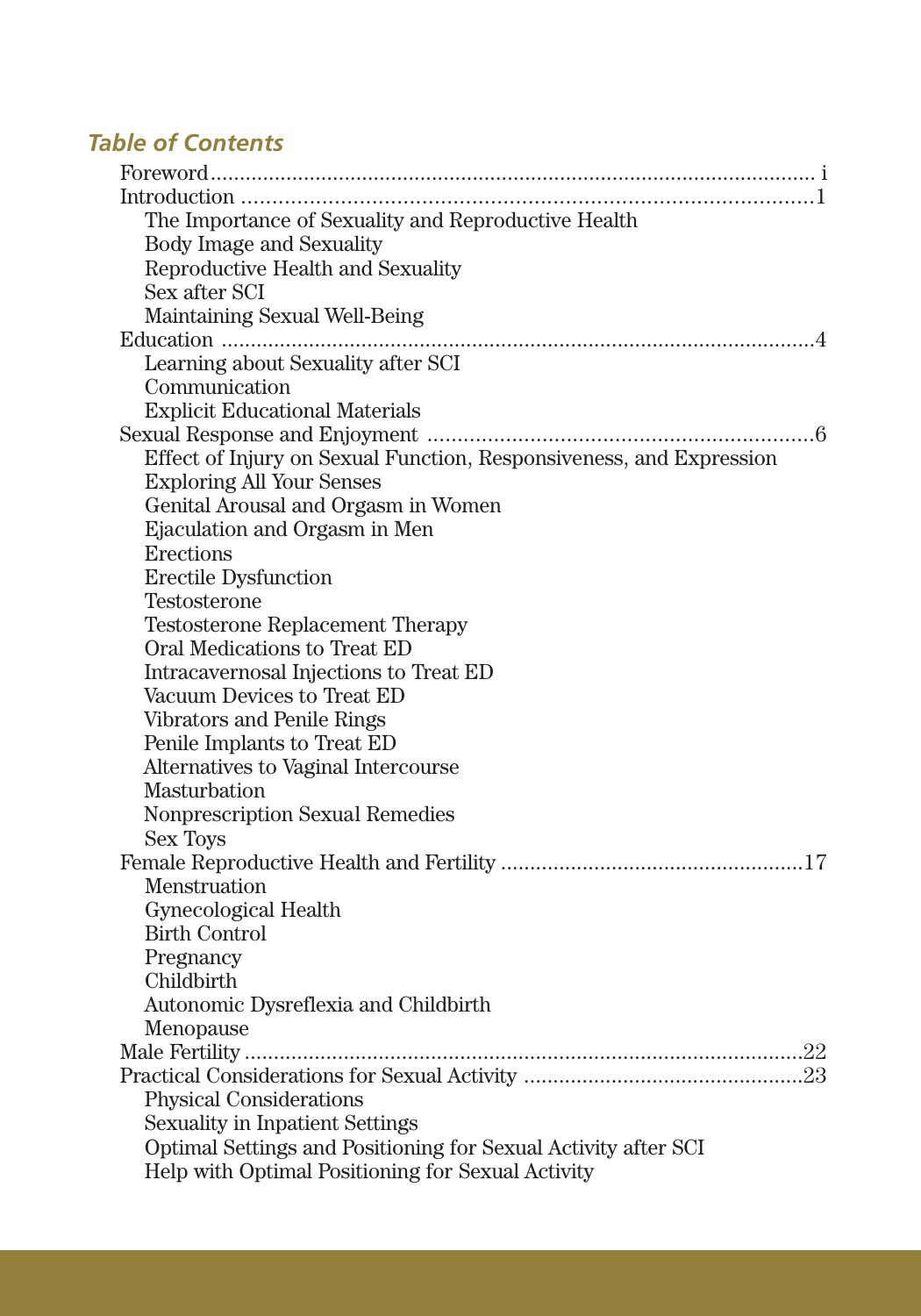## **Table of Contents** (continued)

| Taking Care of Your Spine after Injury                  |
|---------------------------------------------------------|
| <b>Your Sexual History</b>                              |
| Maintaining Your Sexual Health                          |
| Autonomic Dysreflexia                                   |
| Spasticity                                              |
| <b>Effects of Medications</b>                           |
| <b>Risk of Penile Trauma</b>                            |
| <b>Bladder and Bowel</b>                                |
| <b>Skin Care</b>                                        |
| Protecting Your Limbs During Sex                        |
| <b>Sexually Transmitted Diseases</b>                    |
|                                                         |
| Counseling and Sex Therapy for Unresolved Sexual Issues |
| Depression                                              |
| Aging and Sexuality                                     |
|                                                         |
| Your Community and Culture                              |
| Alcohol and Nonprescription Drug Use                    |
| Smoking                                                 |
|                                                         |
| <b>Existing Relationships</b>                           |
| <b>Establishing New Relationships</b>                   |
| Caregivers                                              |
|                                                         |
|                                                         |
|                                                         |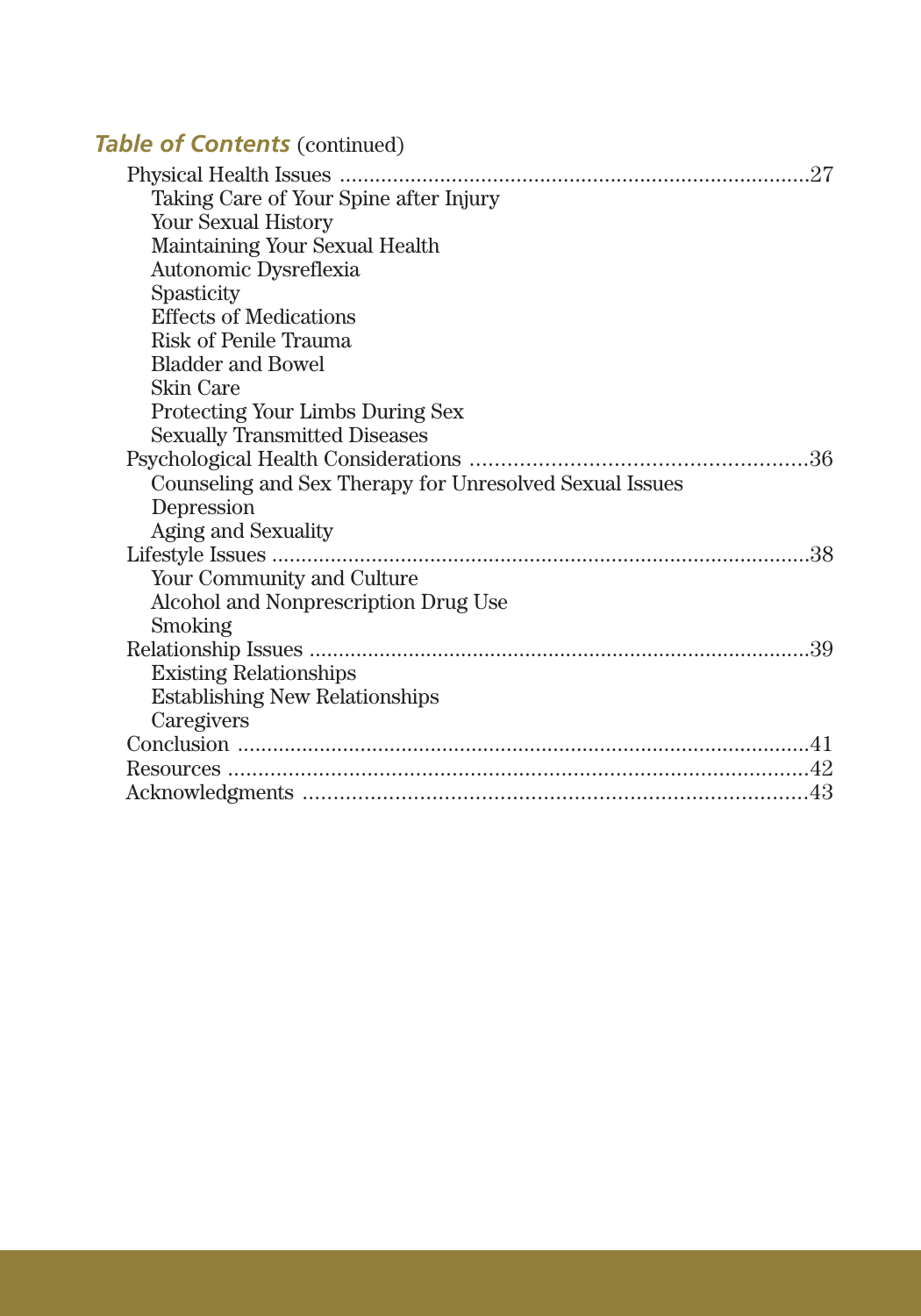#### *Foreword*

The Consortium for Spinal Cord Medicine is pleased to provide this consumer guide, *Sexuality and Reproductive Health for Adults with Spinal Cord Injury*. In developing this guide, we have maintained the belief that all people who want to be sexually active after spinal cord injury (SCI) should have the knowledge they need to make that decision and be comfortable with their sex life whatever their level of injury. In addition, we believe that a person who has experienced spinal cord injury has the right to receive the most up-to-date information about how SCI affects sexuality and sexual function. Providing that information to people with SCI and their partners has been our goal in writing this consumer guide.

Although this guide discusses many of the physical aspects of sexuality after injury, we also realize that emotional, psychological, and relationship issues are just as important. Such issues as body image, communication, and self-esteem play a pivotal role in how we express our sexuality. Feeling sad, stressful, and alone after an injury is understandable. For some individuals, the emotional issues after SCI are short-lived; for others these feelings can last for many years and can be emotionally painful and hamper relationships or satisfying sexual experiences. It is important to recognize these feelings to begin to work through them and seek support if needed.

Becoming sexually active and enjoying sex after SCI may take time and practice. For many people, regaining courage and confidence is the first step to becoming involved in a relationship that may lead to physical and emotional intimacy. This means feeling like a person who is important, worthwhile, and has something to offer to another person. For all people, feeling good about yourself is the foundation for a positive and healthy sexual experience. It is important to remember, however, that a satisfying sexual experience is the goal and may take time and practice after injury.

Throughout this guide, you will often read how important it is to be open to new experiences after an injury and to try new ways of receiving and giving sexual pleasure. To accomplish this, it is important to understand how your body works after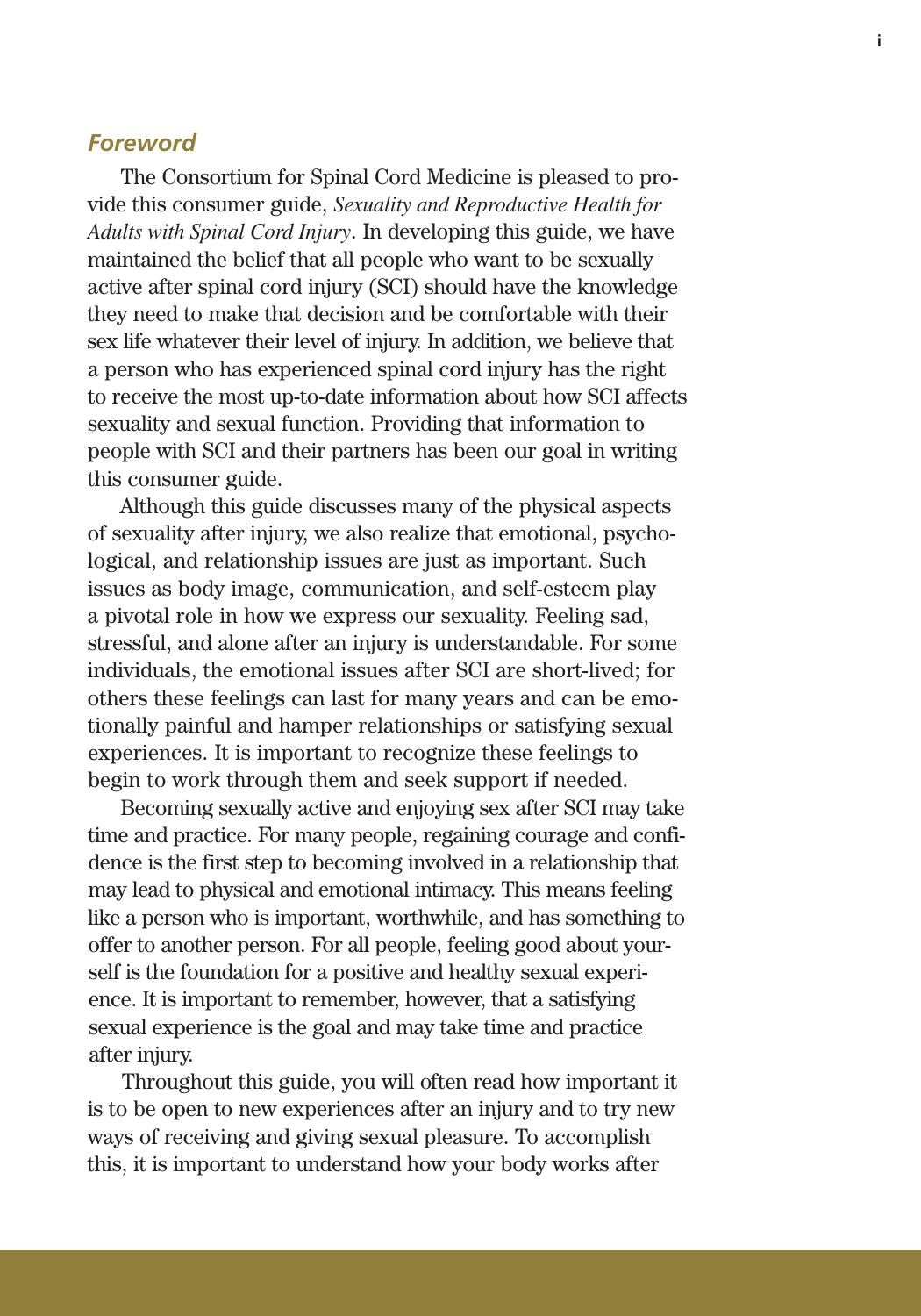injury. In a relationship, it is also important to be able to share your feelings and yourself with someone that you care about. It is our hope that this guide will answer some of your questions about sexuality after SCI. Ultimately, what you do with this knowledge and whether you chose to be sexually active is your decision.

Stanley Ducharme, PhD

Chairman, Clinical Practice Guideline Development Panel *Clinical Practice Guideline on Sexuality and Reproductive Health for Adults with Spinal Cord Injury*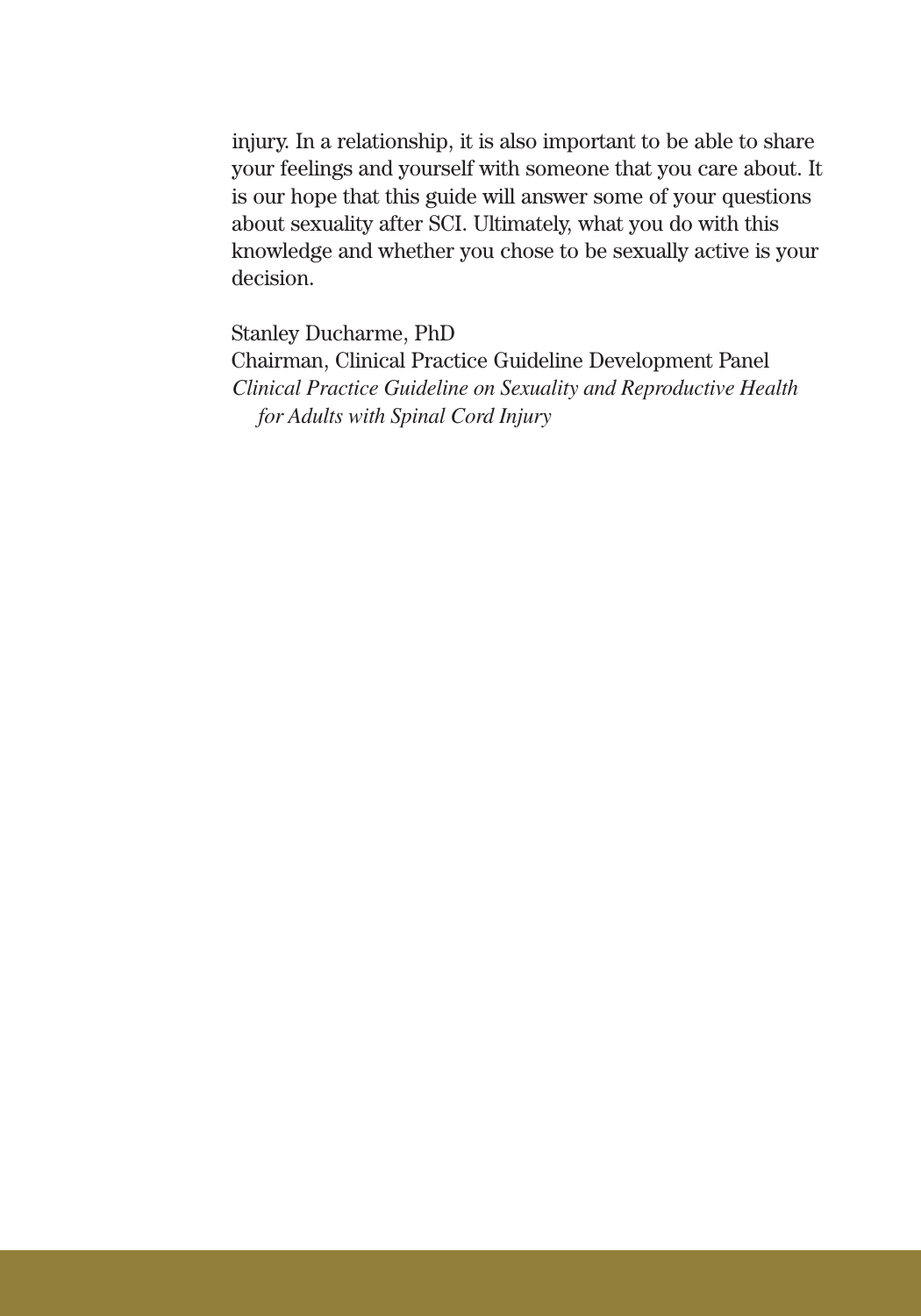## *Introduction*

#### THE IMPORTANCE OF SEXUALITY AND REPRODUCTIVE HEALTH

After someone has experienced spinal cord injury (SCI) one of the first thoughts is often, "will I be able to have sex?" Unfortunately, it can be difficult to ask this question. Talking about sex can be difficult. Fortunately, in recent years, healthcare professionals and people with SCI have come to realize that it is extremely important to talk, listen, and learn about sexuality and reproductive health after SCI. Furthermore, clinicians and researchers have found that sexual satisfaction remains an important part of life for people with an SCI.

Sexuality affects how we feel about ourselves and our relationships. "Sexuality" can mean different things to different people, but almost everyone agrees it is more than just the act of having sex. Sexuality affects how we see ourselves as individuals; how we see ourselves in our families and communities; the relationships we have with others; and our moral, spiritual, and cultural beliefs. Sexuality can be expressed in many different ways—as part of a romantic relationship, in friendships, in our appearance, and even when we are alone with our own thoughts, feelings, and fantasies.

Unfortunately, in modern society "sexiness" is often equated with having a particular body type, for both men and women. Almost everyone has to work against the urge to compare themselves to the so-called "perfect" images on TV, in movies, and in magazines—these images are nearly impossible for anyone to duplicate in real life. At the same time, if we really consider the characteristics that make someone seem "sexy," we find a mix of a million things: someone's ability to be affectionate, funny, kind, loving, physically unusual in some way, quirky, or unique in appearance, style, or dress, etc. In other words, in the real world being attractive is something intangible, and feeling attractive is something that everyone has to work on by enhancing the things we love about ourselves and accepting the things that we cannot change.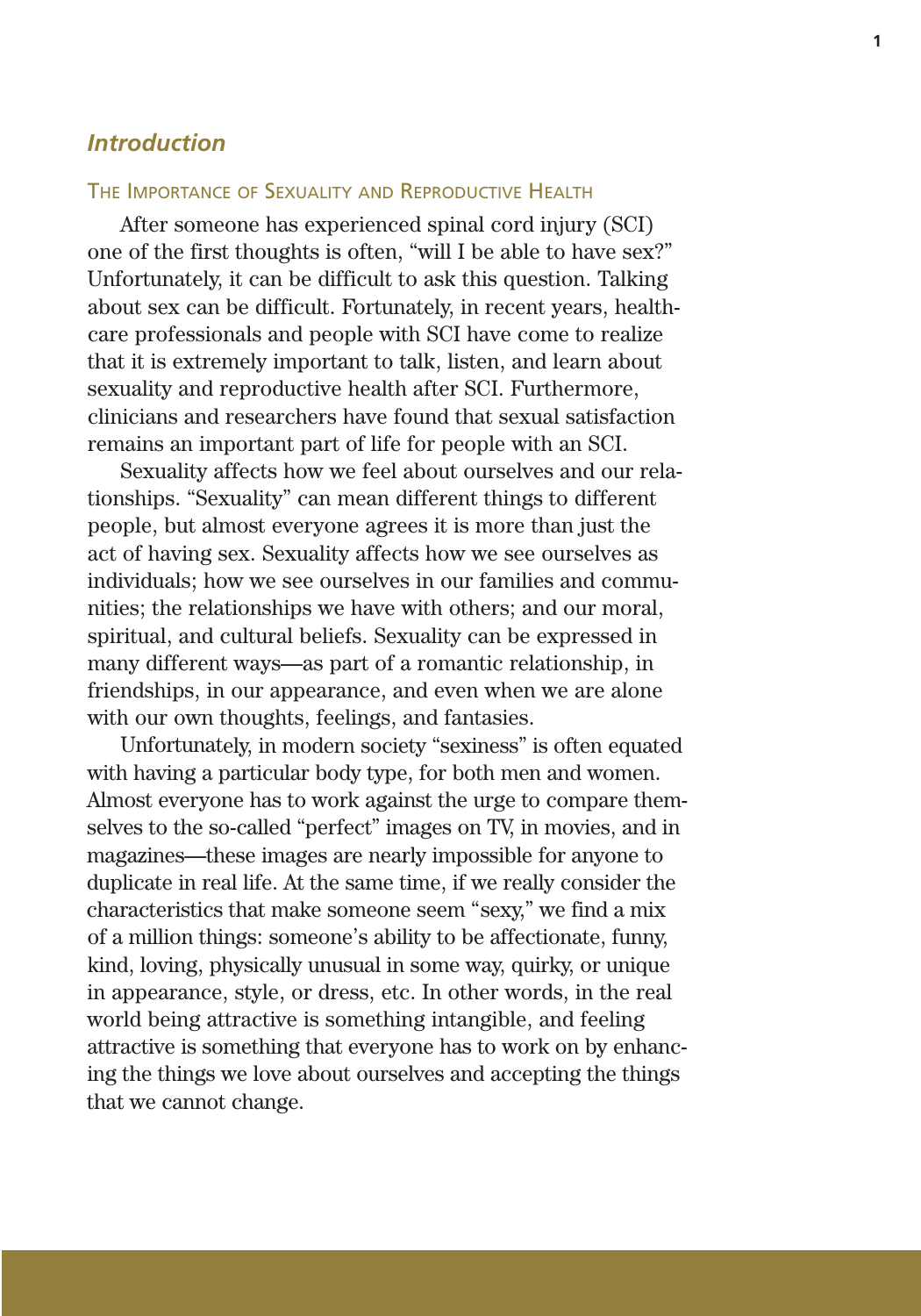#### BODY IMAGE AND SEXUALITY

"Body image" refers to the way we see or perceive our own appearance. It can have an impact on sexual function and desire. After a serious injury, it is natural that your feelings about your body are in a state of confusion and conflict. It may take some time to feel good about yourself and about your body after an injury like SCI.

Even if you had positive feelings about your body before your injury, there will probably be an adjustment period afterward, during which you will need to spend time becoming accustomed to your changed body and learning to love and take care of it. Focus on the things you love about yourself, your own unique talents and personality. Some steps you can take may include:

- Spending time with other people with SCI who can share experiences and ideas about how to achieve a positive body image;
- Finding role models in the media (sports, TV, politics, writers, artists, etc.) with SCI or other challenges;
- Selecting comfortable clothing that works well with your needs and expresses your individuality;
- Discovering ways to express your individual style with hair styles or colors, jewelry, body art, or other style choices;
- Choosing assistive equipment that can be modified to express your style; e.g., wheelchairs in your favorite color or that can be decorated with decals or other artwork;
- Enjoying any activities that indulge your body and relax your mind, such as manicures, facials, pedicures, hair styling, and massage;
- In general, be creative in your own particular way—enjoying the music you love, looking at your favorite artwork, going to movies, concerts, plays, participating in artistic activities, etc.

The list is endless. Participating in activities that you love, whether they are related to how you look (e.g., fashion or exercise) or how you feel and express yourself (e.g., music, art, literature) will make you feel good about yourself, and feeling good about who you are leads to a better body image and comfort with your sexuality.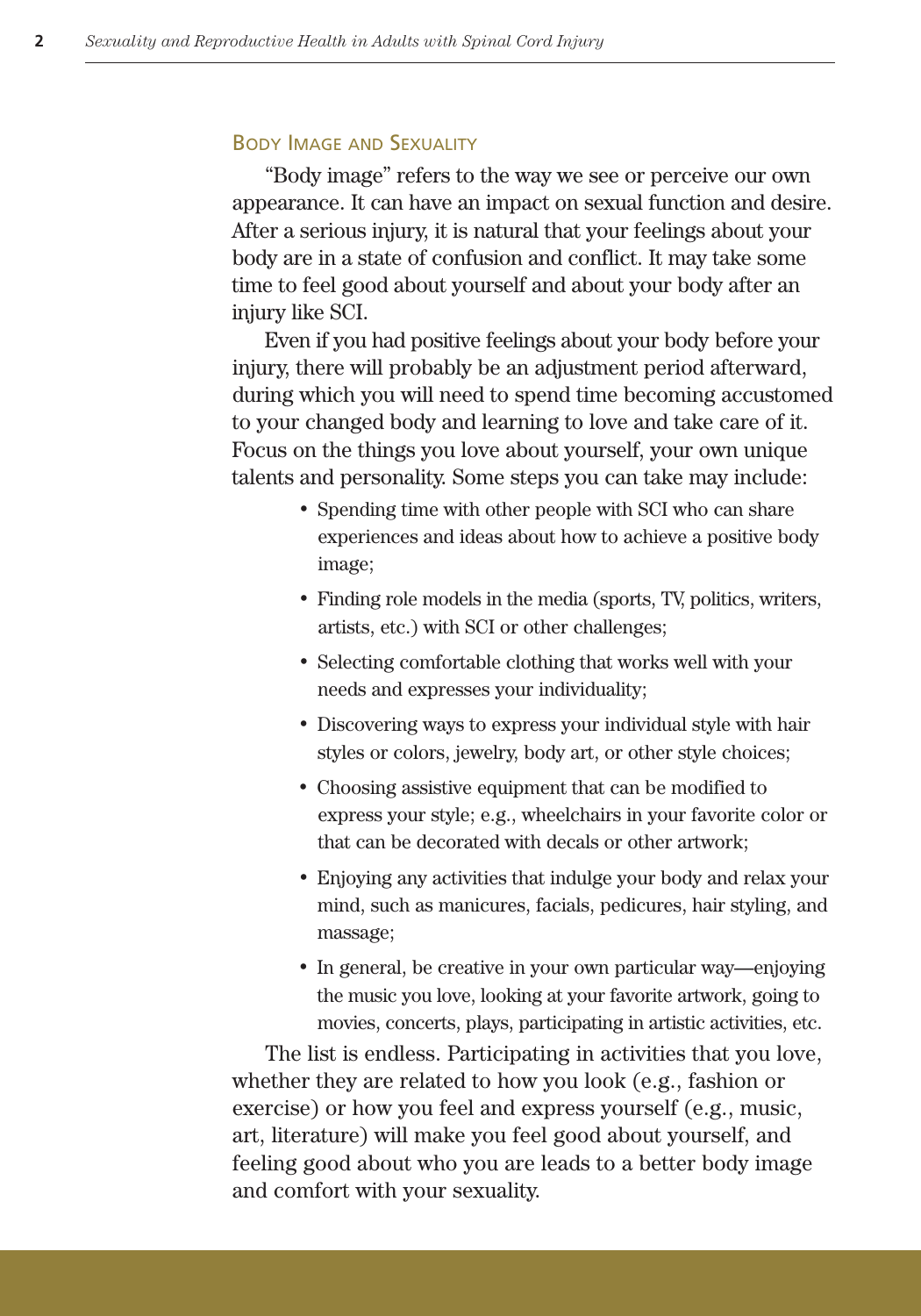#### REPRODUCTIVE HEALTH AND SEXUALITY

Reproductive health is also a big component of sexuality. For many people, having a family and children is a key part of their life plan, and many individuals with SCI become biological mothers or fathers. Even for people who don't want to have children, want to adopt, or who already have children at the time of their injury—maintaining reproductive health is extremely important to overall quality of life and well-being.

Just as there are many ways to express sexuality after SCI, there are also many solutions to any changes that people may face. This consumer guide is aimed at making sure you and the other people in your life understand all the options and possibilities available to enhance sexuality and maintain reproductive health after SCI.

#### **SEX AFTER SCI**

Sexual function is more than just the physical ability to have sex. It is also about feeling like a sexual being and, if you choose, to share your sexuality with another person. No injury, no matter how serious, can take away your ability to have a relationship, experience love, and experience the attraction between two people.

If you have a spouse or partner, it is important to begin experimenting with him or her after your injury in order to find out how sex may have changed and how the two of you can share sexual pleasure. If you do not have a spouse or partner, or if you would prefer to learn about the changes in your body on your own, you

No injury, no matter how serious, can take away your ability to have a relationship, experience love, and experience the attraction between two people.

may want to use your own touch to find out how you respond sexually after injury. Because sensation and functioning may change over time, the sexual feelings you experience immediately after injury may change over time as well.

Try to start talking about sexuality and sexual function as early as possible in the rehabilitation process. Ask your doctor, nurse, therapist, or counselor direct and honest questions, and bear in mind if your provider isn't giving you the information you need, you can always find a health-care provider who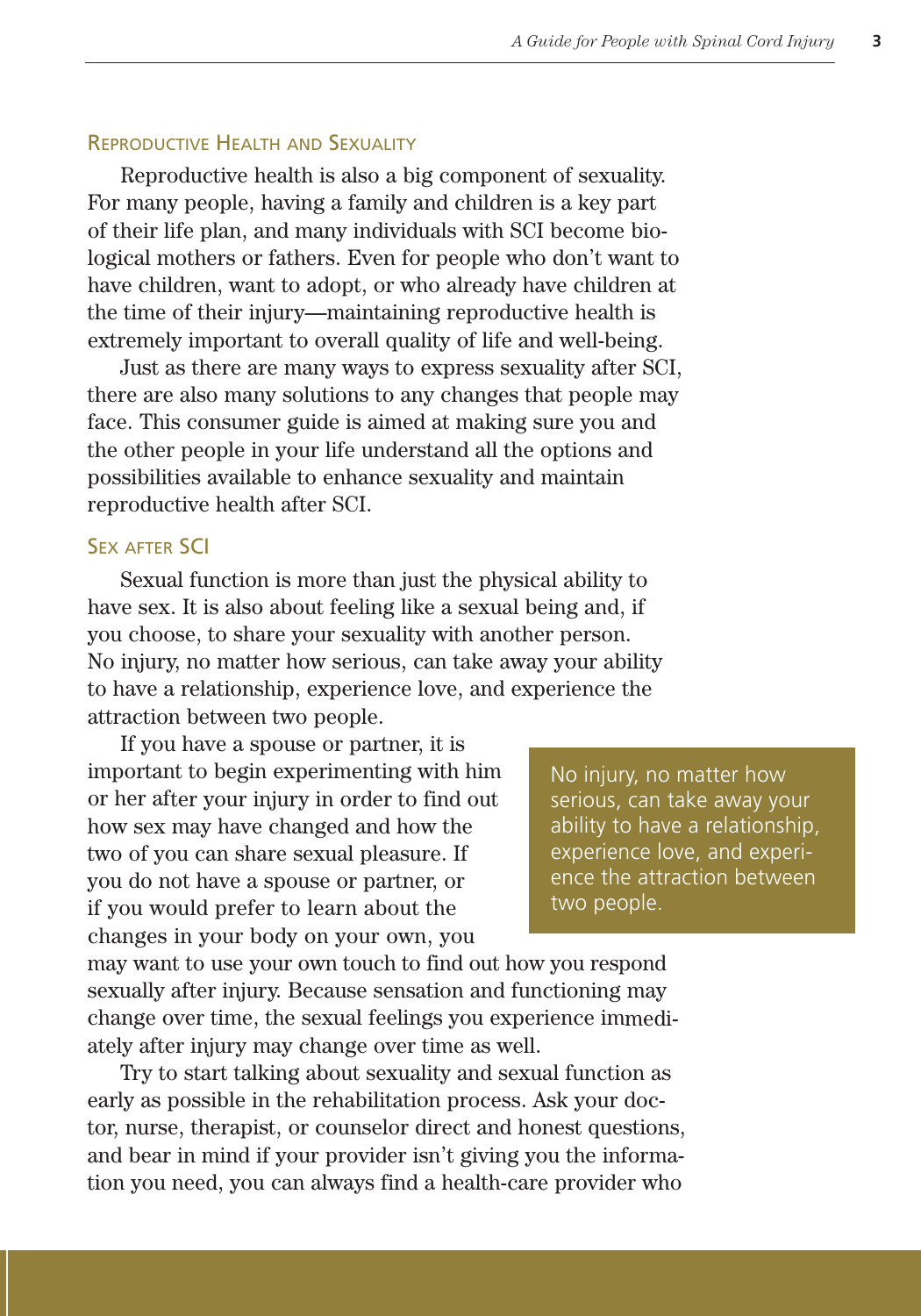is helpful and knowledgeable about this topic. If you don't feel comfortable talking with your health-care provider about these issues, find a provider with whom you feel more comfortable discussing these questions.

#### MAINTAINING SEXUAL WELL-BEING

In order to achieve a feeling of sexual well-being, it helps to understand how your body works after SCI. A good understanding of your body can be achieved through a variety of methods, such as formal sex education, informal discussions with your doctor or other clinician, discussions with other people with SCI, experimentation and discovery with a partner, or masturbation. Masturbation can be useful for learning about your body and your sexual responses after SCI.

## *Education*

#### LEARNING ABOUT SEXUALITY AFTER SCI

Your health-care providers not only can give you information about the physical and relationship aspects of sexuality after SCI, they also can help you in making sure that your sexual life after injury is enjoyable and fulfilling to you and your partner.

Sometimes, after experiencing a traumatic event like a spinal cord injury, people feel vulnerable and find it difficult to talk about feelings and personal matters, such as relationships and sexuality. Only you and your spouse or partner, friends, lovers, or family members can decide how and how much to communicate about these matters. Remember, talking about such matters is not easy for anyone, but communication is important and will help to improve the quality of your relationship and your sexual experiences.

Communication is important and will help to improve the quality of your relationship and your sexual experiences.

A good starting point can be to think of specific questions about sex that you have for your health-care provider. Most people wonder how sex will be different for them now and whether it will still be satisfying for their partner.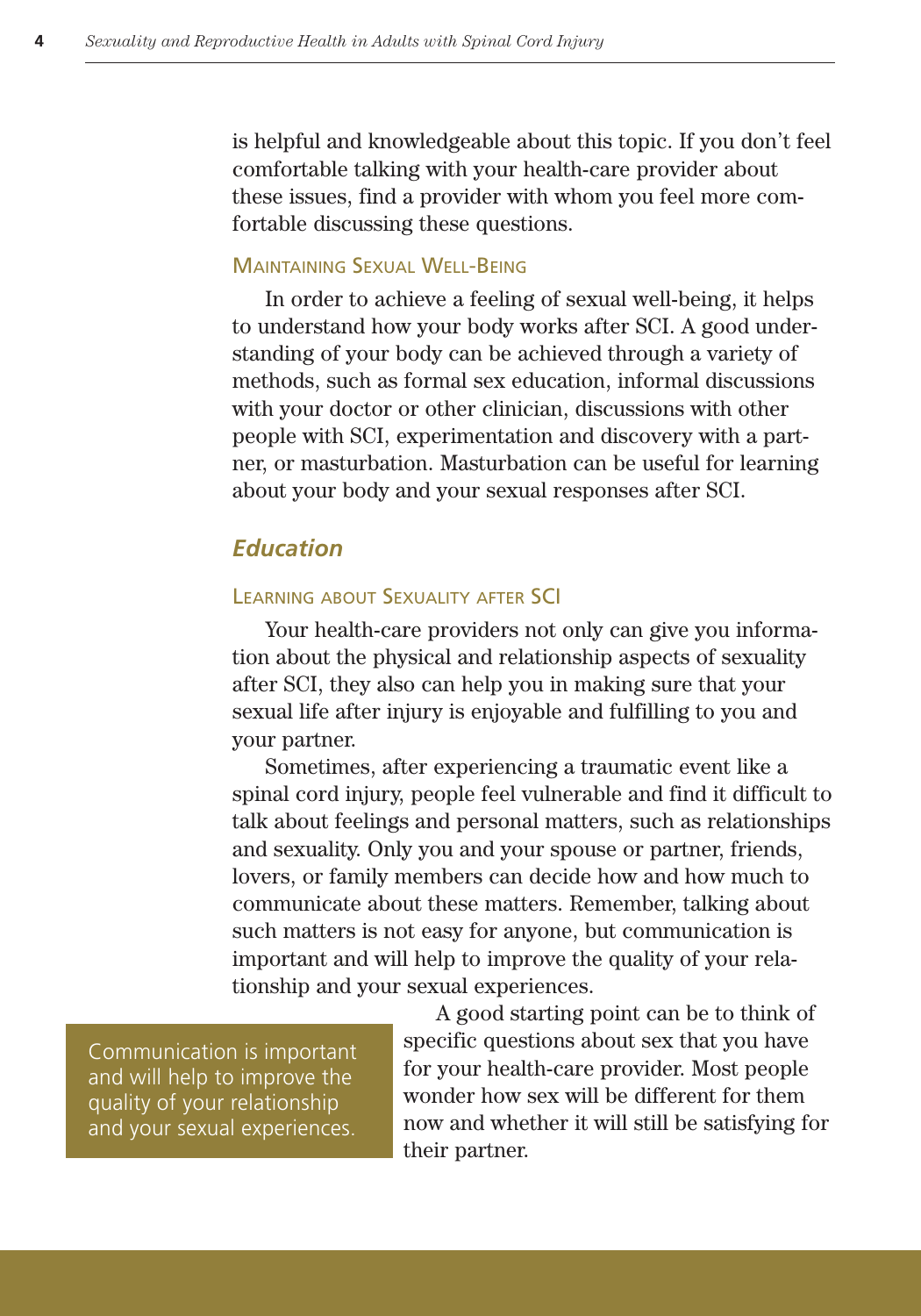It may be important to consider how old you were when you were injured. If you were injured at a very young age, you may not have had sexual experiences or education about sex before your SCI. In that case, you might want more extensive information about sex, sexuality, pregnancy, and reproductive health. On the other hand, if you were injured later in life, you may have had sexual experiences and want information more specific to sexual activity *after* SCI or information related to conceiving children or how the effects of getting older may affect sexuality.

Although you can certainly talk with your health-care provider, it is important to remember that health-care providers (e.g., doctors, nurses, psychologists, physical therapists, etc.) must maintain professional boundaries at all times. It is never acceptable for any member of your health-care team to suggest, encourage, or engage in sexual activity with patients. If you ever feel uncomfortable with a health-care provider, it is important to report the provider to someone else and take whatever precautions are necessary for your own well-being.

#### **COMMUNICATION**

In this section, let's look at some suggestions for clear communication between you and your health-care team and between you and your sexual partner so that you can get the information that you want and need.

If you feel comfortable, try to initiate and maintain an open discussion with your health-care team about sex and ask any questions you might have about sexual activity and fertility. These questions may be about erections, ejaculation, orgasm, pain, fertility, birth control, or sexually transmitted diseases. Your health-care team can be an excellent resource for information about sex. If you don't feel you're getting the information you need, try not to become discouraged. As with many health issues, some health-care providers are more knowledgeable and are better at communicating their knowledge than others. If you're not comfortable talking about sex with your current doctor, try to find another medical professional with whom you *do* feel comfortable talking so that you can get the information you need.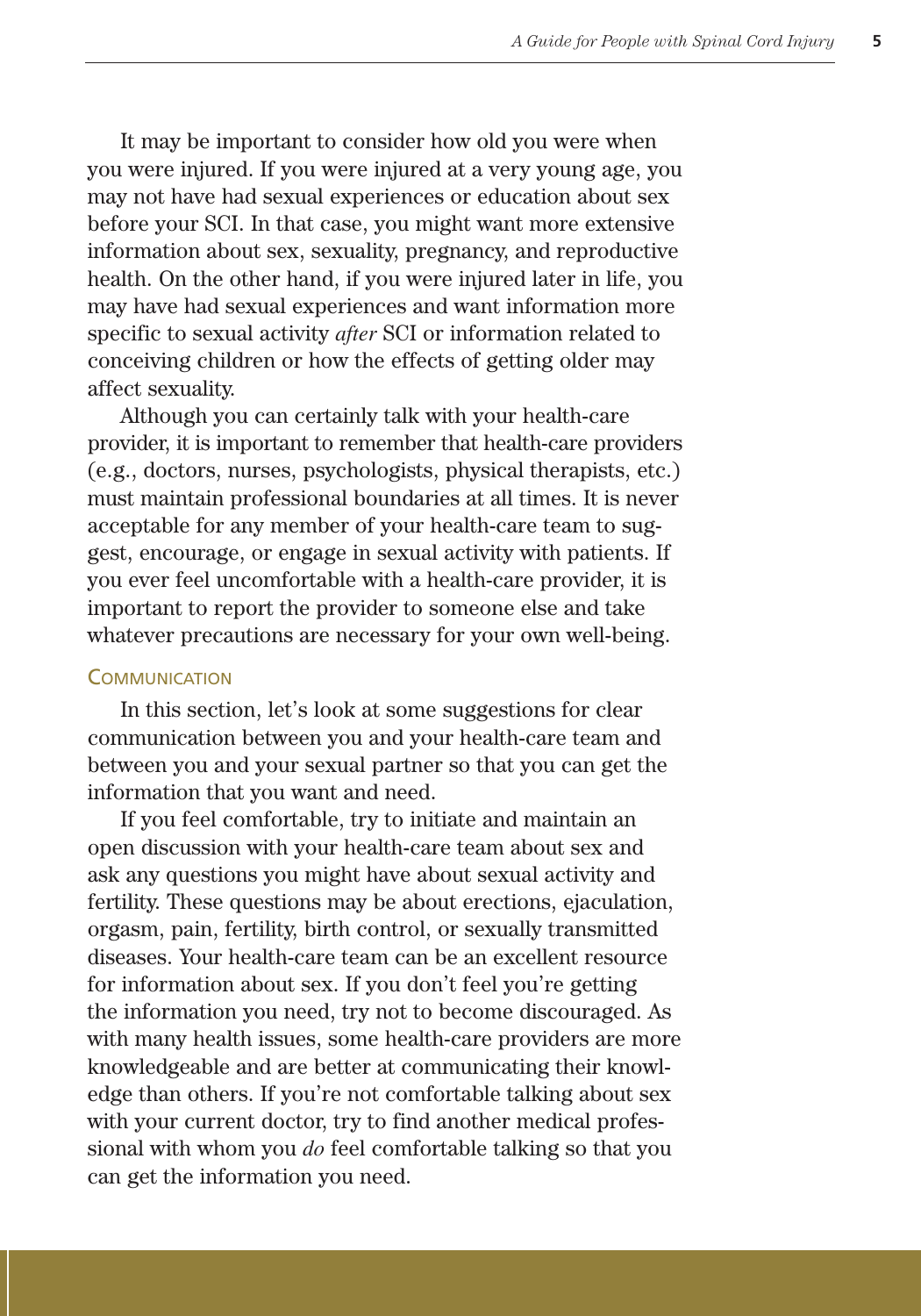If for any reason you are not comfortable discussing sexuality or sexual functioning (let's face it: many of us have not had to *talk* much about sex), look for ways to make it easier. The following are some suggestions that might help:

- Write down your questions and take them with you to your doctor's appointment.
- Ask your partner, spouse, or a friend to go with you when you see your doctor.
- Take this consumer guide (or other written materials) with you to your appointment and show it to your doctor.

For example, you can open this consumer guide and say, "It says here it's important for us to talk about sexual function. I want to be sure we cover these issues as part of my treatment."

#### EXPLICIT EDUCATIONAL MATERIALS

Some sex educators find using explicit educational materials —materials that show people engaging in sexual activity after SCI—to be useful for teaching people about sex after injury. These materials can be videos, pictures, books, magazines, etc. Visual illustration of people with SCI talking about sex or having sex can be instructional; however, while sexually explicit information may be helpful for some people, others may prefer not to view these kinds of materials. Be sure to express your personal choice if presented with the option of looking at sexual materials for instructional purposes. If you choose to view such materials, it's a good idea to discuss them with your partner or with a professional. Otherwise, viewing such material could lead to some confusion or anxiety about sex.

## *Sexual Response and Enjoyment*

#### EFFECT OF INJURY ON SEXUAL FUNCTION, RESPONSIVENESS, AND EXPRESSION

The temporary loss of sexual desire can be expected after any traumatic occurrence, such as spinal cord injury. However, if this loss of desire lasts for an extended period of time, it may be a sign that you are experiencing an unrecognized medical condition, such as a urinary tract infection, hormone deficiencies, depression, or negative side effects from medications. It is important to talk to your doctor if your desire for sexual activity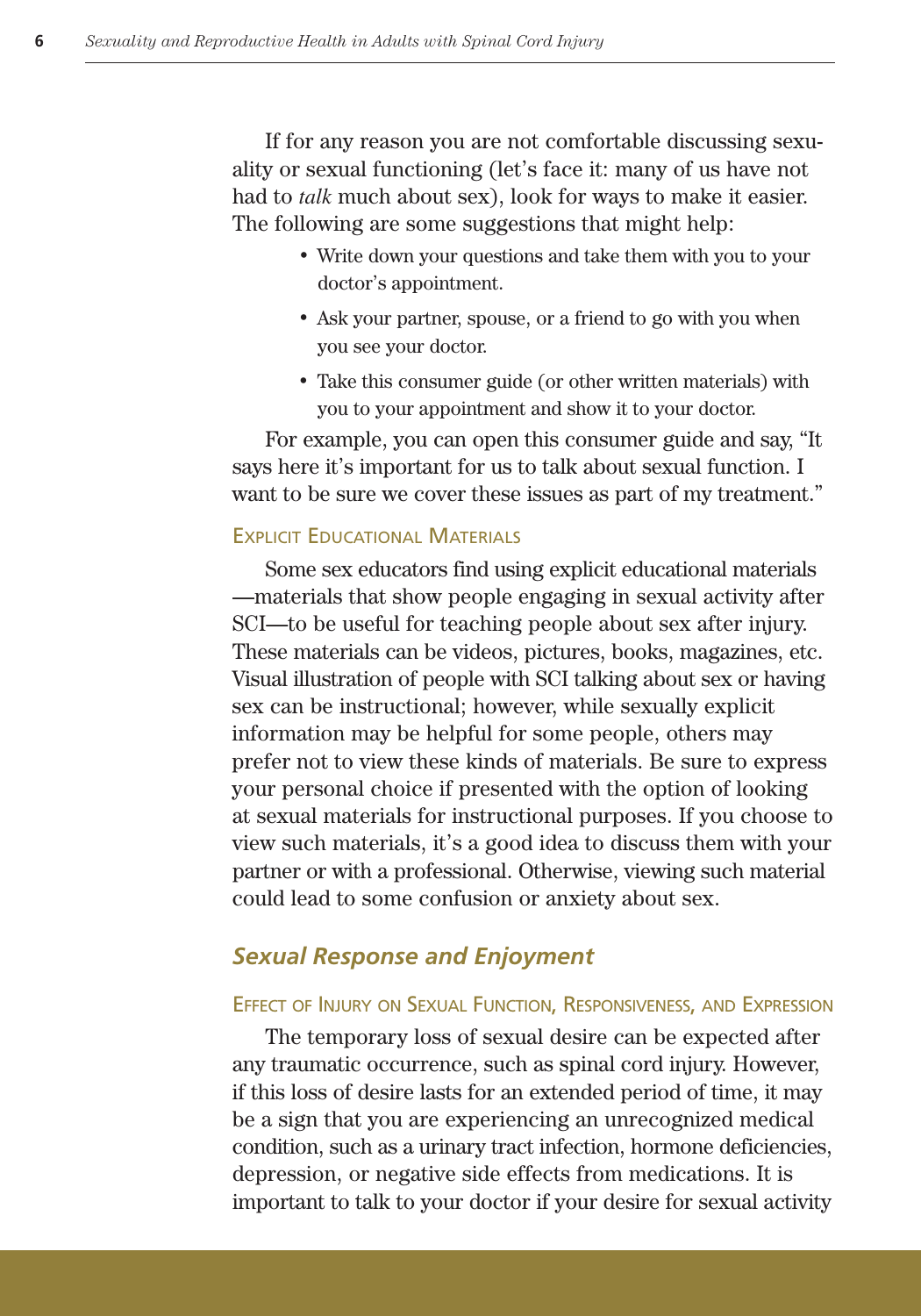does not return once you begin to resume other regular aspects of your life. Also, if you are experiencing pain or discomfort during sexual activity, your desire for sex is naturally going to be diminished. Your health-care providers can help you with these problems.

After experiencing SCI, people lose sensation in various parts of their body; this can include the penis, testicles, vagina, or clitoris. It is important to recognize that other parts of the body can provide sensual pleasure when sensation in the genitals has been compromised by injury. After SCI, other parts of your body, such as ears, neck, underarms, lips, tongue, hands, fingers, feet, toes, and face can be sources of sensual and sexual pleasure. These parts of the body are often used for sensual pleasure, and for some people after injury, they may be more sensitive.

Also, the area of your chest where the sensation changes is often found to be a sensitive area that can provide sensual pleasure. A sufficient amount of stimulation of any of these areas may result in sexual pleasure. In general, the amount

of stimulation necessary for sexual arousal will vary from person to person depending on both physical and psychological factors. Remember, however, it takes time and lots of experimentation to figure out what works best for you.

Remember, however, it takes time and lots of experimentation to figure out what works best for you.

#### EXPLORING ALL YOUR SENSES

To enhance sexual pleasure after SCI, it is often helpful to think about all your available senses. That is to say, if you are a person who has lost sensation in your sexual organs, try to enhance your sexual pleasure by using other senses. Some examples include:

**Hearing:** Talking about your desires, fantasies, and feelings can enhance sexual interactions. This kind of talk can include expressing your care and love for your partner. Also, many people use music to set a mood and bring to mind positive memories and feelings.

**Sight:** People are often stimulated by watching sexual contact, penetration, or pleasure experienced by another person.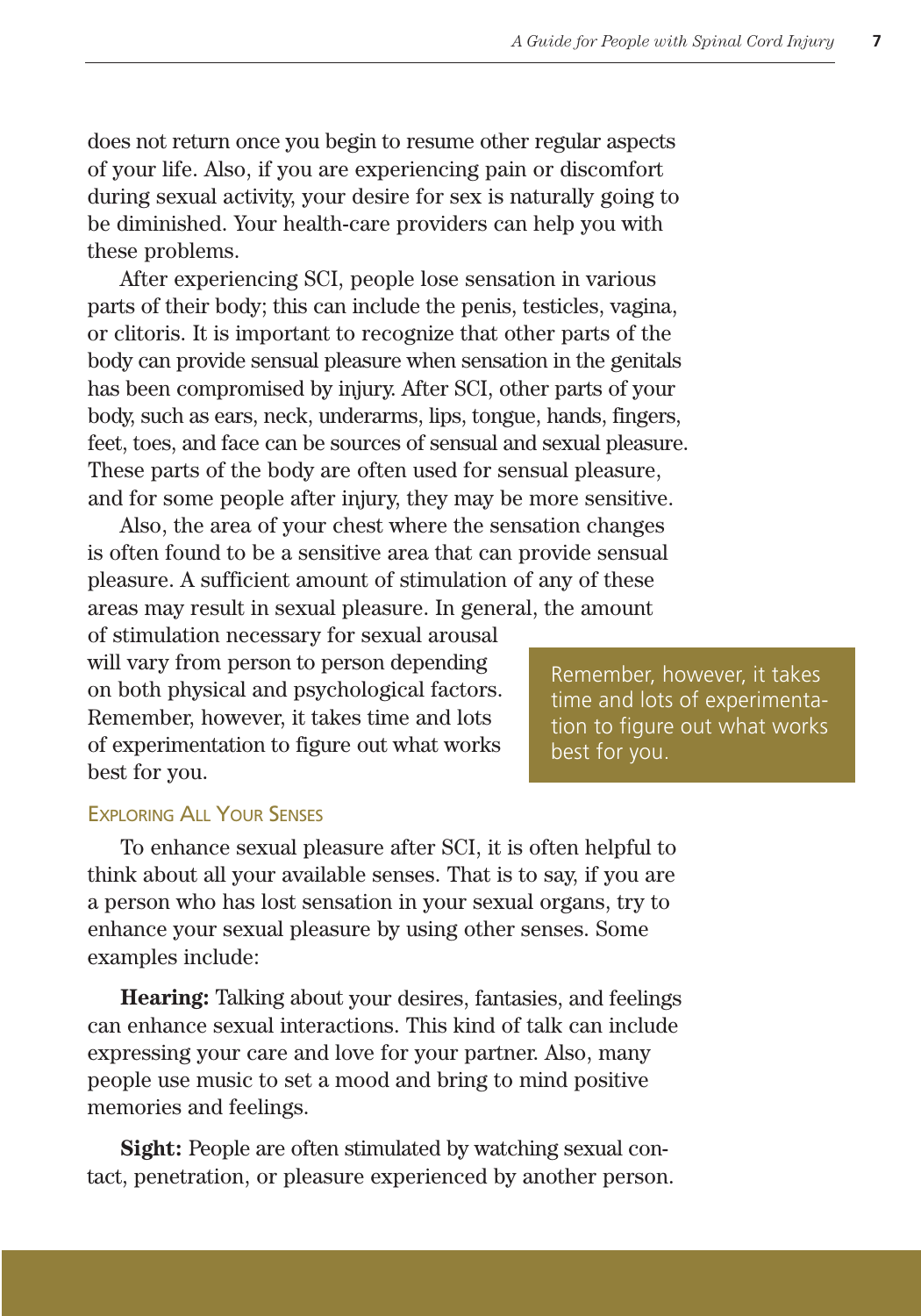Many people can become sexually stimulated by watching their partner become aroused (a hand mirror may be useful when immobility makes it difficult to see parts of the body). Images in movies or books can also be sexually arousing. Lighting (candles or dimming lamps) may enhance the mood.

**Smell:** The smells associated with sexual activity can be arousing. For some people, the use of perfume, room fragrances, scented candles, or incense can help create an erotic atmosphere.

**Taste:** The tastes associated with kissing, licking, or oral stimulation can be sexually arousing. Many people find certain foods and flavors sexually stimulating, for example, certain fruit, chocolates, or alcoholic beverages. *Remember:* you need to be sure that anything you eat or drink does not interfere with any medications you are taking or negatively impact health conditions you may have.

**Touch:** The level of physical sensation (touch) you can feel after SCI is related to your level of injury. Be sure to work with your health-care providers as well as sexual partner to find out where on your body you can feel sensation. After SCI, you may want to explore the possibility of *new* erogenous zones—places on your body that, when touched, can be sexually stimulating such as the neck, face, underarms, nipples, etc. Many activities, such as kissing, massaging, holding hands, or being held, may provide a sense of intimacy and sensuality. Try to be open and use your creativity in exploring new things. Also, if touch or stimulation in a certain area is not pleasant and is uncomfortable, it is important to communicate this to your partner as well.

**Imagination:** Your imagination can be extremely powerful and sexually stimulating. Concentrating on your own private fantasies or sharing fantasies with a sexual partner can be very sexually satisfying.

#### GENITAL AROUSAL AND ORGASM IN WOMEN

A woman's ability to become sexually aroused and experience orgasm after SCI depends to some degree on her specific injury, level of injury, and the amount of sensation retained in the genitals and other sex organs. There are many triggers for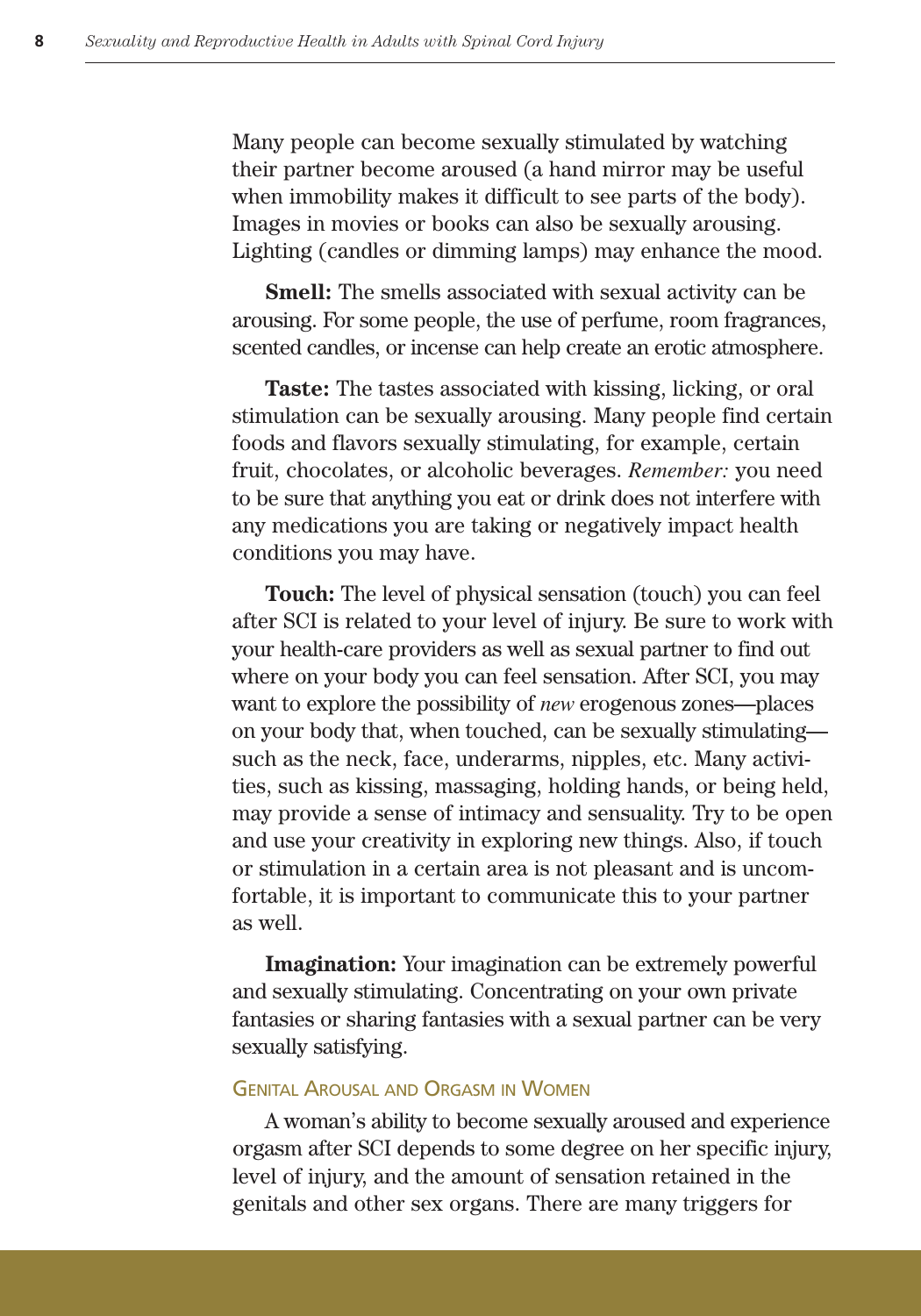sexual arousal (emotional, psychological, visual, physical, etc.). It is possible that after SCI a woman will need more prolonged stimulation to become aroused and to reach orgasm. Experimenting with your body through masturbation or with a partner are two ways to figure out how your body works post-injury and what works best and feels best.

Sometimes a vibrator or other sexual device can also add sexual pleasure for either partner. Some women have found that external devices, such as the EROS™ Clitoral Therapy Device (CTD), can be helpful in achieving arousal and orgasm. The EROS CTD is a battery-operated device that creates suction around the external genitalia, thus increasing blood flow to the clitoris and increasing sexual arousal. Usually the device uses a cuplike apparatus that is placed over the clitoris. When a vacuum is created, increased blood flow creates clitoral engorgement. Increased blood flow to the genitalia leads to increased vaginal lubrication and enhanced ability to achieve orgasm. These devices require a doctor's prescription and are usually not covered by health insurance.

#### EJACULATION AND ORGASM IN MEN

Men with SCI who are unable to ejaculate during intercourse sometimes find they can achieve ejaculation and orgasm during masturbation or with stimulation from a partner or vibrator. The use of a vibrator on either genital or nongenital areas may significantly improve the chances for ejaculation. Vibrators designed specifically for people with SCI are available for this purpose (these are used both to retrieve sperm in clinical settings and for pleasure). These require a doctor's prescription, but less expensive vibrators are available online or in stores that specialize in sexual aids.

Many men with SCI describe pleasurable sensations that they characterize as orgasms, even if they are not able to ejaculate. **People with injuries at T6 and above must be aware that sexual stimulation increases the chance of developing autonomic dysreflexia (AD), a sudden rise in blood pressure that is a serious life-threatening condition, so it is important to be aware of the symptoms and take precautions as necessary.**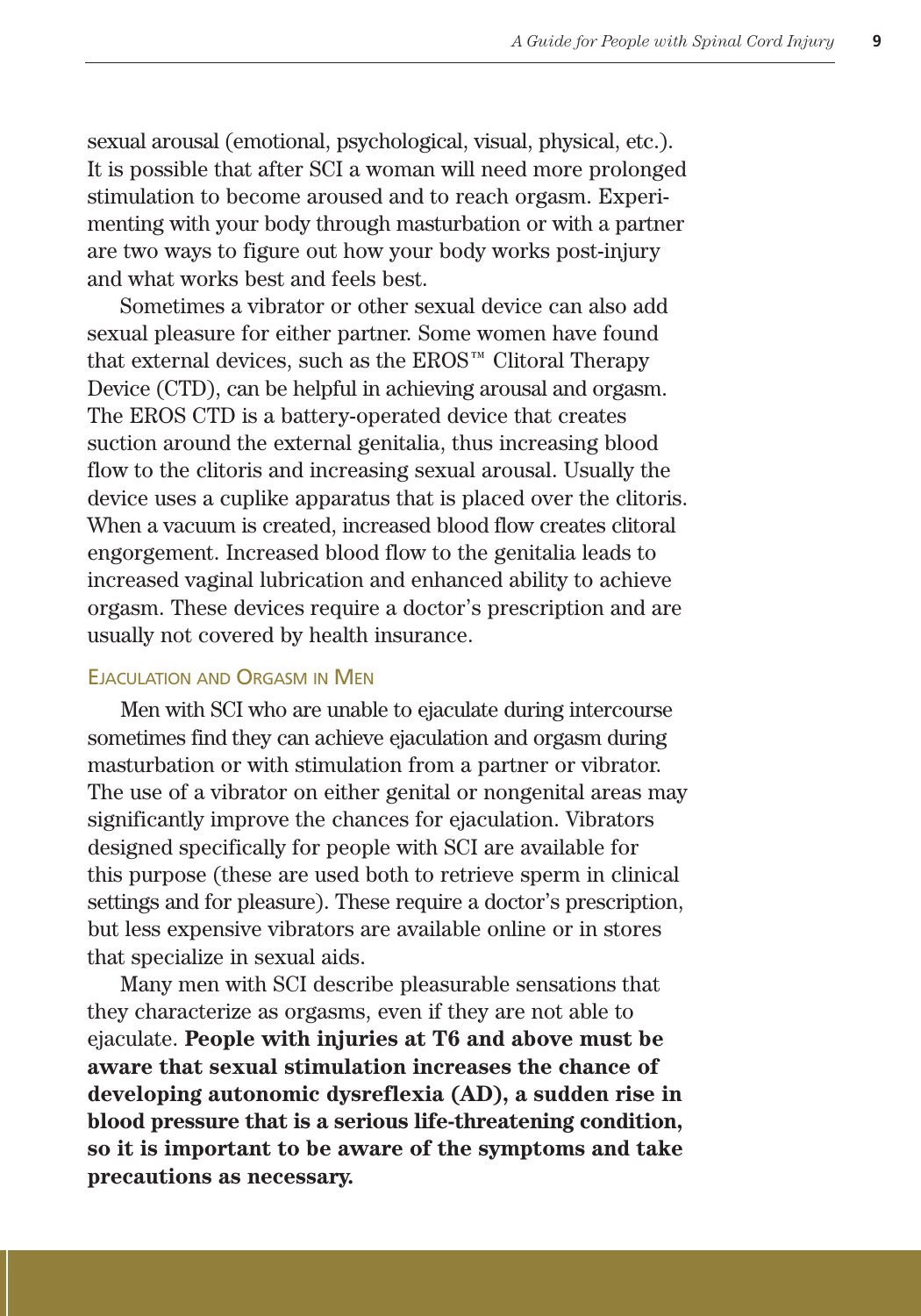#### **ERECTIONS**

Men normally have two kinds of erections: 1) psychogenic erections or 2) reflex erections. A psychogenic erection begins in the brain, when a man sees, feels, or hears something that is sexually stimulating. This message is sent to the brain, which produces signals that are sent through the nerves of the spinal cord and triggers a reaction in the penis (an erection).

A reflex erection is involuntary and can occur *without* sexually specific thoughts or sexually specific stimulation. A reflex erection can occur as a result of direct physical contact to the penis or other erotic area (such as ears, nipples, or neck) without any sexual intent. Such contact can occur, for example, when a blanket or article of clothing rubs against a part of one's body. Men with SCI may experience reflex erections, which usually go away on their own after a short period of time—less than 5 minutes—or when the physical contact stops. Reflex erections may not be adequate for intercourse because of difficulty maintaining the erections.

#### ERECTILE DYSFUNCTION

Erectile dysfunction (ED) is the inability to achieve and/or maintain an erection. There are many different ways to treat ED, and it is important to have your doctor thoroughly assess your condition so that the best treatment method can be prescribed. You can help your doctor diagnose your condition by letting him or her know if you can achieve an erection through genital stimulation or stimulation to other parts of your body. If you can achieve an erection, it may be helpful for your doctor to know how long you can maintain an erection or if you have problems keeping the erection. This information will help your doctor determine which type of treatment may help your situation.

**When SCI is the primary cause of your sexual difficulties, your doctor will most likely want you to try the least invasive method of treatment first and then use more advanced treatments later on if needed. Usually, in this kind of situation, a doctor will start with the easiest remedy and then progress, if necessary, to more complicated ways of easing the problem.**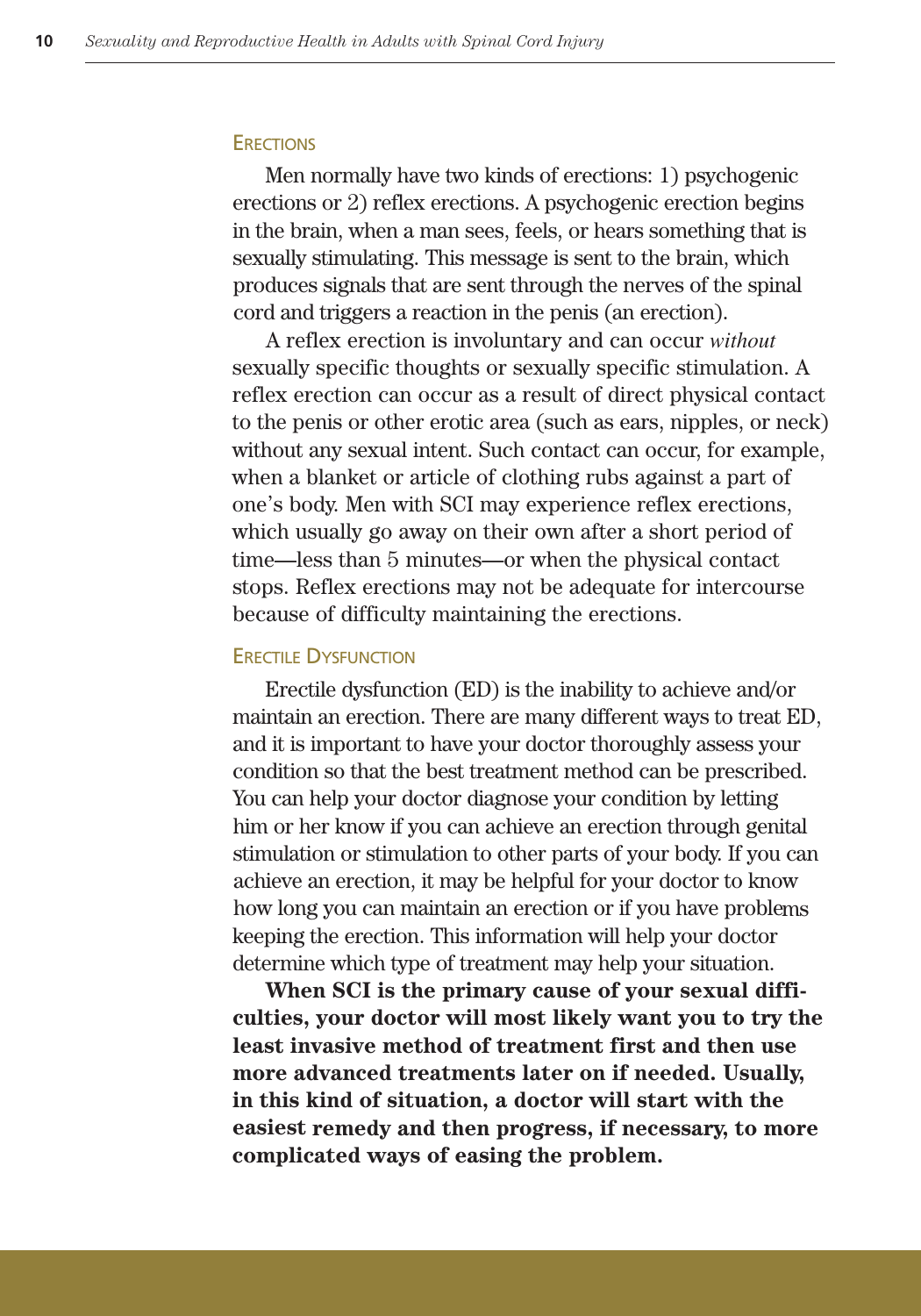#### **TESTOSTERONE**

Testosterone is a hormone produced in the testicles (or testes). A lack of testosterone can affect your sex drive and your ability to achieve and maintain an erection. Testosterone deficiency occurs for a variety of reasons in men whether there has been injury to the spinal cord or not, but it occurs somewhat more commonly in men with SCI. Sometimes it is a condition that existed before SCI but was not recognized until after the injury.

**There are many possible reasons a man's body may produce less testosterone after SCI, including chronic illnesses, bladder and testicular infections, brain injury, problems with the pituitary gland, metabolic problems, diabetes, and use of medications that have the unintended side effect of suppressing testosterone (e.g., narcotics or gastrointestinal medications). Treatment of these illnesses and/or adjustment of medications may lead to a return of normal testosterone levels. If this does not occur, you may need treatment specifically for testosterone deficiency.**

#### TESTOSTERONE REPLACEMENT THERAPY

If you are experiencing erectile dysfunction (ED) or an unusual lack of sexual desire, it may be the result of a testosterone deficiency. This means that your body is not producing a sufficient amount of the hormone testosterone. Your doctor can measure your testosterone level using blood tests. Testosterone replacement therapy is used for men who have been diagnosed with testosterone deficiency (also referred to as "hypogonadism"). Testosterone deficiency can affect your overall physical health (i.e., cardiovascular, bone health, and body fat composition), as well as your mood, fertility levels, and sexual function. If you are placed on testosterone replacement therapy, your doctor will monitor testosterone levels using blood tests in order to ensure that your body is maintaining a healthy level of the hormone testosterone.

Testosterone replacement therapy in men with SCI should be considered only after your doctor determines that you do in fact have a testosterone deficiency. Your doctor will want to consider both observable symptoms (such as fatigue, lack of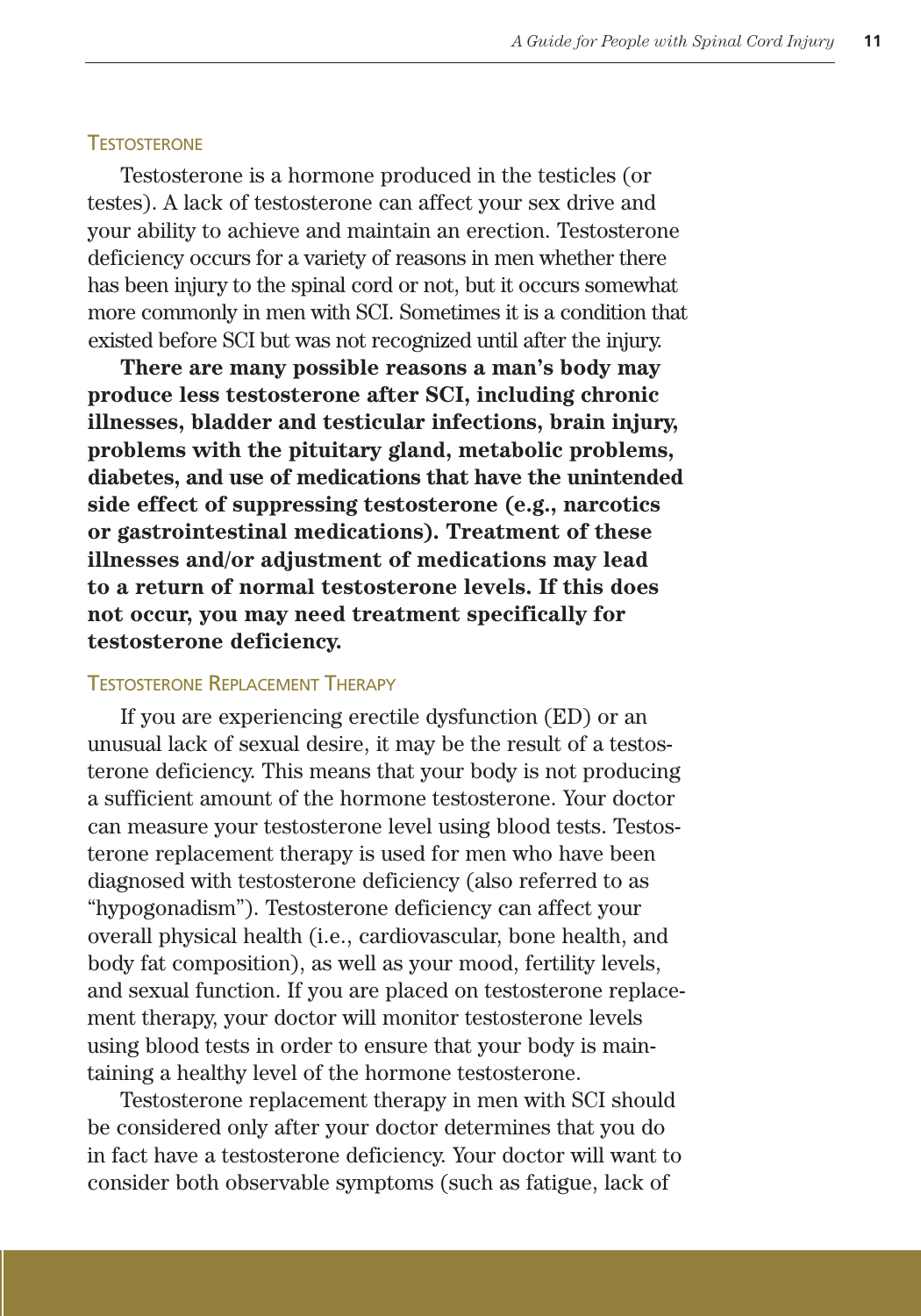sexual desire, declining strength, or loss of bone density) and will want to get laboratory confirmation by testing your blood to confirm that testosterone levels are truly below normal.

#### **ORAL MEDICATIONS TO TREAT ED**

A class of medications called "phosphodiesterase type 5 inhibitors" (PDE5s) is highly effective for treating ED in men with SCI. PDE5s include the medications Sildenafil (Viagra®), Vardenafil (Levitra, as needed), and Tadalafil (Cialis®, once daily), which you may have heard of. Since these medications have been so well accepted, it is very likely that new ED medications will be developed in the future.

Men who take nitrates (for a heart condition), certain alpha blockers (for high blood pressure), or have the condition called "retinitis pigmentosa" (a hereditary eye disease) should not take current erection medications. Also, if you take nitropaste for the treatment of autonomic dysreflexia, the use of PDE5 medications could cause life-threatening hypotension, or low blood pressure. *You probably should not take erection medications if you have been diagnosed with hypotension or if you are using other erection-enhancement therapies.* Your doctor is the best judge of what is safe for your individual case. Be sure he or she knows your medical history and knows exactly what medications and therapies you are using when considering the use of medications for erectile dysfunction.

PDE5 medications do not create an erection without physical or mental stimulation; rather, they assist men in gaining more penile rigidity and in sustaining an erection for longer periods of time. PDE5s are taken orally, usually about 1 to 2 hours before sexual activity. Sometimes these medications may not work the first time and your doctor may make some adjustments in how much medication you take and how soon you take it before sex.

A possible complication with various erection medications is a condition called "priapism." Priapism is a serious medical condition in which the erect penis does not return to its flaccid state within 4 hours despite the absence of physical and psychological stimulation. **Priapism is considered a serious medical condition that should be treated by a qualified medical professional immediately.**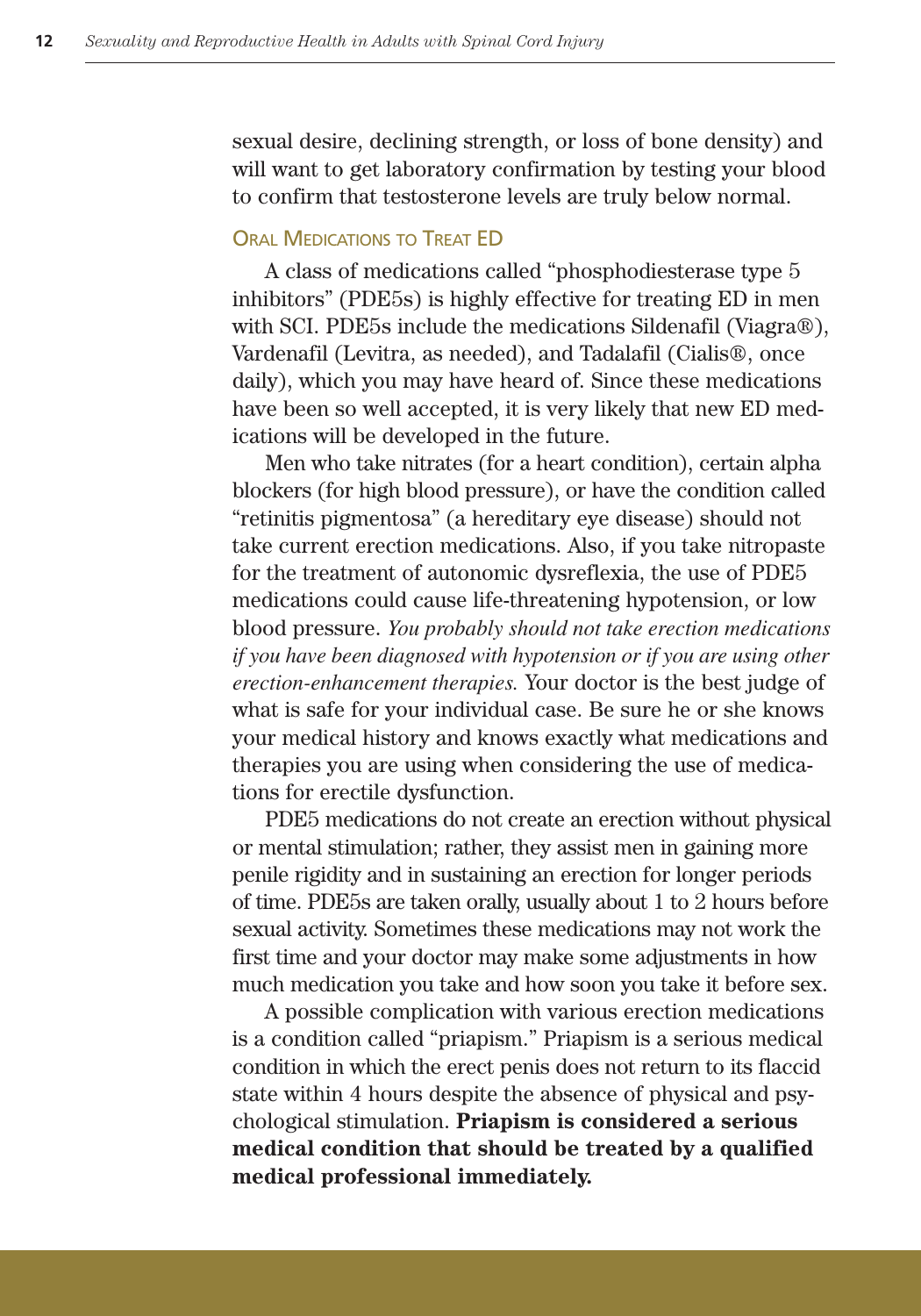#### INTRACAVERNOSAL INJECTIONS TO TREAT ED

Intracavernosal injections are used to treat ED and can be a good alternative when oral medications don't work or if you cannot take oral medications because of other health issues. With this method of erectile enhancement, medicine is injected into the penis either by the man with SCI or his partner. Sometimes men with sensation in the penis experience a short period of minor pain at the injection site. Your doctor or other healthcare professionals will provide you and/or your partner with instructions on the penile injection method.

With this method of treatment, you will have to work with your doctor to determine the correct dose and strength of the medication. If used properly, intracavernosal injection should allow for an erection to occur within 5 to 10 minutes after injection and last approximately 1 hour. When pills are not effective for improving an erection, such injections are usually the next best choice.

As with oral medications, a possible complication with intracavernosal injections is priapism, a condition in which the penis does not return to its flaccid state within 4 hours. Priapism should be treated by a qualified medical professional immediately.

#### VACUUM DEVICES TO TREAT ED

A vacuum constrictive device (VCD) for the treatment of ED consists of a long tube with an elastic penile ring. The VCD is placed over the shaft of the penis in order to create a vacuum (suction). The suction causes blood to flow to the penis making it become hard. Once the penis is hard, the elastic penile ring is slipped off the tube and placed over the base of the penis to maintain an erection that will be sufficient for sexual intercourse.

VCDs use a pump that is either manually powered or powered by battery. In order to use a VCD, you usually have to transfer out of your wheelchair and lie down so that the VCD can create a good vacuum seal at the base of the penis. Using a VCD requires some manual dexterity. If you have limited use of your hands and/or are tetraplegic, your sexual partner can assist with the process. **The elastic penile ring should never be left in place for more than 30 minutes. If you leave the ring on the penis for too long or fall**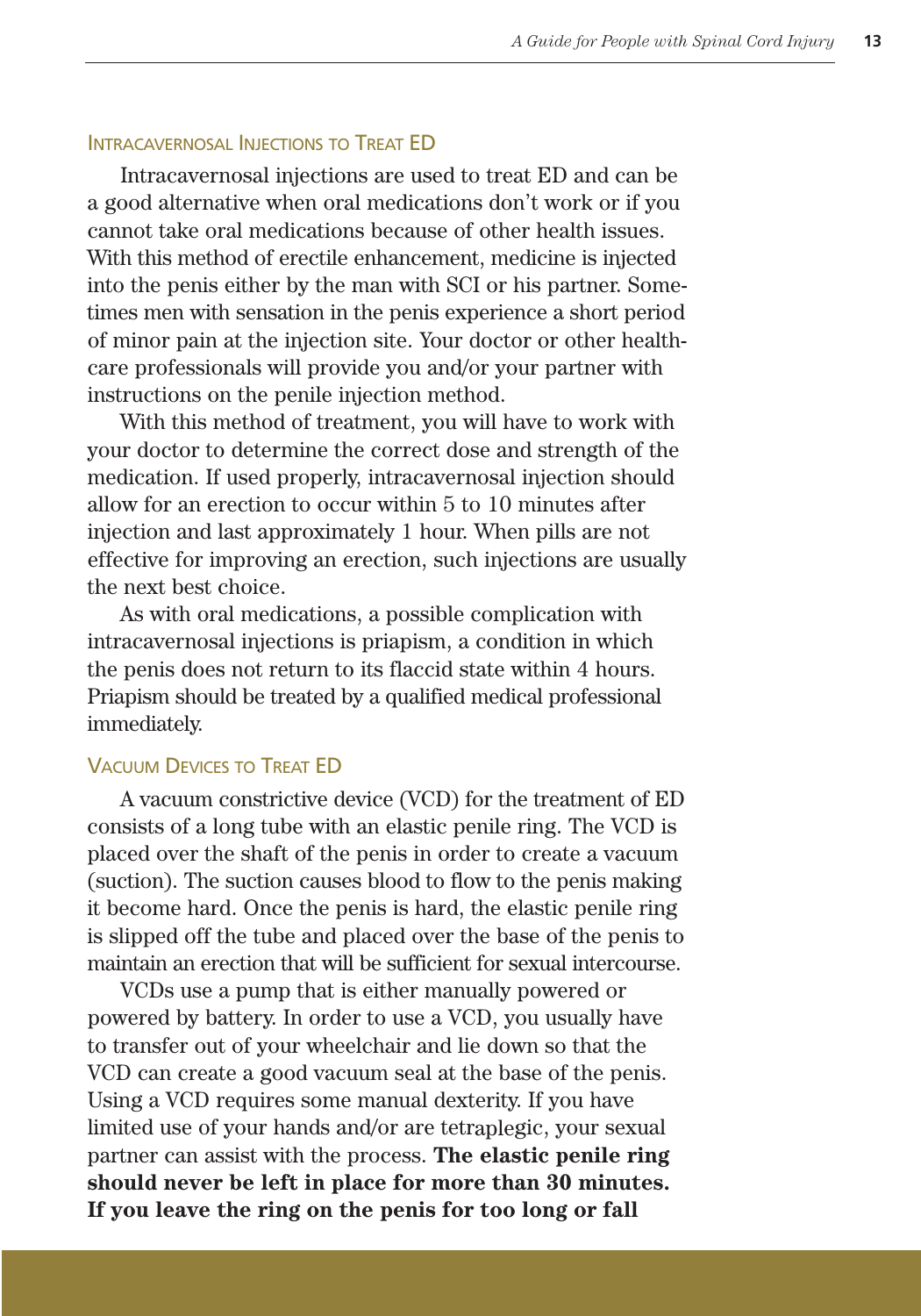**asleep with the ring in place, you may develop more serious complications from blood beginning to clot in the penis. This is a severe complication that can cause permanent damage to the penis and should never be taken lightly. For this reason, it is not a good idea to use a ring if you have been drinking alcohol or using any form of recreational drugs.** Vacuum devices tend to be more acceptable for people who are in established sexual relationships where spontaneity is not a major issue. Many people tend to feel that the vacuum device seems unnatural and is clumsy to use. It is not a good idea to use these devices if you are taking blood thinners or have been diagnosed with sickle cell disease.

#### VIBRATORS AND PENILE RINGS

Vibrators purchased online or at a store that specializes in sexual aids sometimes provide the stimulation necessary for a man to achieve an erection. Even if the erection does not occur, a vibrator may be a good source of sensual pleasure for both men and women. Many men also use a simple rubber band or a penis ring, purchased online or at a store that specializes in sexual aids, to improve their erections. These bands are slipped around the base of the penis and keep the penis hard by preventing the blood from leaving the penis. **As with a VCD, rings left on the penis for more than 30 minutes may lead to more serious complications from blood beginning to clot in the penis, which can cause permanent damage. For this reason, it is not a good idea to use a ring if you have been drinking alcohol or using any form of recreational drugs.**

#### PENILE IMPLANTS TO TREAT ED

Penile implants can be very effective and satisfying for the treatment of ED. However, a penile implant is usually considered a last option for restoring sexual function because the procedure is permanent. That is, once put in place, the implant destroys the surrounding tissue in the penis so if the implant is removed, alternative methods for treating ED are no longer an option. As with any permanent medical procedure, people need to very carefully consider the decision to insert a penile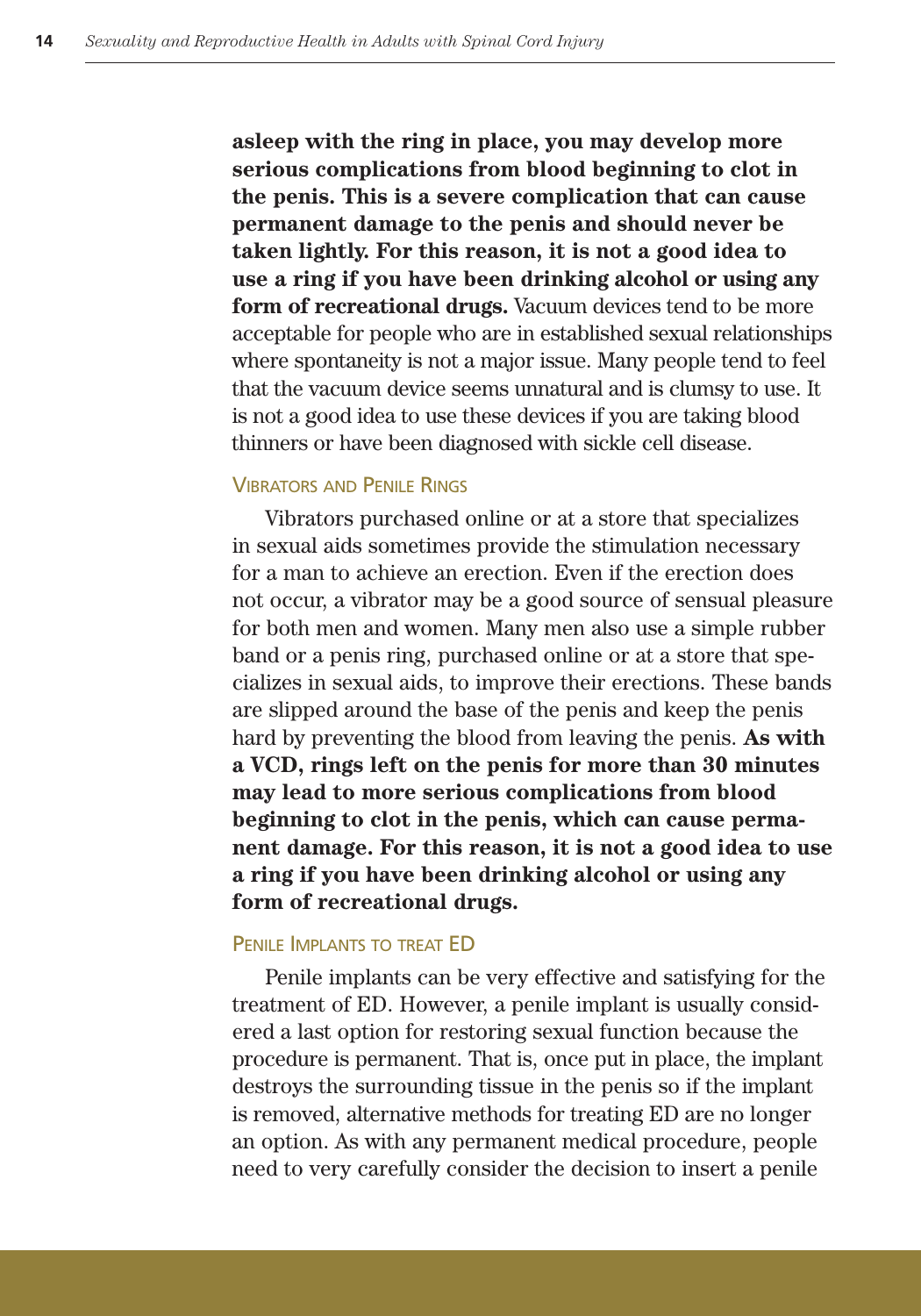implant. This is something to talk about at length with your partner.

There are two kinds of implants available: a flexible silicone device and a more complex inflatable hydraulic device. With the flexible device, the penis is always semi-rigid and only needs to be moved into the right position for sexual intercourse. The inflatable hydraulic device employs a more complex design, which some people prefer because after use the penis returns to a natural flaccid position.

#### ALTERNATIVES TO VAGINAL INTERCOURSE

For all people, sex and sexual expression includes a variety of activities—not simply penis-vagina intercourse. People with

SCI may need or want to explore a wider range of sexual activities in order to find sexual pleasure. Limiting sexual activity strictly to intercourse may greatly reduce the opportunities for sexual satisfaction and pleasure. Be creative and open your mind to trying different things in your sexual life.

Limiting sexual activity strictly to intercourse may greatly reduce the opportunities for sexual satisfaction and pleasure.

There are many options for sexual expression and pleasure for people with SCI. It is important to find a safe and comfortable place where you can explore new or different sexual practices or positions to enhance sexual experiences and pleasure. This may be done alone or with a partner. You may want to try different or alternative sexual positions or use the mouth, tongue, or hands for sexual pleasure.

Erotic pleasure from touching, kissing, licking, and intimate stroking is an important part of a healthy sexual experience. After SCI, sensual exploration between partners gives couples important information about how erotic pleasure can be achieved and enjoyed. Sometimes touching and caressing parts of the body that have actually lost sensation can be sensual, sexually arousing, and pleasurable, and discovering this is often a matter of trial and error. For other people, touching areas where sensation is intact also can be pleasurable. It is important to realize that finding ways to enjoy sexual pleasure after SCI may take some time and experimentation, so be patient.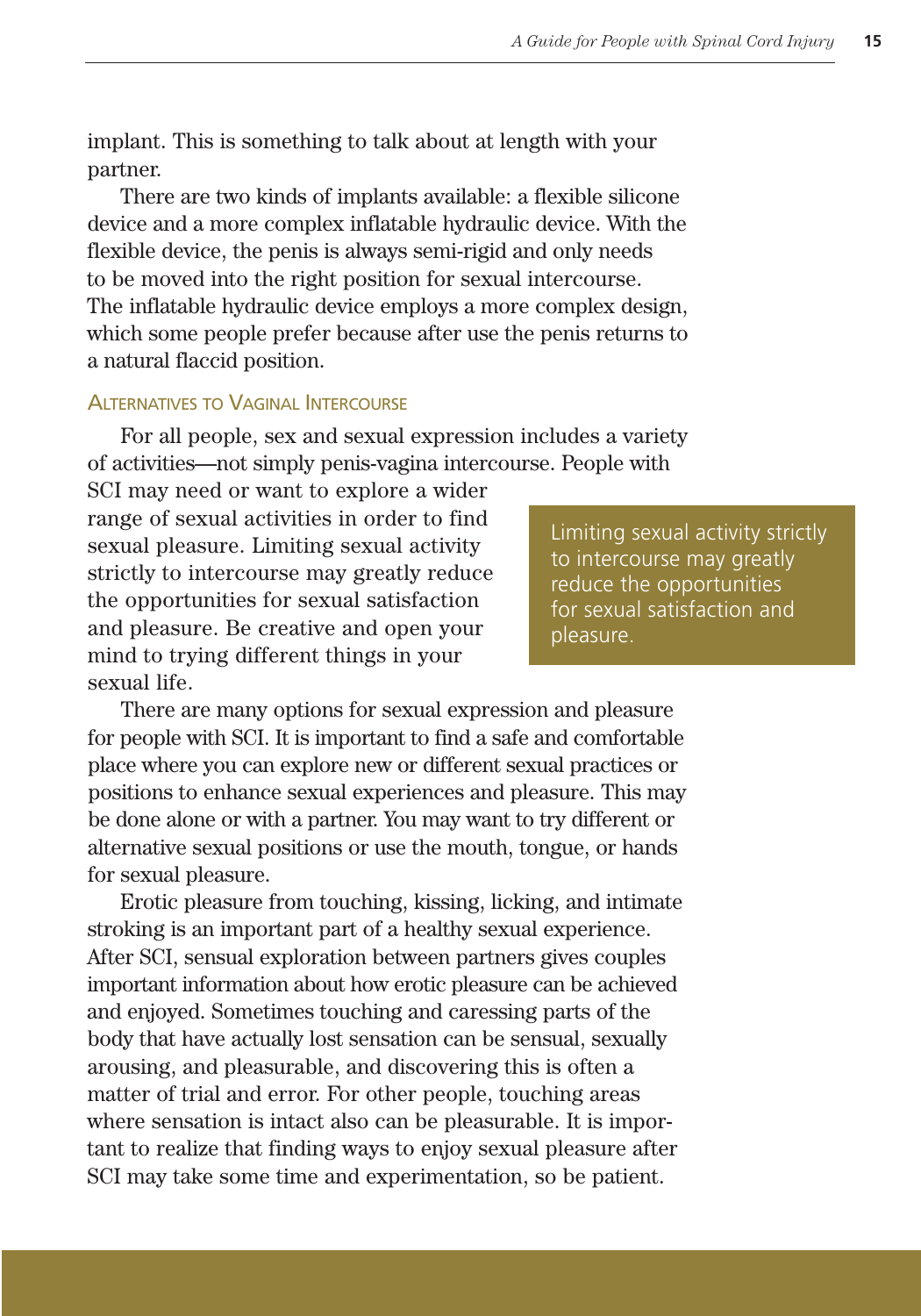#### **MASTURBATION**

For some people, masturbation is associated with negative societal, religious, or cultural connotations; however, masturbation offers a safe method of self-pleasuring and self-exploration. It is a positive and healthy way to learn about your own sexual responsiveness—what works and what doesn't—without the potential stress of including another person. It can be especially important early after injury when learning about your body is an important thing to do. Whether or not you are in a relationship, masturbation can be a healthy, enjoyable method to achieve sexual pleasure and to enjoy sexual arousal.

#### NONPRESCRIPTION SEXUAL REMEDIES

If you watch TV, surf the Internet, or listen to the radio, you are probably aware that there are many over-the-counter treatments for erectile dysfunction and sexual enhancement. These may include herbal remedies, devices to enlarge the penis, various penile stretching exercises, and other devices that have not been approved by the Federal Drug Administration (FDA). You should be aware that these devices, supplements, and medicines may not be safe if they have not obtained FDA approval.

Medications sold via the Internet may not be approved by the FDA, may be considered illegal by the U.S. government, and may contain unknown and potentially dangerous substances. Also, nonprescription treatments may not include a list of all ingredients, so you won't know if you might be allergic to them or if they can negatively interact with other medications that you are taking. Before you try any nonprescription medications or remedies, take the time to discuss them with your doctor. **Your doctor may be able to suggest safer alternatives and can alert you to potential dangers. It's important to be a cautious consumer and to maintain a healthy degree of skepticism about nonprescription alternatives.**

#### **SEX TOYS**

Sexual assistive devices (more commonly known as "sex toys") are sometimes used to enhance sexual experiences.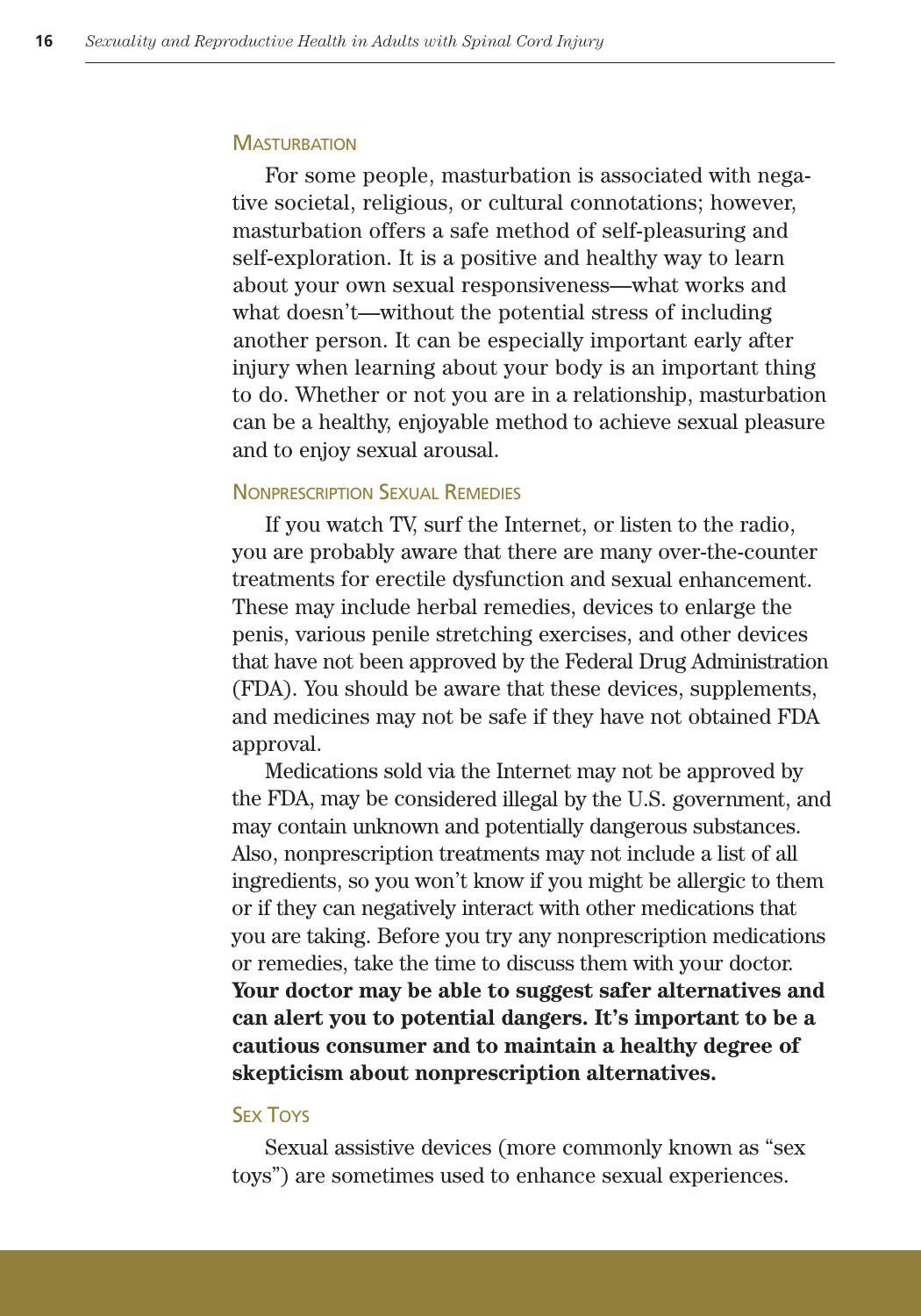Many people with SCI find sexual assistive devices, such as vibrators or penis rings, helpful in improving sexual fulfillment and pleasure. Such devices can often help to make up for the lack of sensation or movement in some parts of your body. For some people with SCI, using vibrators or other sexual devices may be preferred over more traditional prescribed medical treatments to enhance sexual pleasure and/or orgasm.

**If you are considering using sex toys, it's a good idea to first talk to your health-care provider in order to find out about the possible complications associated with such devices.** For example, penile rings can help men to keep an erection, but they can also interfere with normal blood flow in the penis (and should never be kept in place for more than 30 minutes). Vibrators can also help achieve an erection and can help women to become sexually stimulated; however, they may cause autonomic dysreflexia in individuals with injuries at T6 and above.

Any device that causes friction on the skin can potentially lead to skin breakdown. It's important to be aware *if any red spots begin to develop.* **Ask your health-care provider about precautions to take to protect your skin, prevent prolonged penile constriction, and to prevent autonomic dysreflexia.**

## *Female Reproductive Health and Fertility*

#### **MENSTRUATION**

Sometimes women don't start menstruating again for a while after experiencing SCI (usually about six months post-injury), so if you're at an age at which you are menstruating, it's a good idea to get information about using feminine hygiene products before the end of your initial rehabilitation. Your health-care team can help you to figure out the best and easiest way to use tampons or sanitary pads with consideration to your level of dexterity and personal preferences. Some women may just not be able to use their hands to manipulate sanitary products. In this case your health-care team can help you learn how to instruct attendants or partners on how to best help you with these products.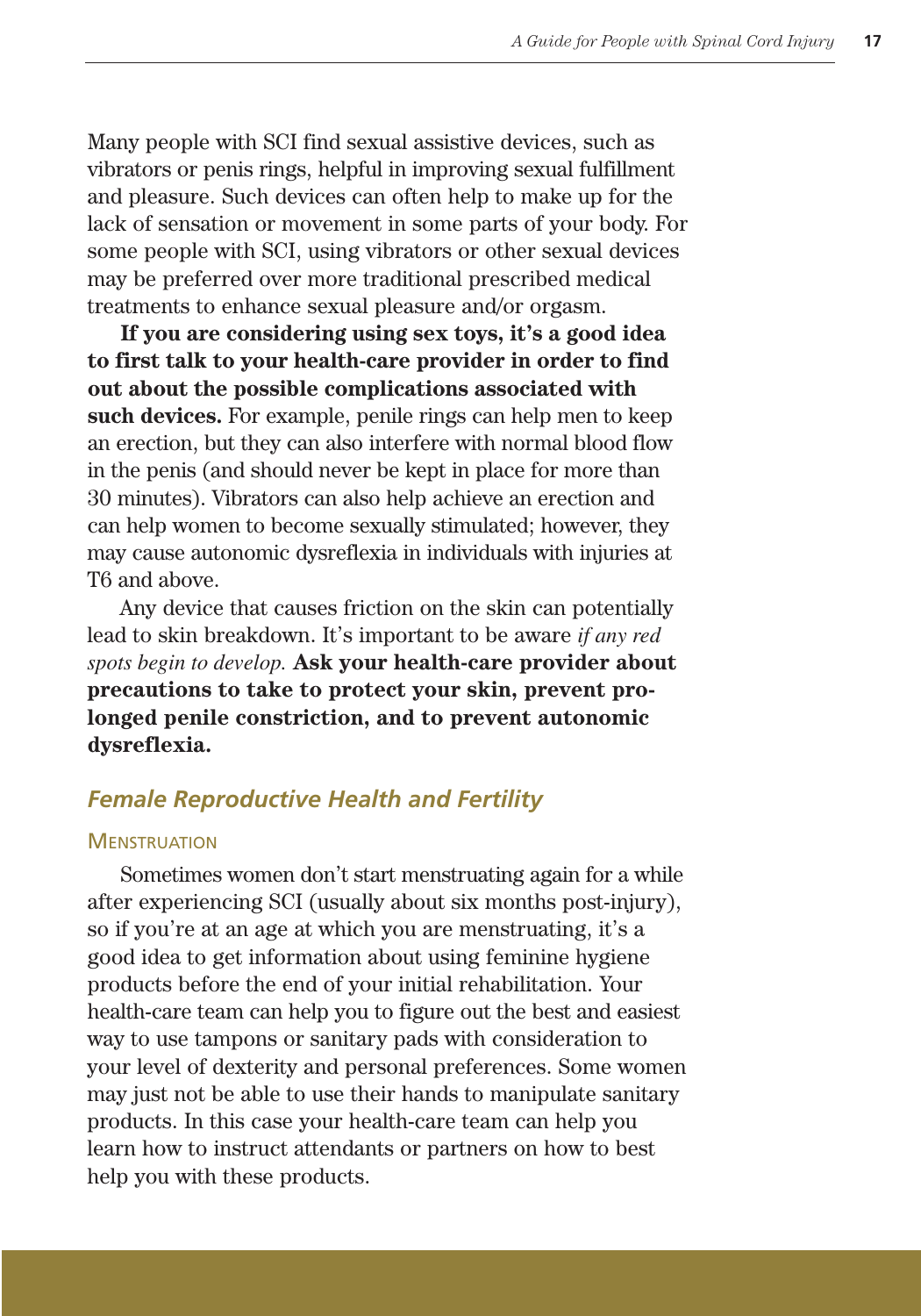Some women may experience more severe premenstrual and menstrual symptoms after SCI as compared to before their injury. Symptoms, such as menstrual cramps or a group of symptoms called "dysmenorrhea," which can include sharp, throbbing, or dull pain, nausea, or burning, may become more intense post-injury. These menstrual symptoms can be treated with anti-inflammatory medications, such as naproxen, ibuprofen, or mefenamic acid (your doctor can recommend the best over-the-counter or prescription medication for your specific symptoms).

#### GYNECOLOGICAL HEALTH

Gynecological concerns for women with SCI are generally the same as those for women without SCI. However, there are some issues specific to women who have experienced spinal cord injury—in particular, not feeling discomfort or pain that might prompt a woman without SCI to seek medical attention. For this reason (and for overall health) it is very important

Gynecological concerns for women with SCI are generally the same as those for women without SCI.

for women with SCI to schedule regular routine gynecological exams—these should include screening for reproductive health issues (pelvic exams, Pap smear, breast exams, etc.). These regular exams can help prevent problems before they occur or

before they become serious. Remember to inquire about an accessible examination table and office when you call to set up an appointment. Also, it is a good idea to ask whether the doctor has experience treating women with disabilities.

#### BIRTH CONTROL

Important considerations when choosing the best form of birth control include quality of circulation in the lower extremities, clotting abnormalities, remaining genital sensation, manual dexterity, potential problems with menstrual hygiene, and avoidance of skin breakdown (e.g., diaphragms for example may cause irritation to the lining inside the vagina).

Estimates indicate that more than 70 percent of women use birth control after SCI. The most popular form of birth control for women with SCI is the penile condom. The second most popular form of birth control is a permanent surgical procedure,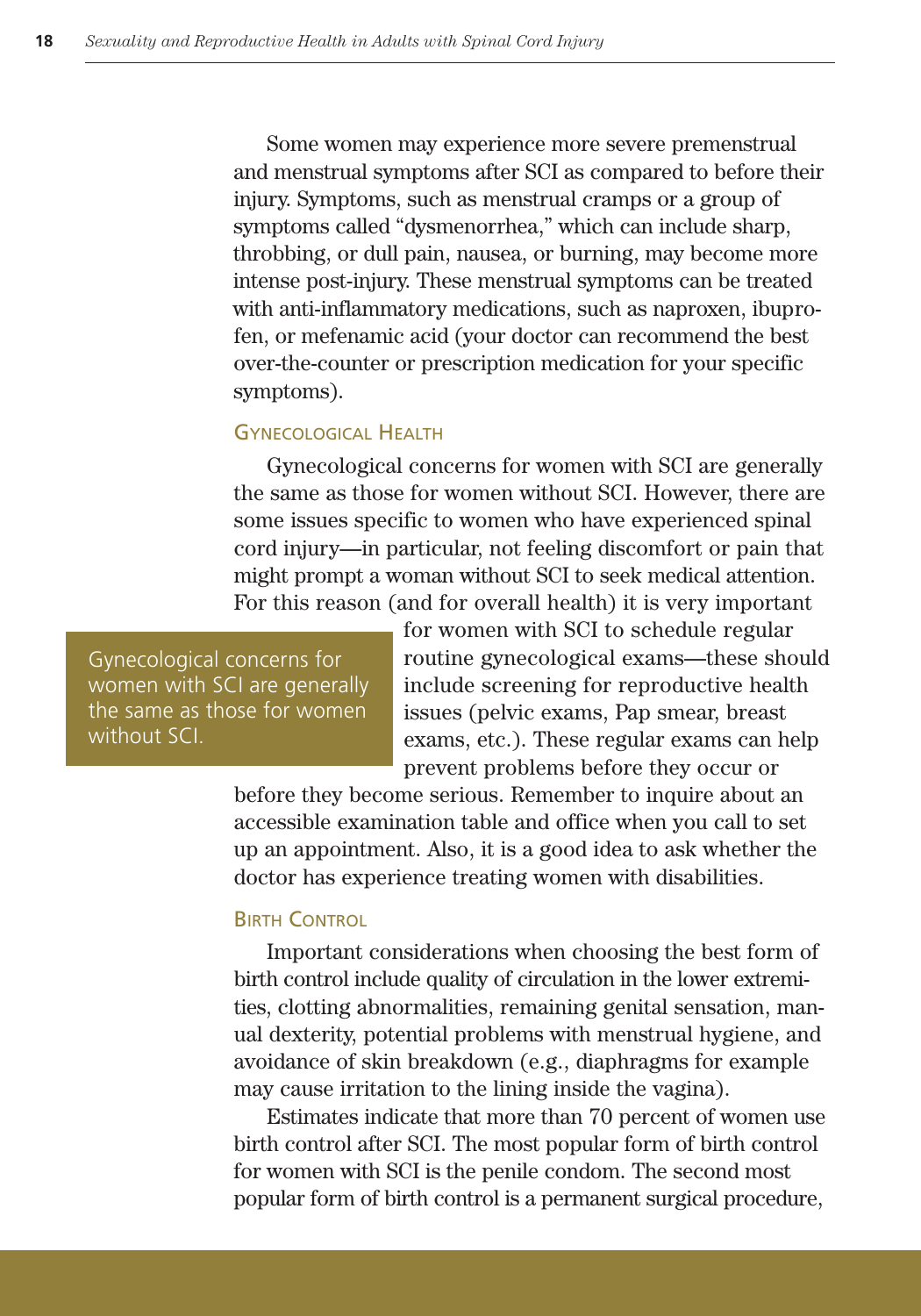such as tubal ligation. **However, before making a decision to undergo permanent birth control procedures, you need to think about how sure you are that you do not want to become pregnant in the future.**

Oral contraception ("the pill") is the third-most popular form of birth control for women with SCI. While there is no indication that the pill is more risky for women with SCI, any kind of hormonal birth control needs to be prescribed with caution. In general, your doctor should make sure there are no health risks specific to your birth control preference.

Intrauterine devices (IUDs) are associated with higher risk of pelvic inflammatory disease, which is a greater risk in women with SCI. Because you may not be able to detect pain as readily as before SCI, any internal device that may cause infection (or become dislodged) may be a poor choice. Again, discuss these issues with your doctor or health-care professional to determine what makes the most sense for you.

#### **PREGNANCY**

Some research has shown that the quality of life for a woman with SCI increases after childbirth—even though having a child creates additional demands and challenges, the positive aspects usually outweigh the difficulties. Women with SCI face unique challenges with pregnancy, and, unfortunately, some health-care providers do not provide enough information about becoming pregnant after SCI. For example, pregnant women with SCI have an increased risk of urinary tract infections, may experience breathing problems, and have a significant risk of experiencing autonomic dysreflexia.

During pregnancy you will definitely need expert help to adjust your wheelchair as your body changes throughout pregnancy. Some women with SCI need extra assistance during pregnancy for such activities as transferring in and out of the wheelchair, dressing, monitoring skin surfaces, and bowel and bladder care.

Along with all the physical changes, pregnancy also brings psychological changes due to hormonal fluctuations and the knowledge that soon you will be responsible for taking care of a baby (this can be both wonderful and scary). It is important to try to consider all these issues—the good and the bad—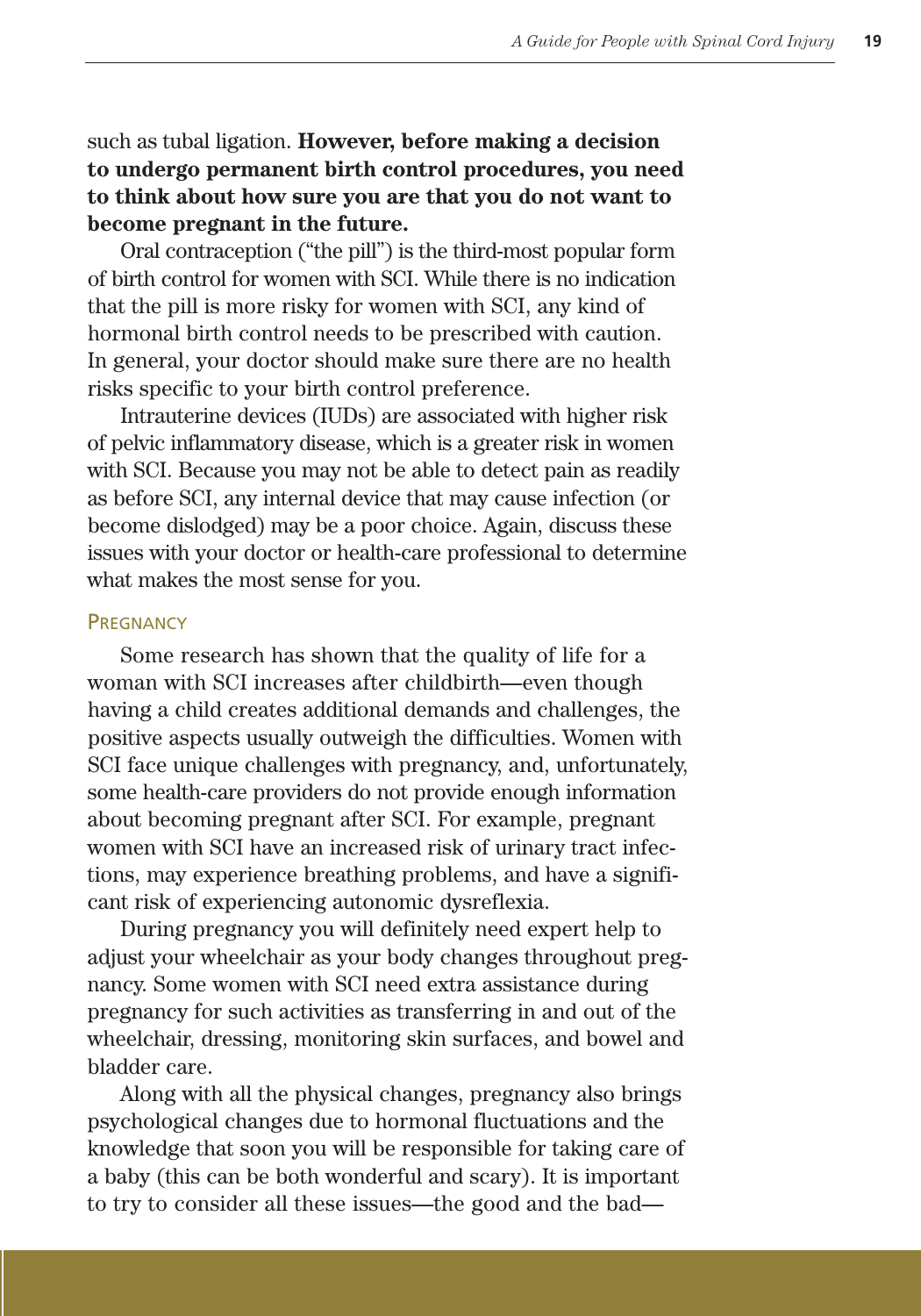and to talk to a specialist (and other women with SCI) prior to making the decision to become pregnant. Having a child is also stressful for the father as well. This is a time when open, honest communication between the couple is essential. Communicating with each other and having as much information as possible from providers helps to ensure that you and your partner will make an informed decision as to what is best for the two of you.

**Prenatal care should begin as soon as you decide to become pregnant. Early involvement with an obstetrician is very important in order to get the best information about nutrition, vitamin supplements, and medication compliance. For most women, weight gain, immobility, bladder and bowel incontinence, digestive issues, and respiratory difficulties may accompany pregnancy (some of these problems may be worse for women with SCI). For women with SCI skin breakdown is also an important complication that should be monitored regularly.**

All pregnant women should eat properly and refrain from smoking, drinking alcohol, or using illegal substances or any medications not approved by their obstetrician.

While pregnant, keep in mind that the techniques and

Keep in mind that the techniques and strategies you used for movement before pregnancy may no longer work because of changes in body size, shape, and weight distribution.

strategies you used for movement before pregnancy may no longer work because of changes in body size, shape, and weight distribution. For example, some women who previously were able to enter the bathtub without assistance may need a tub bench and special assistance during pregnancy. It is best to err on the side of caution and take things slowly while pregnant.

Be sure to talk to your doctor about your bladder and bowel programs to determine whether or not you need to change your usual practices while pregnant. For example, indwelling catheters may need to be replaced by intermittent catheters and bowel programs may need to be adjusted during your pregnancy. Women who typically use a standard bed may need a hospital bed at some time during pregnancy.

Seatbelts and other driving equipment will probably have to be moved or adjusted to accommodate your changing size.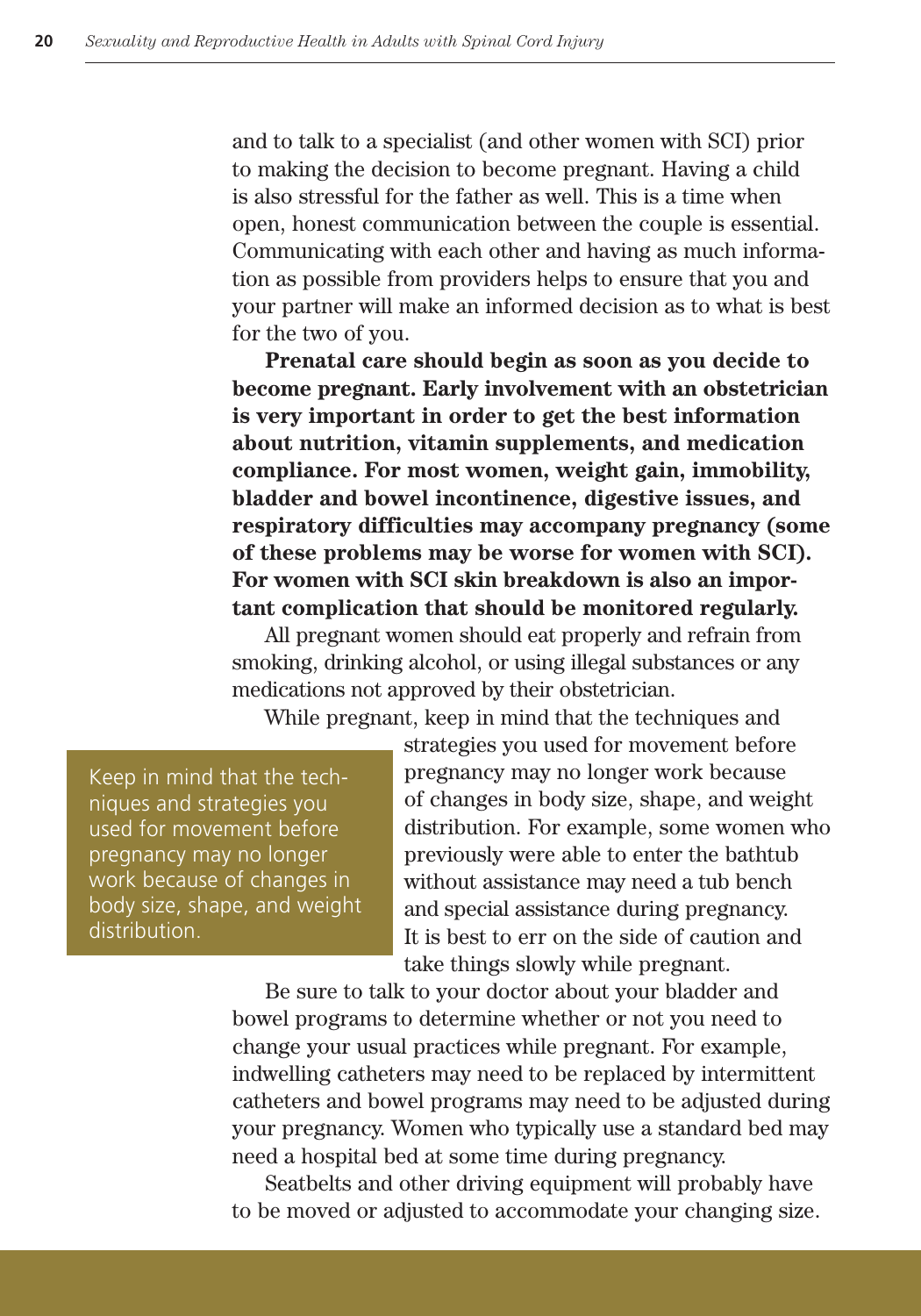Also, joints are more at risk during pregnancy, particularly during the last trimester, due to hormonal changes and weight gain. For all these reasons it is very important to maintain open communication with your doctors, therapists, family, and partner during your pregnancy. All of these people can be important and helpful resources to you throughout your pregnancy.

#### **CHILDBIRTH**

As soon as you decide to have a baby you should see an obstetrician who has experience treating women with SCI. Talk to your doctor about how labor and delivery will be managed and be sure to make your doctor aware of your concerns and preferences. Some women with SCI need to be hospitalized before labor begins. For some pregnant women with SCI, it is difficult to know when labor begins because they may not feel the labor pains that a woman without SCI would feel. Talk to your doctor about how to recognize the onset of labor.

Some women become depressed after having a baby; this is characterized as "postpartum" depression. It is helpful to be aware in advance that this could happen to you. If you begin to feel sad or hopeless or have thoughts of hurting yourself or your child, contact your doctor immediately. There are excellent treatments available to help you through postpartum depression and enable you to enjoy your new baby and your new role as a mother.

#### AUTONOMIC DYSREFLEXIA AND CHILDBIRTH

**For many women with SCI, the most serious complication related to labor and delivery is autonomic dysreflexia. Your doctor should be aware of this potential problem, but be sure to talk about it with your doctor to be absolutely sure he or she knows how to diagnose it and treat it if it does occur.**

Autonomic dysreflexia can have symptoms that are similar to pre-eclampsia, which occurs with the same frequency in both able-bodied women and women with SCI. Pre-eclampsia is diagnosed when a pregnant woman develops high blood pressure and an abnormal amount of protein is detected in a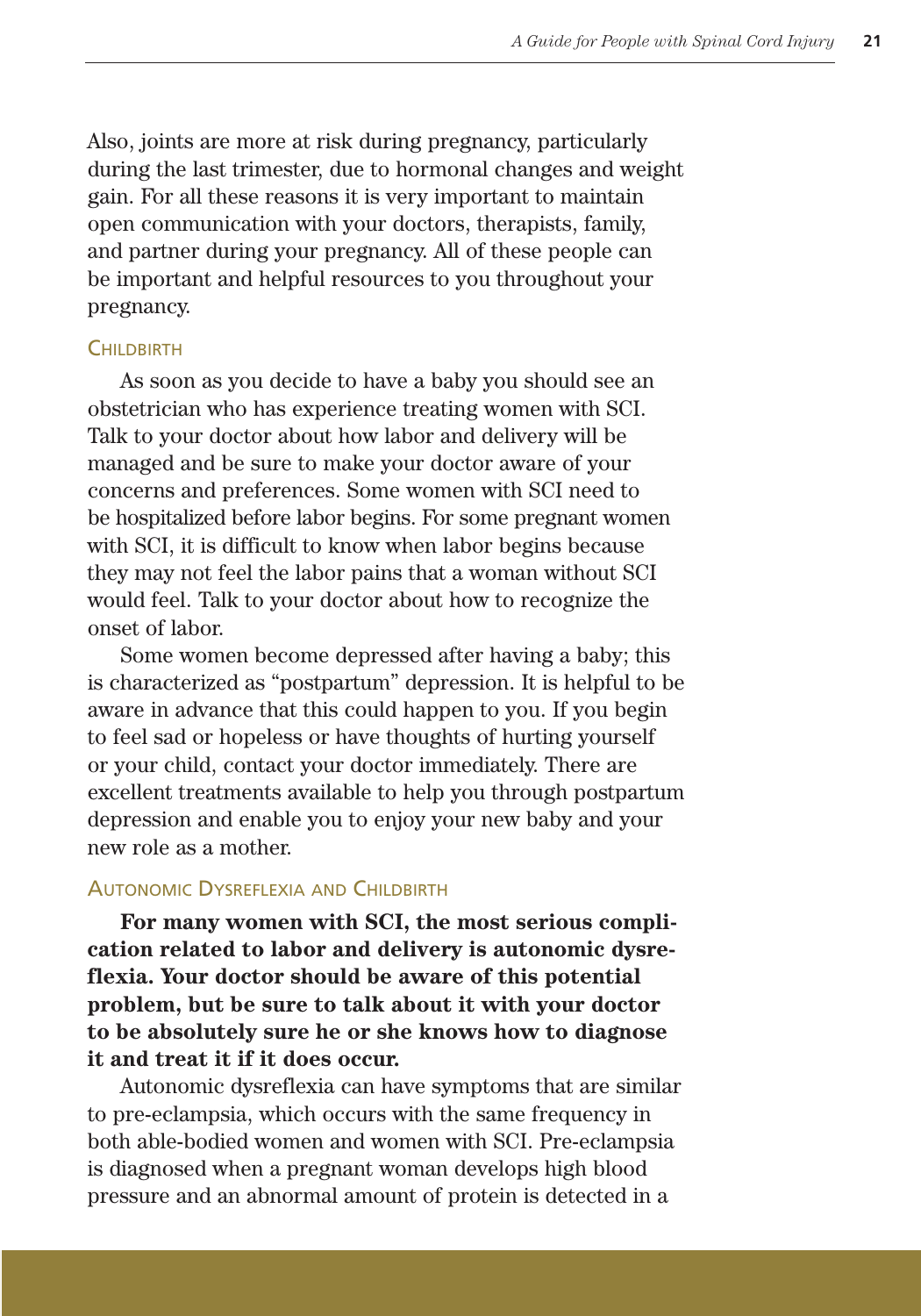urine sample. **Both pre-eclampsia (which is the precursor to eclampsia) and autonomic dysreflexia are serious conditions; be sure your doctor understands the differences between the conditions and knows what to do if either is detected.**

#### **MENOPAUSE**

Research studies have demonstrated that there are no significant differences in the menopausal symptoms of women with SCI and those without SCI—in both cases symptoms and time of onset vary greatly from one person to the next. Some common symptoms of menopause are depressed mood or unusual fluctuations in mood, headaches, trouble sleeping, hot flashes, memory problems, bladder changes, dryness of the mucous membrane, and changes in skin. For women with SCI, symptoms of menopause may be the same as symptoms related to injury (and so may not be menopause at all). For this reason, talk to your doctor about any symptoms that you think may be related to menopause so that he or she can determine the cause and treat them correctly.

#### *Male Fertility*

Generally, the amount of sperm in the semen of men with SCI falls within the normal range; therefore, most men with SCI have sperm that can fertilize an ovum (egg) in order to achieve pregnancy. However, sperm *motility* (meaning the sperm's ability to move spontaneously in order to increase the chances of fertilizing an egg) tends to be slowed in men with SCI. This means the sperm in men with SCI may not be as likely to find its way to an egg for fertilization. For this reason, couples in which the man has SCI may need to use medical fertility procedures to achieve pregnancy (for example, in vitro fertilization).

Also, because men with SCI are more likely to experience some kind of ejaculatory difficulties, medical assistance with fertility for biological fatherhood is often advisable. The likelihood for men with SCI to achieve natural ejaculation and insemination with vaginal intercourse depends on many factors related to the injury. These include the level of injury, completeness of injury, and type of injury.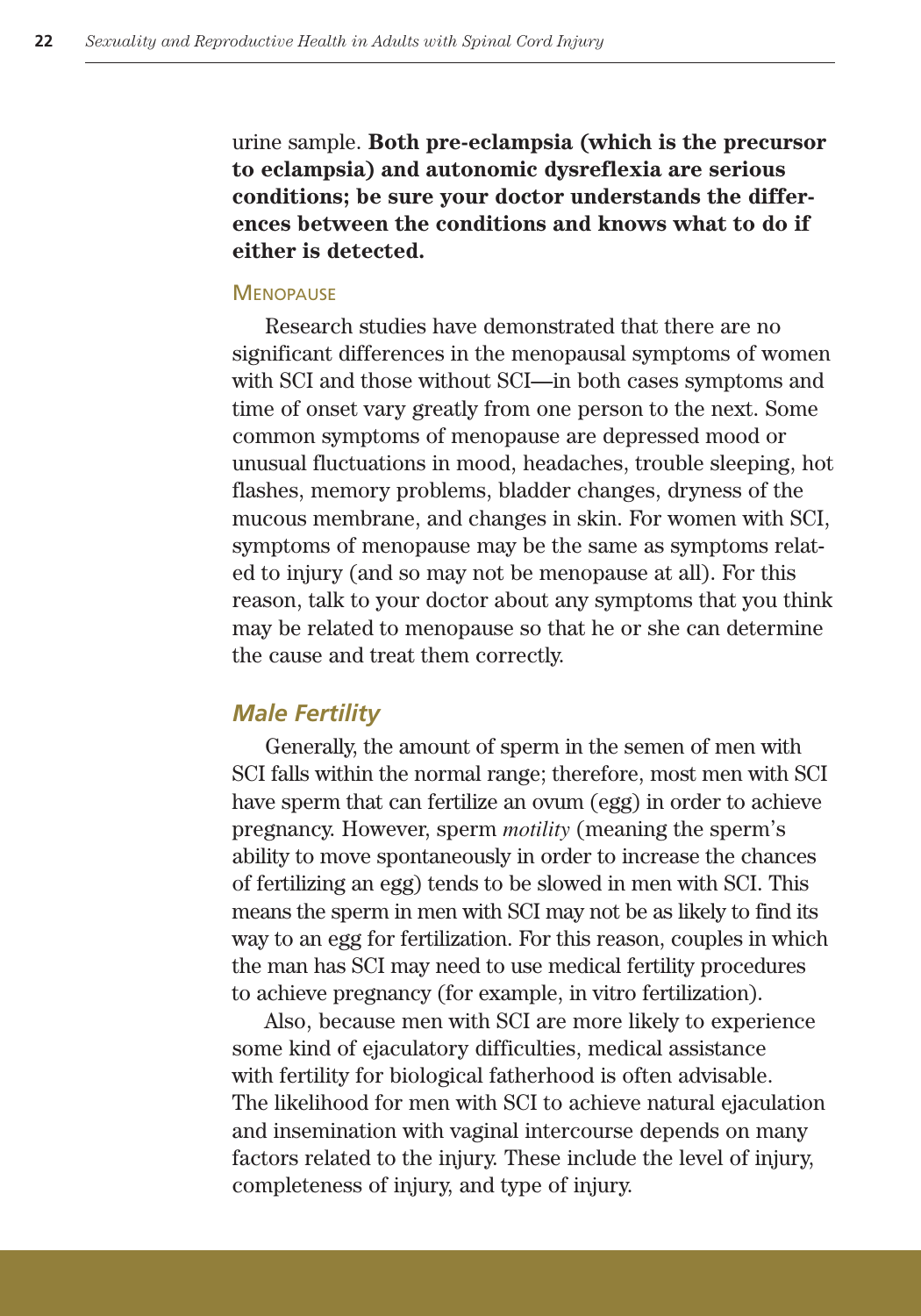Many men with SCI have pointed out that their ability to ejaculate seems to improve over time after injury. You may find that with frequent sexual activity you are able to get closer and closer to ejaculation. Try adjusting the amount of stimulation on your penis to see if it helps your chances to have an ejaculation. Also, try stimulating different areas close to the penis and testicles, especially if you have some partial sensation in those areas. As always, experimenting and trying new things will, over time, give you the best chance of ejaculating.

Fortunately, if fathering a child is a goal, there are a lot of options for semen retrieval if ejaculation is not possible. These include the use of medications and gentle vibrator methods, such as the use of a showerhead. Other more intense methods of sperm retrieval include vibrostimulation with special vibrators and electroejaculation. Electroejaculation can only be used in clinical settings where a physician is available to perform the procedure. Most men with SCI prefer vibrostimulation rather than undergoing electroejaculation for semen retrieval. Surgical sperm retrieval can be used if less invasive procedures are not effective. Usually, a urologist is the specialist that can help you with issues related to fertility or ejaculation. Over the past several years, more and more men with SCI have been fathering children. Although it may seem complicated and frustrating to find a method that works for you, it usually is not a complicated process and can be done fairly easily. The difficulty may be in finding a doctor who is knowledgeable about this aspect of SCI and can help you find a solution.

## *Practical Considerations for Sexual Activity*

#### PHYSICAL CONSIDERATIONS

After SCI there are physical and practical considerations that you need to understand in order to stay safe and healthy during sexual activity. Basic issues, such as "how do I move my body to get into position?" "what do I do if I have a bladder accident?" or "what do I do with my equipment?" are important questions that need to be answered. Physical, occupational and recreational therapists, nurses, as well as peers who have also experienced a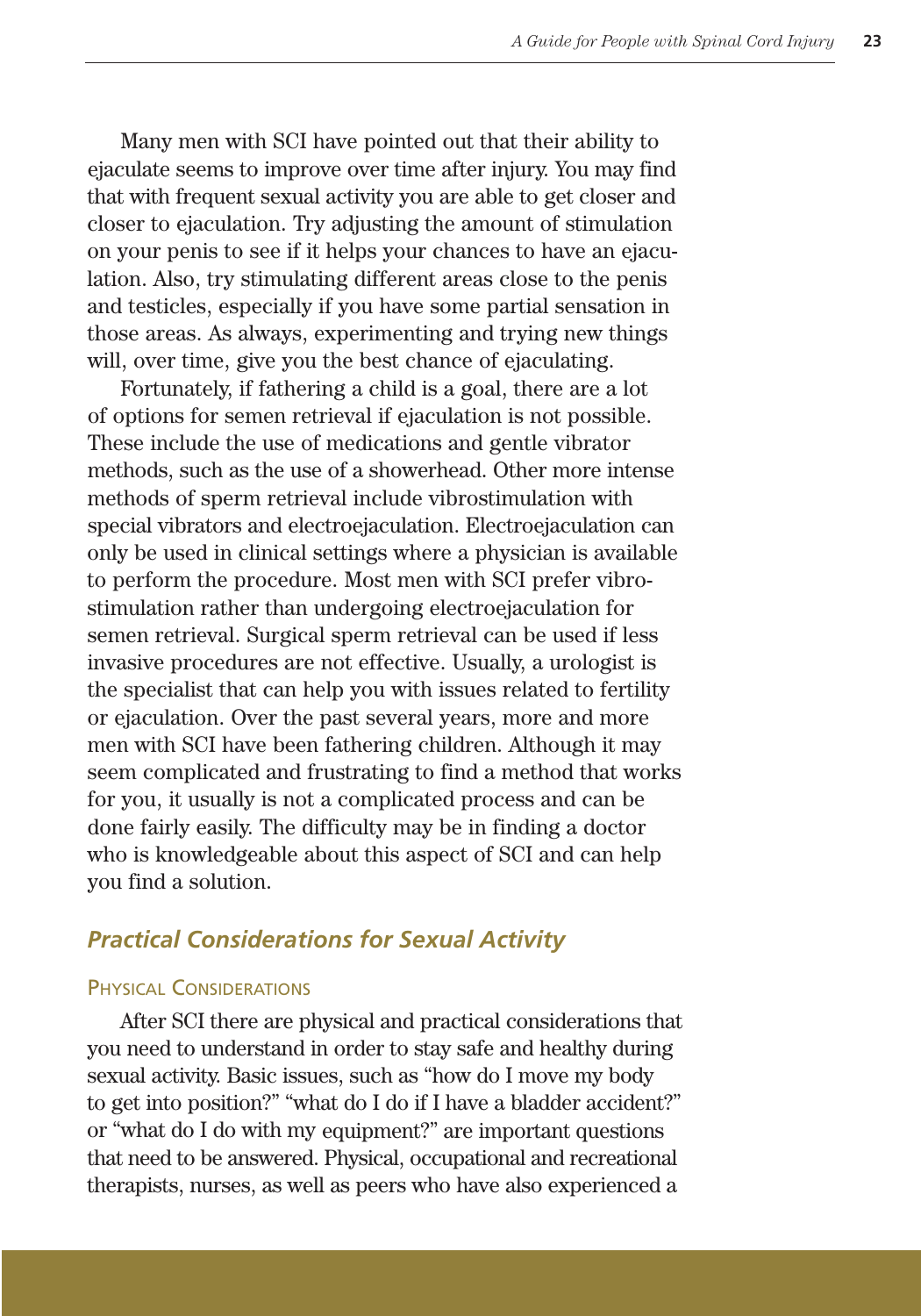spinal cord injury can be excellent resources for practical advice. Before becoming sexually active after your injury, it's good to have some understanding of potential difficulties and possible solutions. Each person and every injury is unique, so experience is often the best teacher.

#### SEXUALITY IN INPATIENT SETTINGS

If you are living in an inpatient setting, you may want to request a separate apartment or room that allows you to be intimate without interruption. If this is not available, ask a staff member to put a "Do Not Disturb" sign on the door. For many couples, cuddling together or lying in bed is the best way to build intimacy during the recovery period. Try to take things slowly until you build confidence and know your body better and how it will respond to sexual stimulation.

#### OPTIMAL SETTINGS AND POSITIONING FOR SEXUAL ACTIVITY AFTER SCI

After you have been discharged from an inpatient setting, you may need a hospital bed at home to make it easier for you to make transfers from your wheelchair or to reposition yourself for various activities. You may also want to use a more accessible room in your home as the "bedroom" if your original bedroom is not wheelchair accessible. Eventually you may be able to transition back to a regular bed and to your original bedroom. The ultimate goal is to make your life more comfortable and more convenient.

For many people, using a queen- or king-sized bed is just as versatile as a hospital type bed for sexual activities. **It is very helpful for a professional SCI health-care provider to do a home assessment after your discharge from an inpatient setting** to look at such options as providing privacy—possibly using curtains or other screening devices if you use an alternative room as a bedroom, setting up an area for private phone or Internet conversations, and using rooms not previously considered for sexual activity.

Additional suggestions for home modifications may include arranging furniture to increase accessibility, encouraging transfers to a sofa where you and your partner may sit together, and using remote controls to dim lights, operate televisions,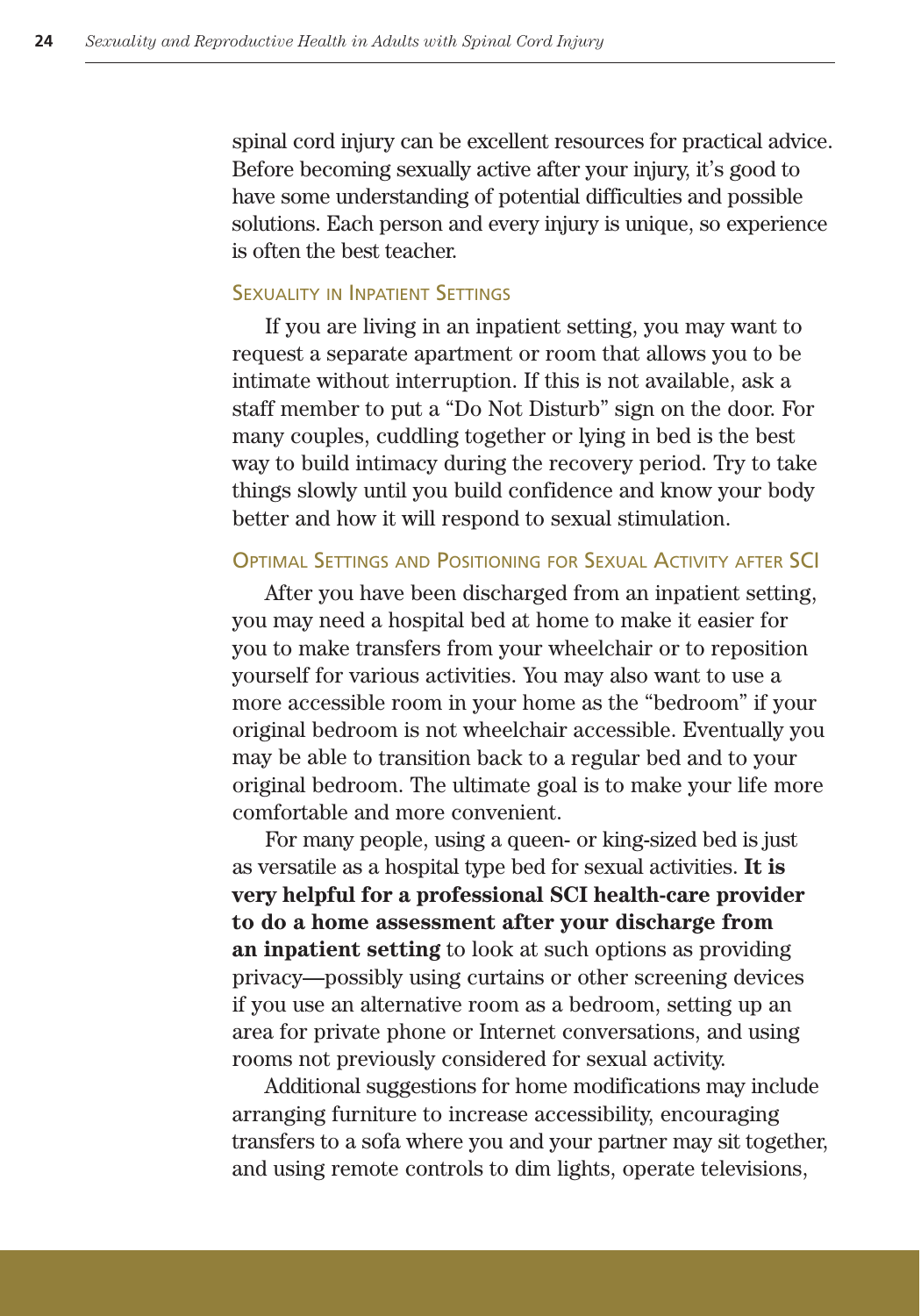or turn on music. More unconventional locations for sexual activity may be considered (e.g., tables, sofas, or vans); however, safety must come first.

Your health-care providers can discuss the best positioning for sexual activity depending on your specific injury and your

range of motion after your injury. It is important for health-care providers to demonstrate various *safe* positions and help you practice them (with or without your partner). Physical and occupational therapists are often trained to determine, explain, and demonstrate techniques for the best positioning.

Your health-care providers can discuss the best positioning for sexual activity depending on your specific injury and your range of motion after your injury.

The extent to which you want this kind of advice from members of your health-care team depends on what kind of information you feel you need and your level of comfort discussing sexual activity. However, it may be worth considering that having this kind of discussion may be uncomfortable in the short-term, but in the long run it can be very helpful, and to remember that these types of demonstrations are always done with all parties fully clothed. If you have a partner, it may be helpful for that person to know how to help you get into the best and most comfortable positions for sexual activity.

When the male partner has SCI, it can be easier to engage in intercourse when he is supported by a backrest and is in a seated position; therefore, the wheelchair is potentially a good location for sexual activity. When the female partner has SCI, it can be more difficult to use the wheelchair during sexual intercourse. However, other sexual activities while the woman is seated in the chair may include manual or oral stimulation, use of sexual devices, kissing, touching, and hugging.

In general, staying in the wheelchair during sexual activity can be a good option for sexual activities, especially if you have a high-level injury, because this eliminates the need to transfer and provides stability and support. Always take measures to prevent slipping out of your chair, tipping your chair, or other mishaps during sexual activity. Some safety measures you can take include securing chair locks, using "anti-tip" bars for stabilization, making sure the power is off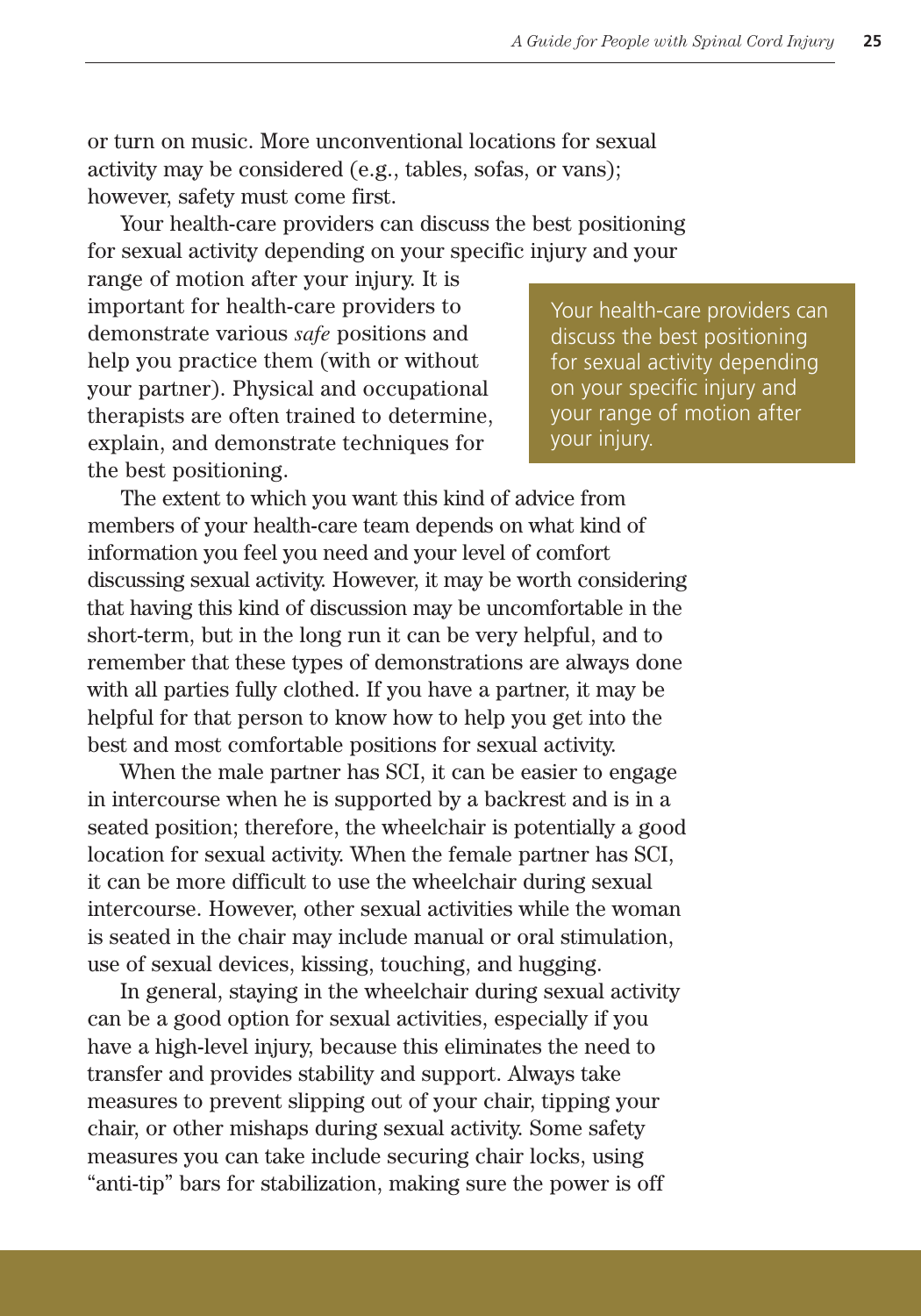(if your wheelchair is electric), protecting any electronic devices from damage (or from getting wet), complying with weight limits of your chair, and positioning the chair next to a sturdy piece of furniture or a wall for stability. This may seem like a lot to do, but once you make it part of your routine, it can become second nature and can save you and your partner from unnecessary injury.

Some individuals and couples find that the slippery effect of soap and water can enhance sensual pleasure and arousal. Using soap and water to facilitate body exploration or stimulation can increase intimacy and enhance sensation. The increased visual stimulation of shared showering can also increase sexual pleasure. Adjustable showerheads (e.g., jets and vibratory water massage) can facilitate sexual stimulation and arousal. However, keep in mind that showers or baths can be less stable and are slippery environments so it's especially important to prevent slipping or falling. Also, if there are areas on your body with little or no sensation, you may not be able to feel very hot water, so take precautions to lessen the risk of getting burned, such as having someone else, such as an attendant, check the water temperature before entering the shower.

#### HELP WITH OPTIMAL POSITIONING FOR SEXUAL ACTIVITY

Depending on your injury and your general physical condition, it may be helpful for caregivers to provide some physical assistance prior to sexual activity. This may be especially true for people with tetraplegia, some people with high-level paraplegia, and people with impaired hand mobility, elderly individuals, or people who may be carrying extra weight. In these cases, caregivers may be able to help with undressing, preparation (such as application of lubricating gels or condom placement), and positioning for sexual activity. The amount of assistance provided depends on the skills, training, and professional characteristics of the caregiver as well as the comfort levels of you and your partner.

In cases where assistance is helpful, it is best to have an open and honest discussion prior to the sexual encounter. Personal care attendants or assistants should be prepared to discuss their roles related to sexuality, including their limits. Remember, this can be a sensitive topic for everyone and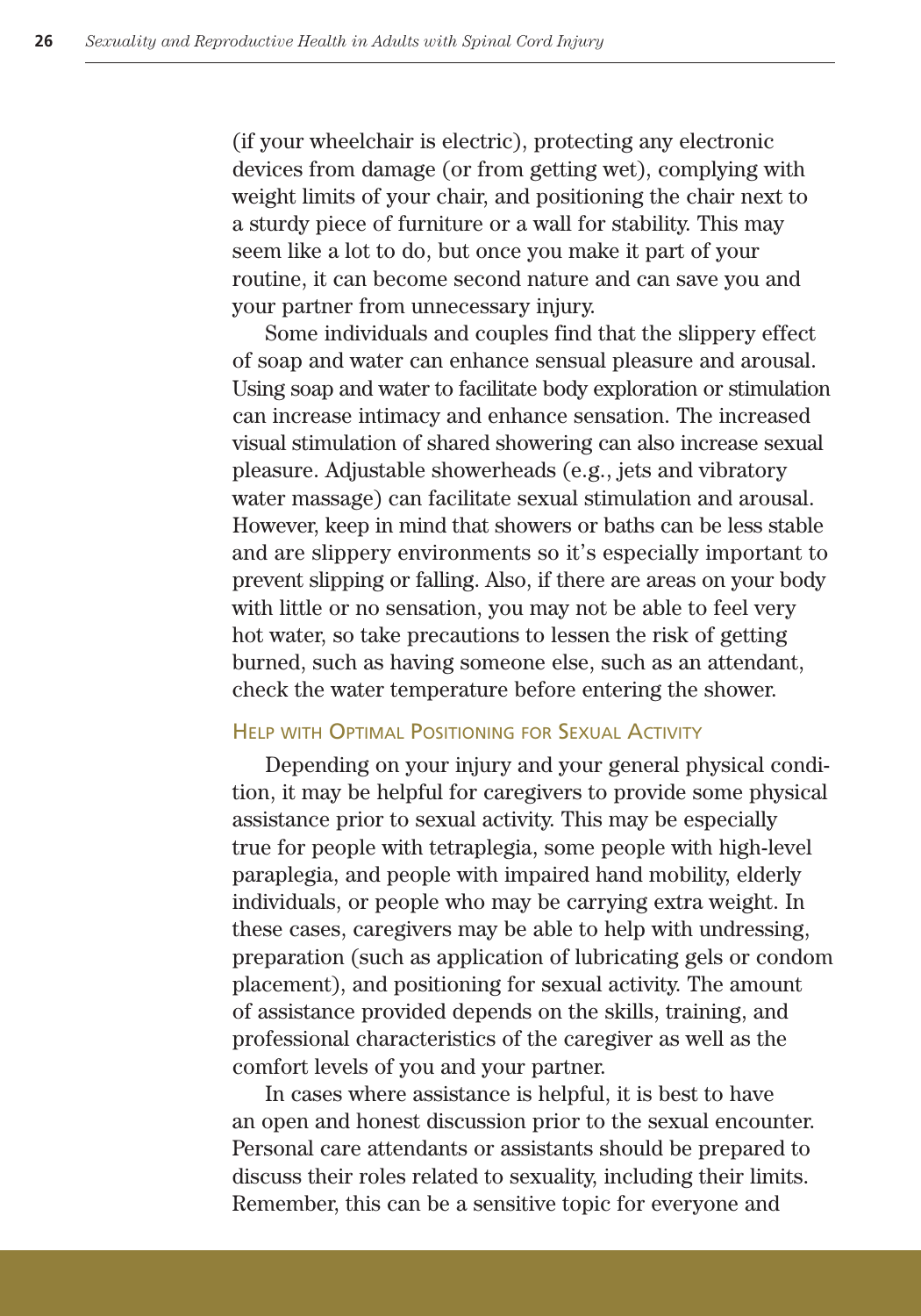many people may feel uncomfortable providing assistance with such personal matters.

## *Physical Health Issues*

### TAKING CARE OF YOUR SPINE AFTER INJURY

Intimacy and affection can be tremendously "healing" after a spinal cord injury. Being sexual again is a psychological boost for most people after an injury. However, during the period immediately after injury, your doctor might advise you to limit your movement and take other special precautions to promote proper spine healing and to avoid any additional injury. Be sure to talk to your health-care team about the safest positioning for sexual activity based on your specific injury and any surgical procedures you may have had after your injury. During your initial healing period, more gentle activities, such as touching, kissing, and intimate stroking, may

be preferable to sexual activities that require repositioning and movement. With time, your spine will reach its optimal healing level and sexual activity will become less restricted. Sometimes partners of people with SCI often are afraid of further hurting the spine by participating in sexual activity. However, additional injuries are unlikely once healing has occurred.

Sometimes partners of people with SCI often are afraid of further hurting the spine by participating in sexual activity. However, additional injuries are unlikely once healing has occurred.

### YOUR SEXUAL HISTORY

Your doctor or other members of your health-care team will likely ask you for information about your sexual history. It is important that you provide the most accurate information about your past sexual and reproductive experiences that you can. If your doctor or other trusted member of your health-care team does *not* bring up the topic of your sexual history, ask your doctor when this information will be discussed. It is important that your health-care team understands your past so that you can work together to address your future sexual functioning.

Some people who experience SCI had sexual or reproductive difficulties before their injury occurred. Other people may have experienced traumatic events, such as sexual abuse, molestation,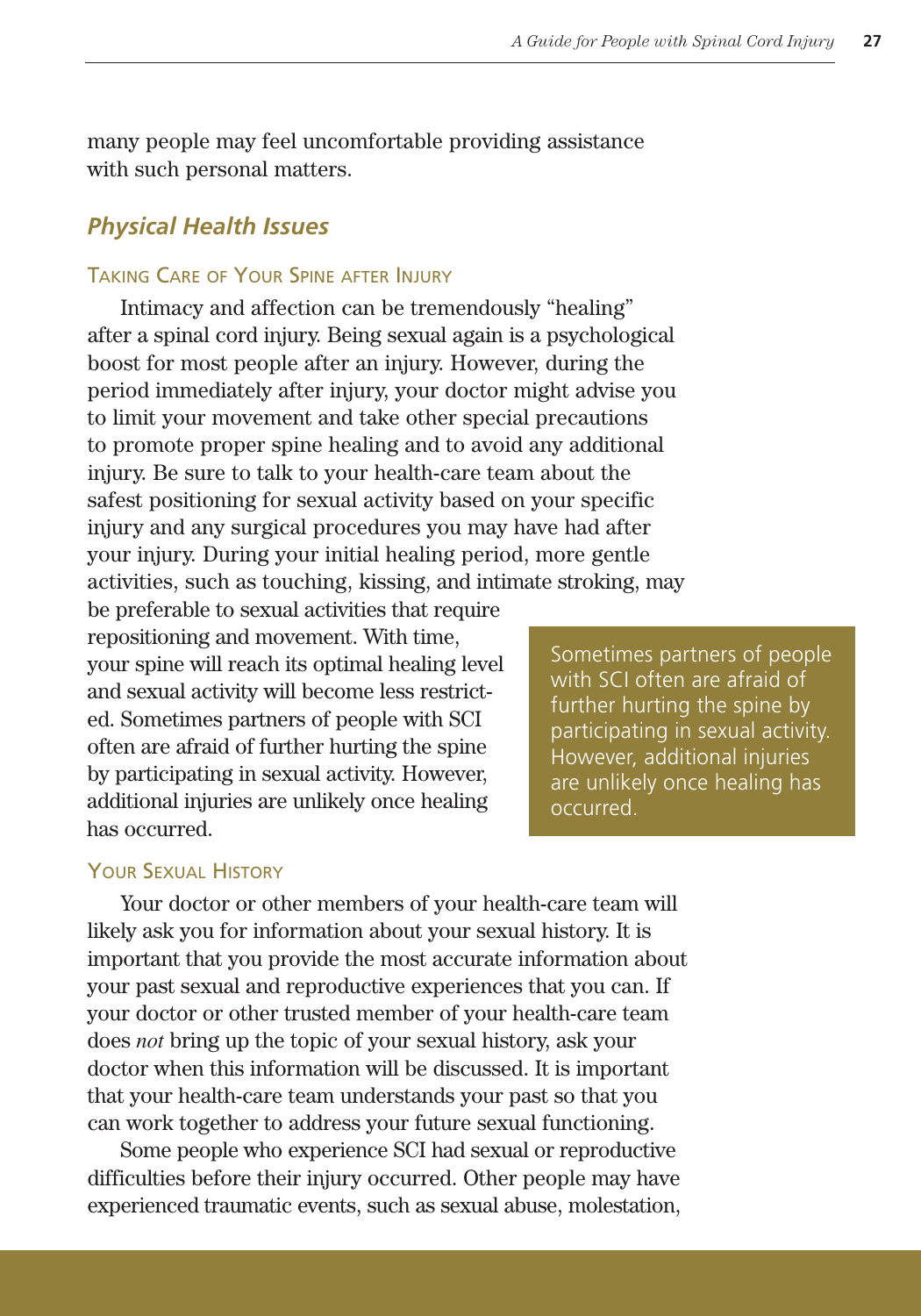or rape. It is important to talk to your doctor or another member of your health-care team about any difficulties, traumas, or concerns you had before your SCI as well as questions you have now and about your future.

Consider the following questions—these issues are important to address with your health-care team:

- Were you sexually active before your injury?
- Did you have any sexual problems before you were injured?
- What are your concerns about sex now that you have experienced a spinal cord injury?
- What are your worries about future sexual activity?
- Have you ever experienced any kind of sexual trauma (such as rape or other molestation)?
- Have you ever experienced sexual dysfunction (such as pain during sex, the inability to have an orgasm, or the inability to have an erection)?
- Do you have any sexually transmitted diseases (such as herpes or HIV/AIDS)?
- Do you have any biological or adopted children?
- Do you want to have your own biological children?
- Do you want to adopt children?

#### MAINTAINING YOUR SEXUAL HEALTH

Regular, thorough examinations of your sexual organs are an important part of your overall health-care regimen. For women it is important to have regular breast and pelvic exams (including screening for ovarian, breast, uterine, and cervical diseases). Men should have regular exams of the penis, prostate, and testicles. It is becoming routine in many health-care settings for sexually active men and women to be screened for HIV/AIDS and other sexually transmitted diseases (early detection leads to more effective treatment). Women may also want to ask their doctors about screening and/or immunization for the human papillomavirus (HPV).

Also don't forget to ask your doctor to provide you with regular neurological assessments. Neurological changes over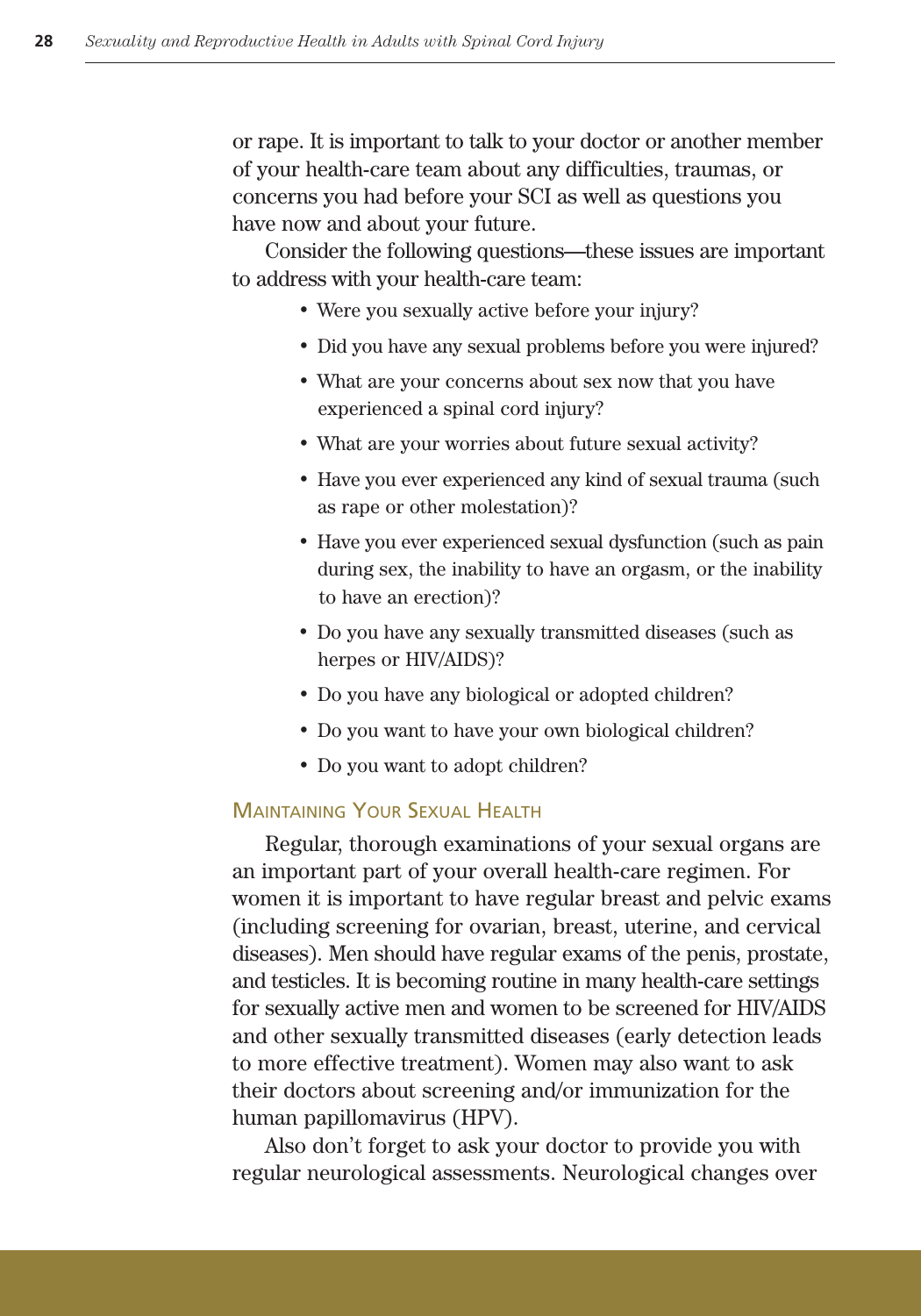time may affect sexual function and the sooner any such changes are detected, the better.

#### AUTONOMIC DYSREFLEXIA

(See the Consortium for Spinal Cord Medicine's consumer guide: *Autonomic Dysreflexia: What You Should Know*, 1997, available at www.pva.org/cpgs.)

Sexual activity, especially orgasm and ejaculation, can increase the likelihood that autonomic dysreflexia (AD) may occur in people with injuries at T6 or above. Other stimuli that can trigger the onset of AD include wounds (such as pressure ulcers), harmful stimulation of the skin, bladder and bowel problems, and joint or bone injury. In general, any stimulus below the level of injury has the potential to cause AD. Anal sex can also raise the potential for both AD and bowel accidents.

Autonomic dysreflexia is a condition that can be experienced by people with injuries at the T6 level or above and

is considered a medical emergency. AD can occur when the autonomic nervous system experiences a period of severe overactivity. This "overactivity" can cause the sudden onset of dangerous symptoms, such as very high blood pressure, which, if not treated, can cause seizures, stroke, or even death. Some symptoms of AD (which are caused

Autonomic dysreflexia is a condition that can be experienced by people with injuries at the T6 level or above and is considered a medical emergency.

by the unusually high blood pressure) can be a pounding headache, sweating, goose bumps, a slowed pulse, nasal congestion, being flushed or a reddening of the face or blotchy skin, body hair standing on end, restlessness, feeling nauseated, clammy cold skin, blurred vision, and, of course, high blood pressure.

Unfortunately, AD can occur without any symptoms that you notice—this is sometimes called "silent" autonomic dysreflexia. These symptoms (or silent AD) may be more severe with ejaculation and orgasm. Because AD is such a serious condition, it is important to talk to your doctor to discuss precautions to take before and during sexual activity to prevent the onset of AD and to know what to do if AD occurs or you suspect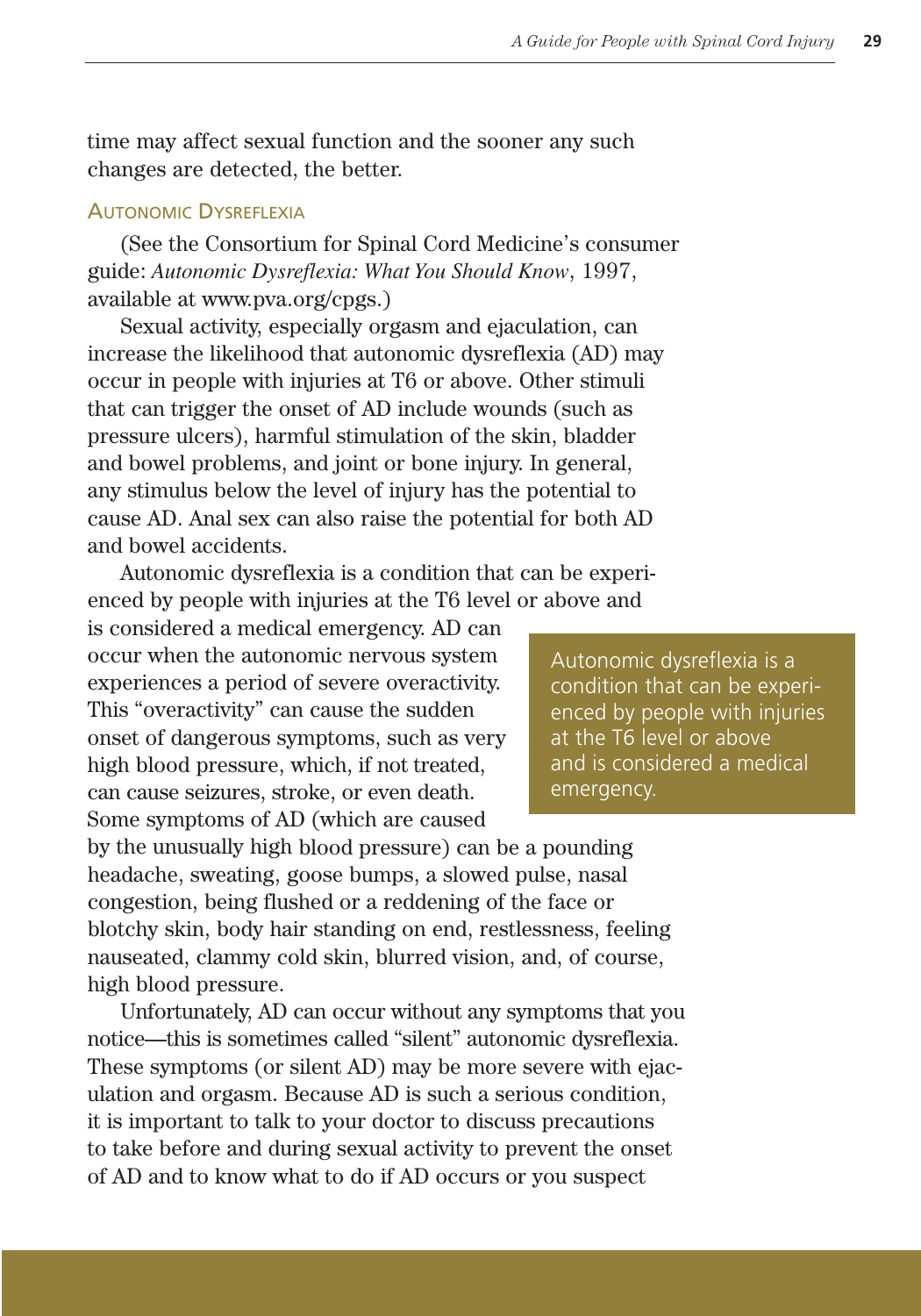you are experiencing the symptoms of it. (Consumer Guide *Autonomic Dysreflexia: What You Should Know*, 1997*.*)

There are medications your doctor may prescribe to help reduce your chances of experiencing AD. Knowledge is your most important tool; talk to your doctor and your partner so that you are ready for AD if it should occur. If you begin to experience the symptoms of AD during sexual activity, the activity should be stopped and your plan of action (including seeking medical attention) should be set in motion.

#### **SPASTICITY**

Muscle spasms may or may not occur after a spinal cord injury; each person is unique. Muscle spasms, or "spasticity," can occur any time the body is stimulated below the point of injury. After experiencing SCI, muscles can contract or become hyperactive (this is called a spasm). These spasms can be difficult to control. This is particularly likely when muscles are stretched or something is touching or irritating the body below the injury. Regular range of motion exercises can help your muscles and joints become more flexible and can help to control spasticity. Still, some spasticity may always be present.

There are some benefits to spasticity. It can serve as a warning mechanism to identify injury or problems in areas where there is no sensation. Many people know when a urinary tract infection is coming on by the increase in muscle spasms. Spasticity also helps to maintain muscle size and bone strength. Spasticity helps maintain circulation in the legs and can be used to improve certain functional activities, such as performing transfers or walking with braces. For these reasons, treatment is usually started only when spasticity interferes with sleep or limits an individual's functional capacity.

For some people with SCI, spasticity can interfere with sexual activity; however, other people find they can use spasticity to help with functional mobility or stability. Sometimes spasticity can facilitate sexual activity through movements that can stimulate your partner. Your ability to use or control spasticity in other situations may help you determine if or how you can use or handle spasticity during sexual encounters.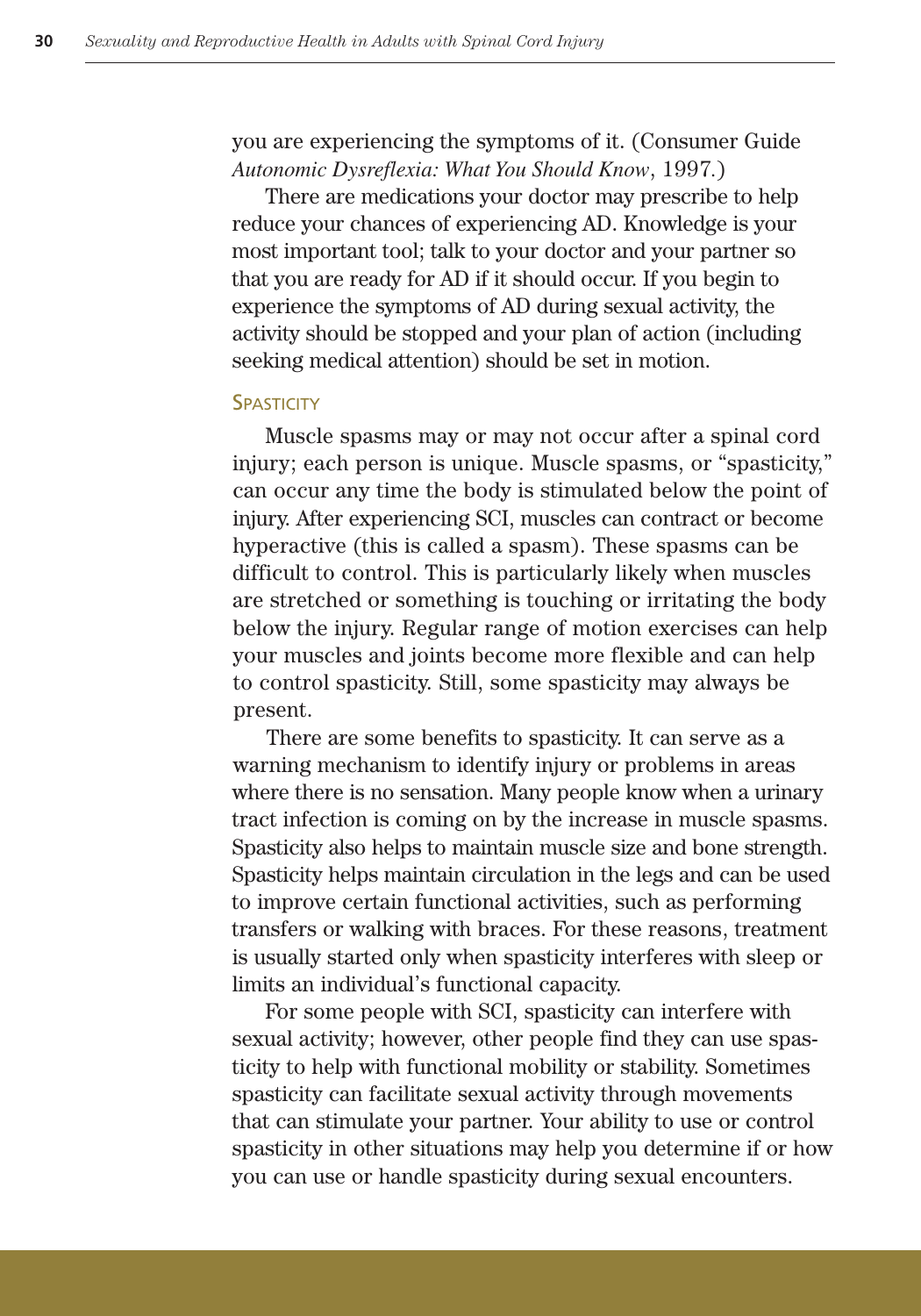In any case, you need to be aware that orgasm can affect your muscle tone, causing instability. In other cases, increased spasticity may be caused by body position or different sensations related to sexual activity. If possible, approach the issue of spasticity with an open mind to better understand whether it can add to or enhance the sexual experience. Be sure to discuss all factors that may increase or decrease muscle tone with your health-care provider when considering treatments for spasticity.

#### EFFECTS OF MEDICATIONS

Some medications can affect sexual response and fertility. With certain medications you may notice a loss of sexual interest, more problems in becoming aroused, or added difficulty in reaching an orgasm. Usually your doctor or pharmacist will let you know if the medications prescribed to you are known to cause sexual side effects. If you begin to experience unwanted sexual side effects while taking certain medications, consult your doctor as soon as possible. He or she may be able to change the medication or dosage in order to remedy the problem. *It is never wise to stop taking prescription medications or to alter the dose you're taking without first consulting your doctor.*

Over-the-counter medications and herbal remedies can also affect sexual response and reproductive health. Make sure your medical team knows of any over-the-counter medications and/or herbs that you are taking.

#### RISK OF PENILE TRAUMA

Men with SCI are at a higher risk for penile bending (Peyronie's disease) because of a lack of sensation or no sensation in the penis. During sexual activity, unintentional blunt force on the erect penis may go unnoticed in men with SCI because you cannot feel the pain. **For this reason it is a good idea to inspect your penis after sexual activity to check for any kind of injury, including skin irritation. If you find any sign of penile trauma, consult your doctor.**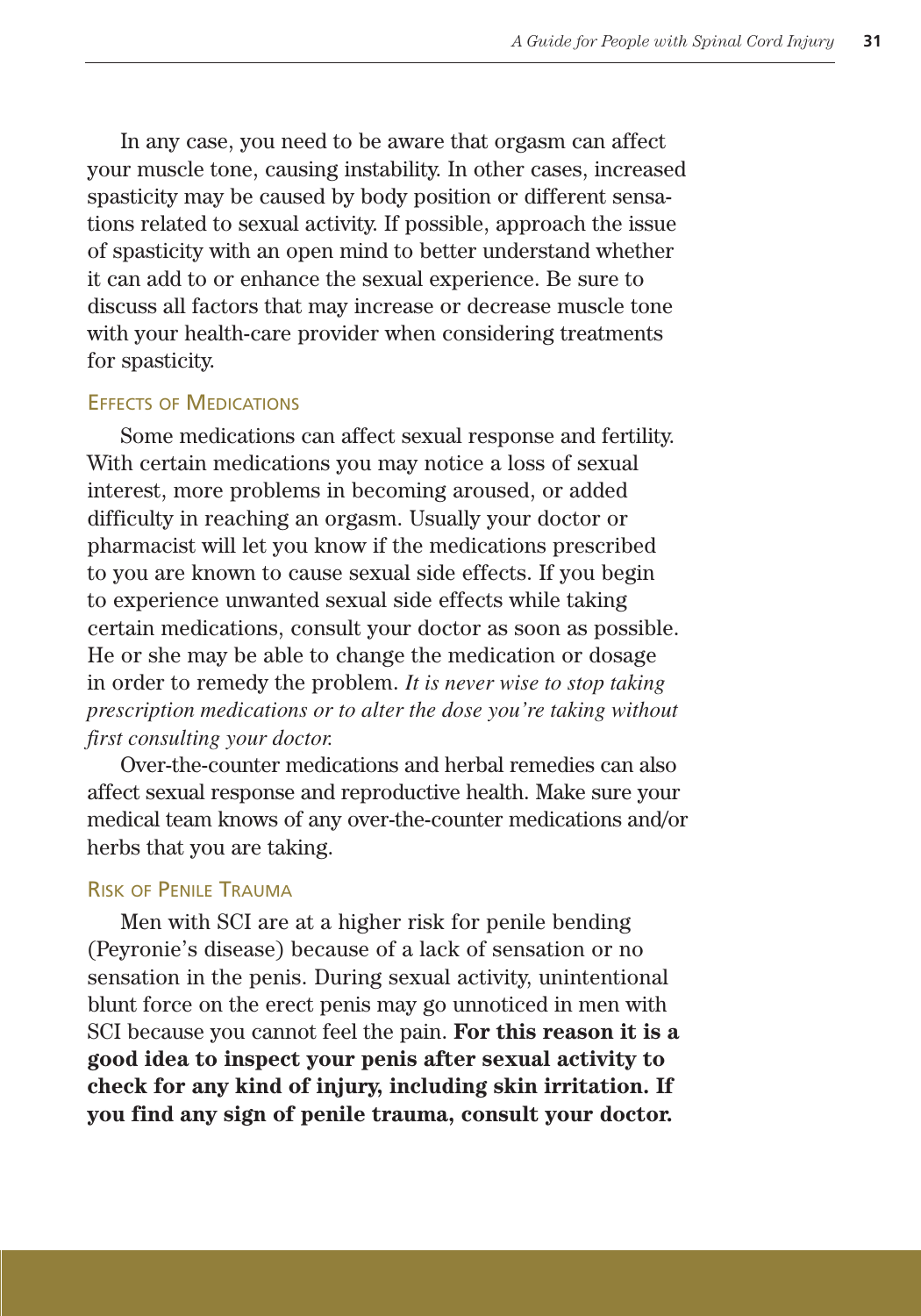#### BLADDER AND BOWEL

It is very important to find bladder and bowel management practices that work well for you. Maintaining good bowel and bladder function will keep you healthier and more comfortable.

Maintaining good bowel and bladder function will keep you healthier and more comfortable.

Sometimes it will require trying several methods before you find the ones that best suit your particular needs, but it's well worth the effort. If the programs that were started during your rehabilitation are not working well for you, let your doctor know.

For some people with SCI, the thought of losing control of bladder or bowel function during sexual activity can cause anxiety for fear of embarrassment. Such anxiety can make sex a worry rather than a pleasure. It is important to address any concerns you may have about maintaining bladder or bowel control during sex. You will probably want to talk to your health-care provider in order to find out the best solutions for preventing problems and for dealing with them if they should occur. If you have a regular sex partner, you may want to talk to him or her as well; sometimes talking about potential problems can alleviate anxiety.

For some men having a full bladder helps to get and keep an erection, while for others a full bladder can be an obstacle to getting an erection. You can use this knowledge about your body to determine when to empty your bladder, and trial and error may be your best strategy. However, a full bladder may cause increased risk of AD if your injury is at T6 or above. You should discuss this possibility with your doctor and develop a contingency plan in case autonomic dysreflexia should occur.

If you use an indwelling urethral catheter, you need to take precautions to prevent it from becoming dislodged or getting contaminated during sexual activity. Some people prefer to remove the catheter altogether during sex and then replace it after. This may be a problem if you need help to remove or to reinsert the catheter. Some men who use indwelling catheters fold the tubing down the shaft of the penis or clamp the end of the catheter and then place a condom over the penis and tubing prior to intercourse.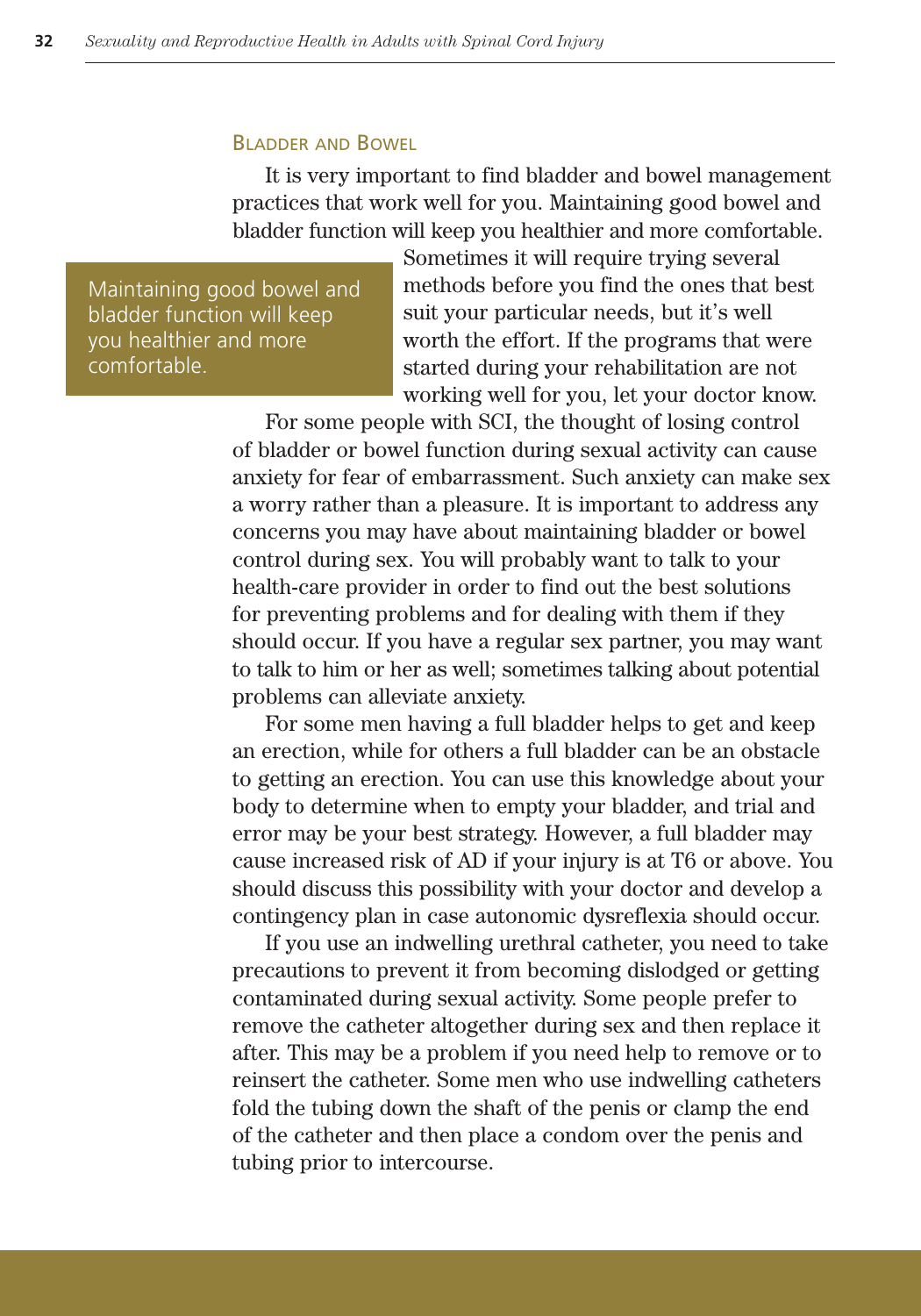**If you use the technique of leaving the catheter in place, you should be aware that it can damage the catheter's balloon port tubing, causing the balloon to remain inflated. Damage to the balloon port may cause bladder distention, ultimately resulting in a urinary tract infection, sepsis, or AD in men with injuries at T6 and above. Because of the issues associated with indwelling catheters, some people with SCI switch to suprapubic catheters, which can be more conducive to sexual activity. It is important to ensure that your catheter is clean before and after sexual activity.**

Emptying leg bags prior to sexual activity can go a long way in preventing spills if breakage occurs. Towels or disposable protective bed pads can be very useful should leakage or bodily discharge occur.

Some people prefer to empty their bowels prior to sexual activity; however, even with an empty bowel, residual bowel or mucus discharge can occur as a result of digital rectal stimulation or some medications, such as bisacodyl. Stimulating the anus during sexual activity can be a source of pleasure but may also increase the possibility of an accident. Being prepared for such an event can reduce anxiety and minimize the disruption that a bowel accident may cause during intimate moments. It is usually helpful to discuss the possibility of unplanned bowel discharge with your partner in order to reduce anxiety as well as the element of surprise. In a sexual situation, reduction of anxiety will lead to a more positive experience. Try to have a sense of humor about the whole situation. Your partner will look for your reaction. If you can stay relaxed, chances are that your partner will, too.

#### SKIN CARE

After SCI your ability to feel pressure, tearing, or friction on your skin can be greatly reduced. During sexual activity there is usually an increase in friction on various areas of your body that can lead to injury. **It is especially important to inspect your skin after sexual activity (with the help of a partner or caregiver if needed).** Skin breakdown (scrapes, cuts, abrasions) can be treated much more effectively when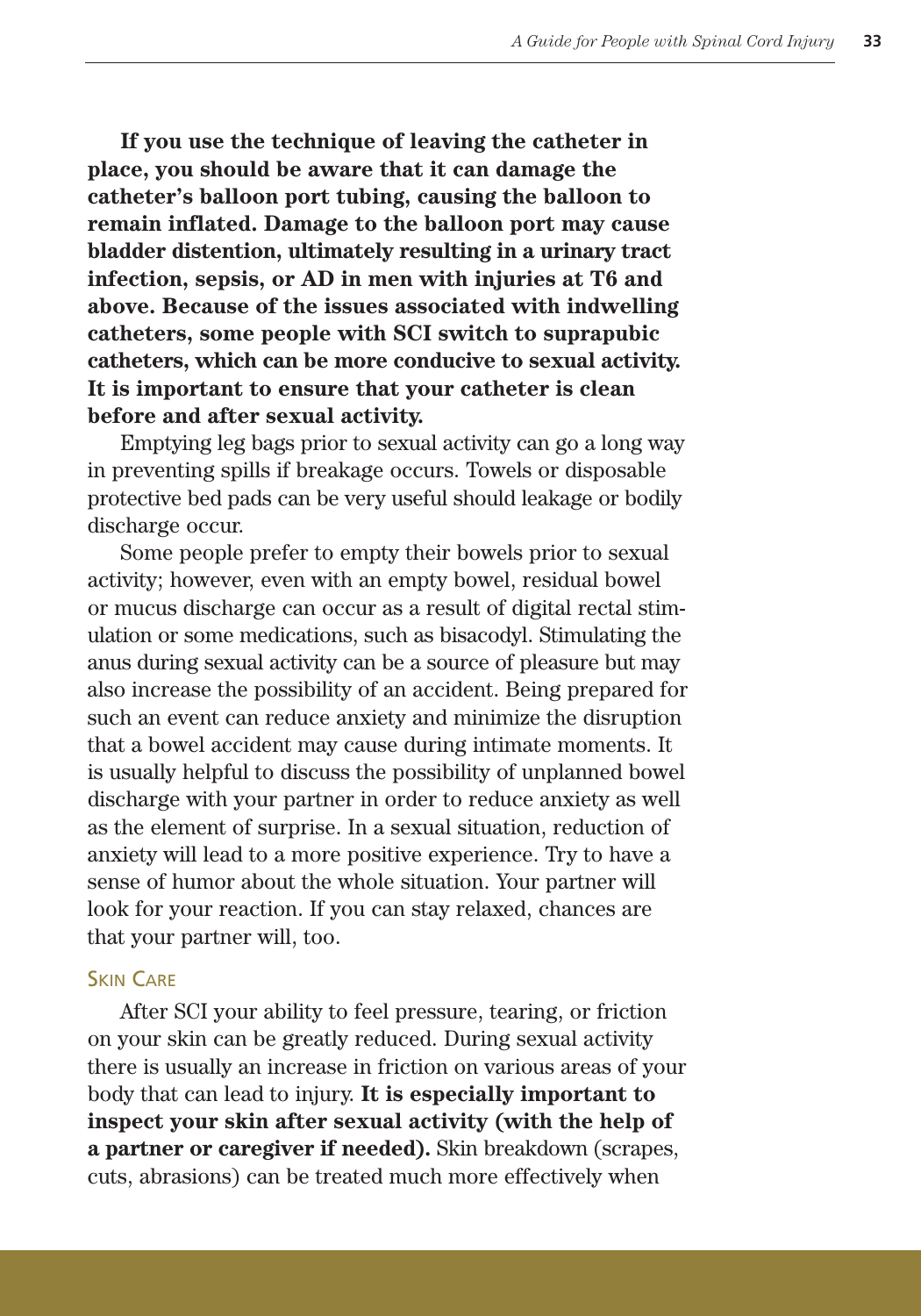caught early. With early intervention more serious wounds or pressure ulcers can be prevented, or their severity lessened.

One way to help prevent skin breakdown during sexual activity is to ensure that there is plenty of lubrication in the areas that are being stimulated. After SCI, women may experience decreased or absent genital lubrication and men may experience decreased pre-ejaculatory fluid—these factors may result in irritation of the skin during intercourse (or other sexual activity). Using water-soluble lubricants (preferably gels) can provide additional lubrication. It is best to use lubricants that are water-based with no added color or flavor.

It is not advised to use warming gels since you may not be able to detect temperature changes. Silicone gels are also more difficult to wash off as compared to water-based gels. The gel should be applied to the genitals prior to intercourse and used on any other part of your body that will receive extra friction during sexual activity. You may need to reapply gel during prolonged sexual activity.

If you develop a pressure ulcer, you do not necessarily have to abstain from sexual activity. However, while the pressure

While the pressure ulcer is healing, sexual activity should be modified and appropriate precautions taken to avoid additional injury to your skin.

ulcer is healing, sexual activity should be modified and appropriate precautions taken to avoid additional injury to your skin. You will need to eliminate excess pressure on the area of your ulcer. Try to be especially careful with the dressings used to treat your wound so that they do not become dislodged

or loosened during sexual activity. Bandages that *do* become loosened or damaged need to be replaced after sex.

#### PROTECTING YOUR LIMBS DURING SEX

After experiencing SCI, it is common to lose some flexibility or range of motion. Loss of flexibility or range of motion combined with bone density loss (which is more common after SCI) can make it easier to damage, dislocate, or even break limbs. To help prevent this unwanted outcome, support limbs with pillows or bolsters during sexual activity. Try to avoid any forceful pressure when positioning your body for sexual activity. It is worth a little extra effort and experimentation to figure out the best placement of your body and the best ways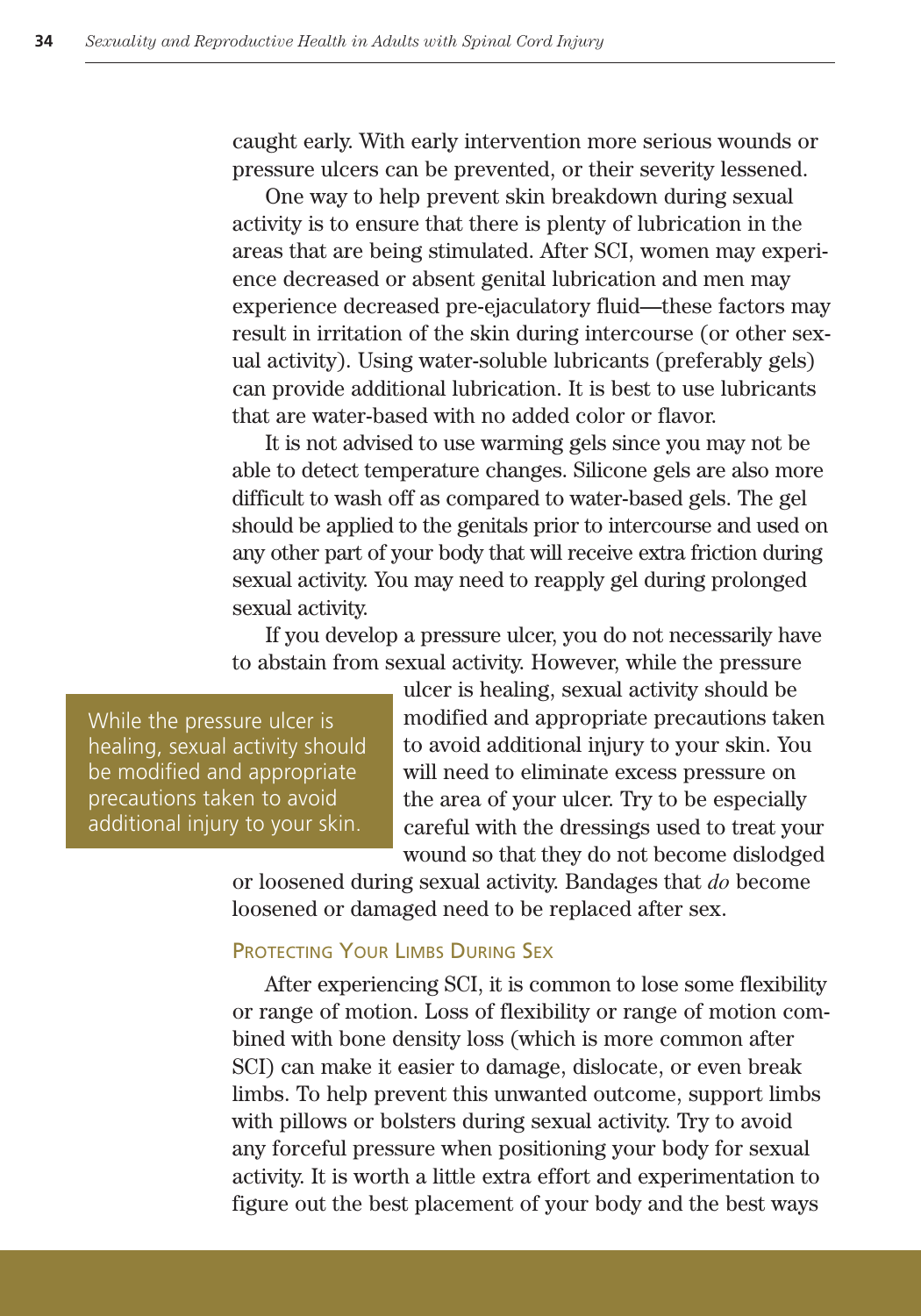to support yourself with pillows or bolsters to alleviate worry about limb injury, increase your comfort (and the comfort of your partner), and ultimately improve sexual encounters.

#### **SEXUALLY TRANSMITTED DISEASES**

Anyone who is sexually active should be educated about sexually transmitted diseases (STDs). This is no less true for people with SCI. Using condoms (male or female condoms) can reduce the risk of contracting or transmitting STDs. Some individuals may be allergic to latex materials. If you are, talk with your doctor or pharmacist about possible alternatives to latex materials. You should always use a condom when engaging in vaginal, oral, or anal sex unless 1) you are in an exclusive relationship (in which you are sure that neither you nor your partner are having sex outside the relationship) and 2) you are certain that neither of you already has an STD (as determined by blood test results). However, this should be a mutual decision based on trust and verifiable knowledge of yourself and your partner. It is very reasonable and common for people who are becoming sexually involved with each other to have a series of blood test to confirm the absence of STDs.

If you decide to use a condom, be sure you know how to correctly place it for maximum protection. Your doctor or other members of your health-care team can help with education as needed. For some people with SCI, physical limitations of the arms and hands may make proper placement of a condom difficult. Your partner may be able to help and, in fact, placement of the condom can be a mutually satisfying aspect of the sexual encounter.

The risk of contracting an STD is greatly increased when people have sex with multiple partners, have sex with a person whose sexual history is not known, or have sex with strangers. The use of alcohol or other drugs can impair judgment, thus increasing the risk of engaging in potentially dangerous sexual behavior. Let's face it: sometimes it is difficult to ask a new partner about personal sexual practices; however, it is important to have the conversation—in the long run it is less stressful to talk about STDs before having sex than after.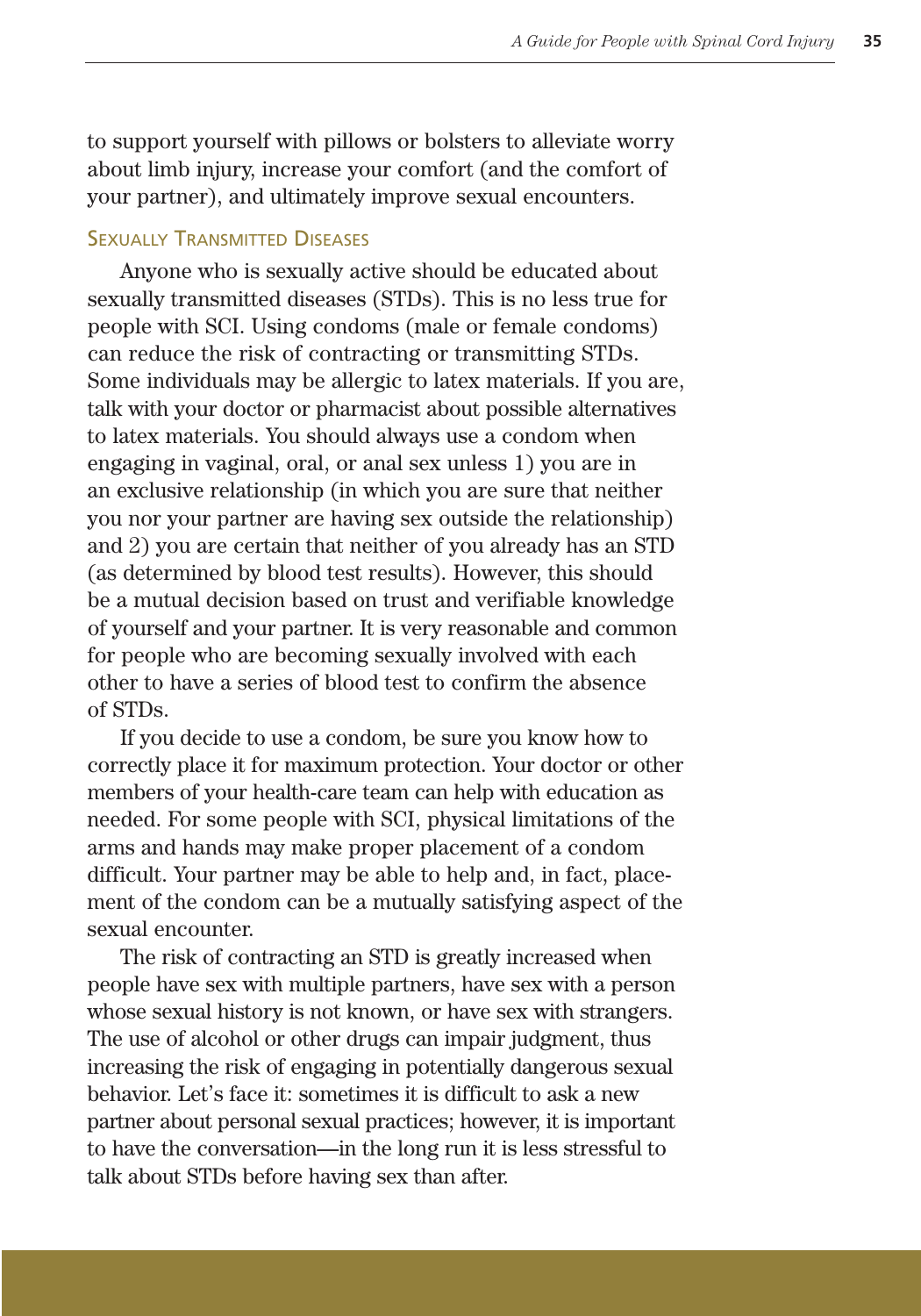Early diagnosis is very important for people who do contract an STD. There are effective treatments for most sexually transmitted diseases (although these are not necessarily cures) and they can be more effective if started soon after the infection is contracted. So request screening for STDs whenever you have concerns. Women may want to ask about HPV vaccination or screening.

#### *Psychological Health Considerations*

#### COUNSELING AND SEX THERAPY FOR UNRESOLVED SEXUAL ISSUES

For some people sexuality can be associated with negative experiences, such as early trauma or abuse as a child or as an adult. As a result, these individuals have prior issues that may make sex more complicated for them and that can make the sexual adjustment more difficult after SCI. If you feel that there are other personal issues interfering with your sex life, consider talking to a counselor or sex therapist. Therapists or counselors can also help with difficult relationships—whether the difficulty started before or after your injury. In the United States, sex counselors and sex therapists are certified by the American Association of Sexuality Educators, Counselors and Therapists.

These professionals are trained to help people with sexual difficulties and have experience providing suggestions aimed at improving sexual health and well-being. Many people with SCI find that professional assistance in this area is especially helpful in the months following discharge from the hospital when issues regarding sexual activity may begin to surface.

#### **DEPRESSION**

Try to be aware of changes in your mood. It is normal for people to feel sad or depressed at different times—especially in response to adverse events. It is certainly understandable to feel sad and scared after experiencing a major physical trauma, such as SCI. Work with your medical team, your friends, and family, and/or your partner to get the comfort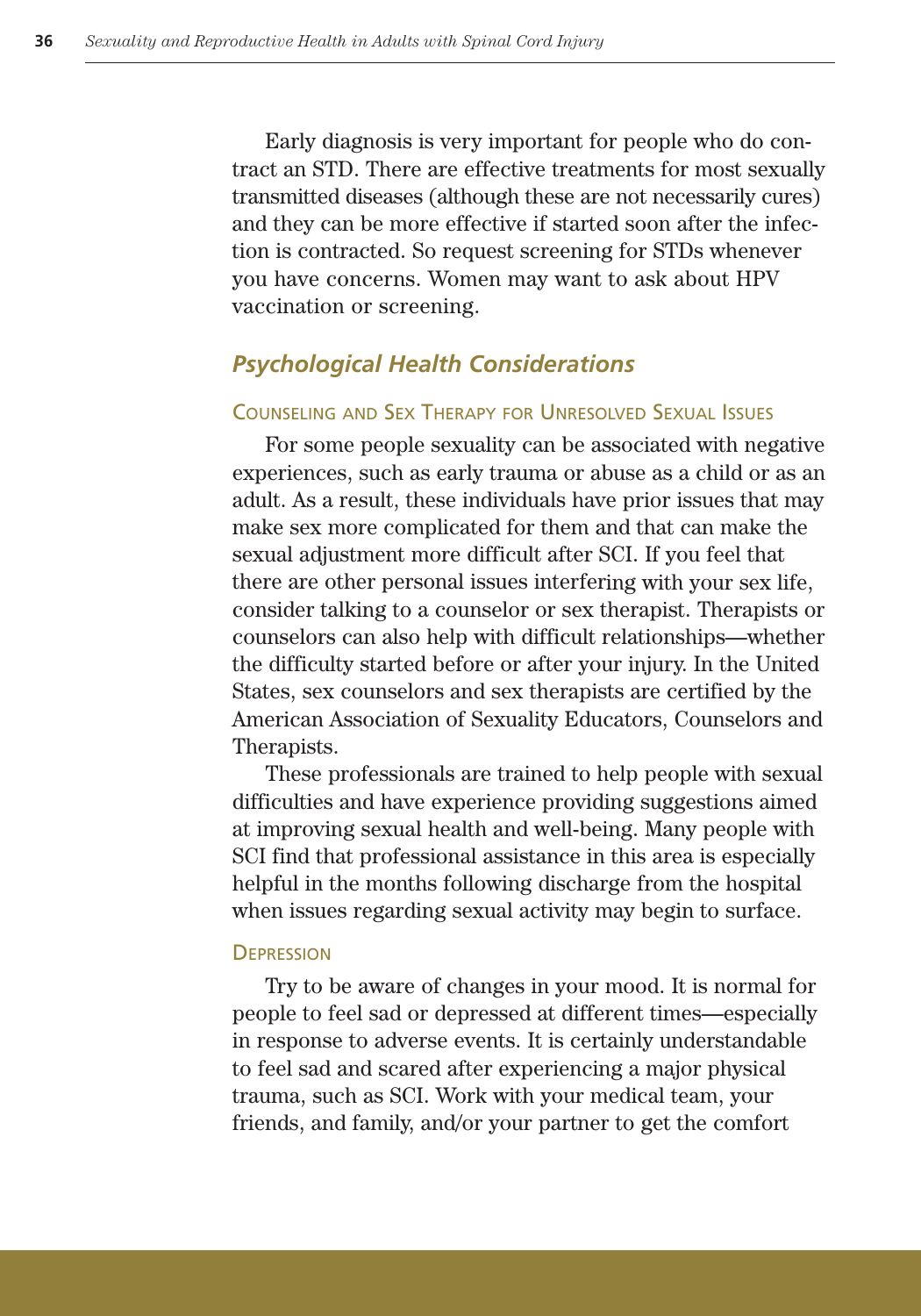and help you need during your period of recovery and rehabilitation. As time passes, however, you may begin to feel more hopeful and positive about the future. Generally, two weeks is considered too long to feel depressed before getting help. If you experience such symptoms as an unusual disinterest in sexual activity, poor concentration, persistent tiredness,

thoughts of suicide or hurting yourself, or changes in your sleeping or eating habits (feeling like you want to eat too much or not at all), you may be suffering from depression. Depression can be dangerous. It is a condition that *can* be treated and your doctor can help you. No one should simply suffer through a bout of depression—depression can negatively affect your work life, your social life, and your sex life.

If you experience symptoms of unusual disinterest in sexual activity, poor concentration, persistent tiredness, thoughts of suicide or hurting yourself, or changes in your sleeping or eating habits, you may be suffering from depression.

#### AGING AND SEXUALITY

As we age, our physical dexterity can become more limited and some people experience pain and have less mobility. Aging for some people is also sometimes associated with diminished desire for sexual activity or more difficulty with sexual function. Whether or not these changes will occur for you depends on your individual health issues, your personality, and your personal and emotional reactions to the changes that come with age.

If you find you are having sexual problems as you get older, your health-care provider can help. A physical therapist can suggest exercises and different ways of moving that can make positioning during sexual activity easier. Physical and occupational therapists may also recommend adaptive equipment, such as mechanical transfer lifts to make moving from place to place less difficult and less strenuous. If indicated, your doctor may prescribe medications to help with erectile dysfunction if that becomes a problem associated with age.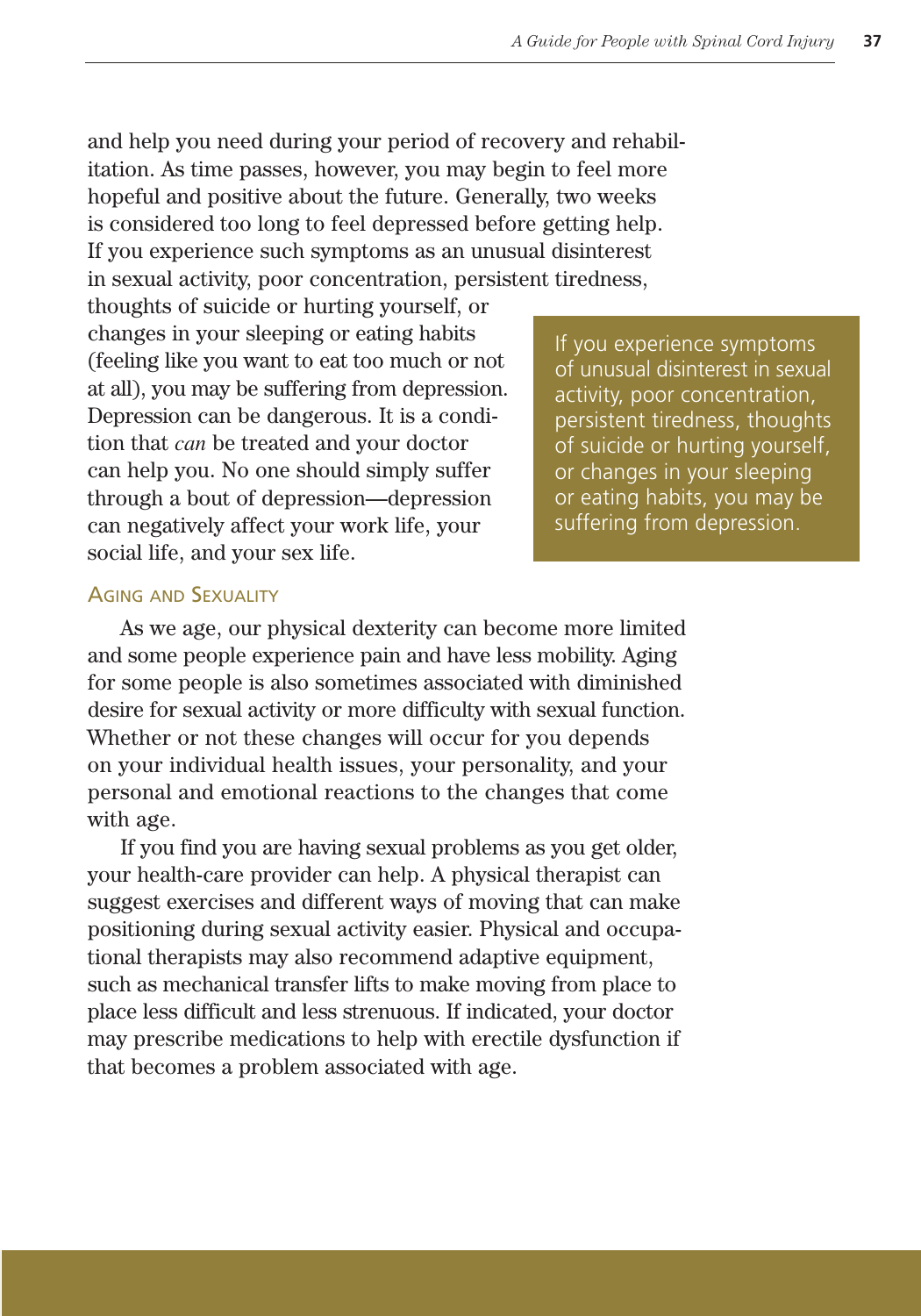## *Lifestyle Issues*

#### YOUR COMMUNITY AND CULTURE

Your attitude about sex can have a lot to do with your religion, your spiritual beliefs, your cultural or social environment, and your personal or family history. Your health-care provider can work with you to consider your personal views when providing sexual education and counseling. For example, many people believe that sex is something only to be shared within a marital relationship. Other people believe that sex can be a healthy part of a close relationship or friendship. Some religions or cultures have specific teachings about sex. People's beliefs regarding when, where, and with whom to have sex are as varied as people themselves. It's important that you deal with sexuality in ways that are in line with your personal beliefs.

#### **ALCOHOL AND NONPRESCRIPTION DRUG USE**

Drinking alcohol or using "recreational" (or nonprescription) drugs can negatively affect your sexual response and performance and can have negative effects on fertility as well as your overall health. While many people can drink alcohol in moderation without negative side effects, some people cannot. This is an area of life where it is important to be honest with yourself if you think you may be abusing alcohol or drugs. For many people, the capacity to drink alcohol may change after SCI due to medications or bladder-management programs. Talk with your health-care team to determine what is best for you. Pregnant women should not drink alcohol or use drugs.

#### **SMOKING**

Smoking cigarettes is a serious health risk for everyone. Because smoking cigarettes affects blood circulation, it can impair sexual response—sexual organs need blood to function. This can be even more problematic for people with spinal cord injury, given that circulation may be somewhat impaired due to the injury and the resulting limitations of movement. Smoking cigarettes makes it harder to achieve healthy circulation throughout the body. Cigarette smoking also greatly increases the chances of getting cancer and developing heart disease. If you want to stop smoking, talk to your doctor about med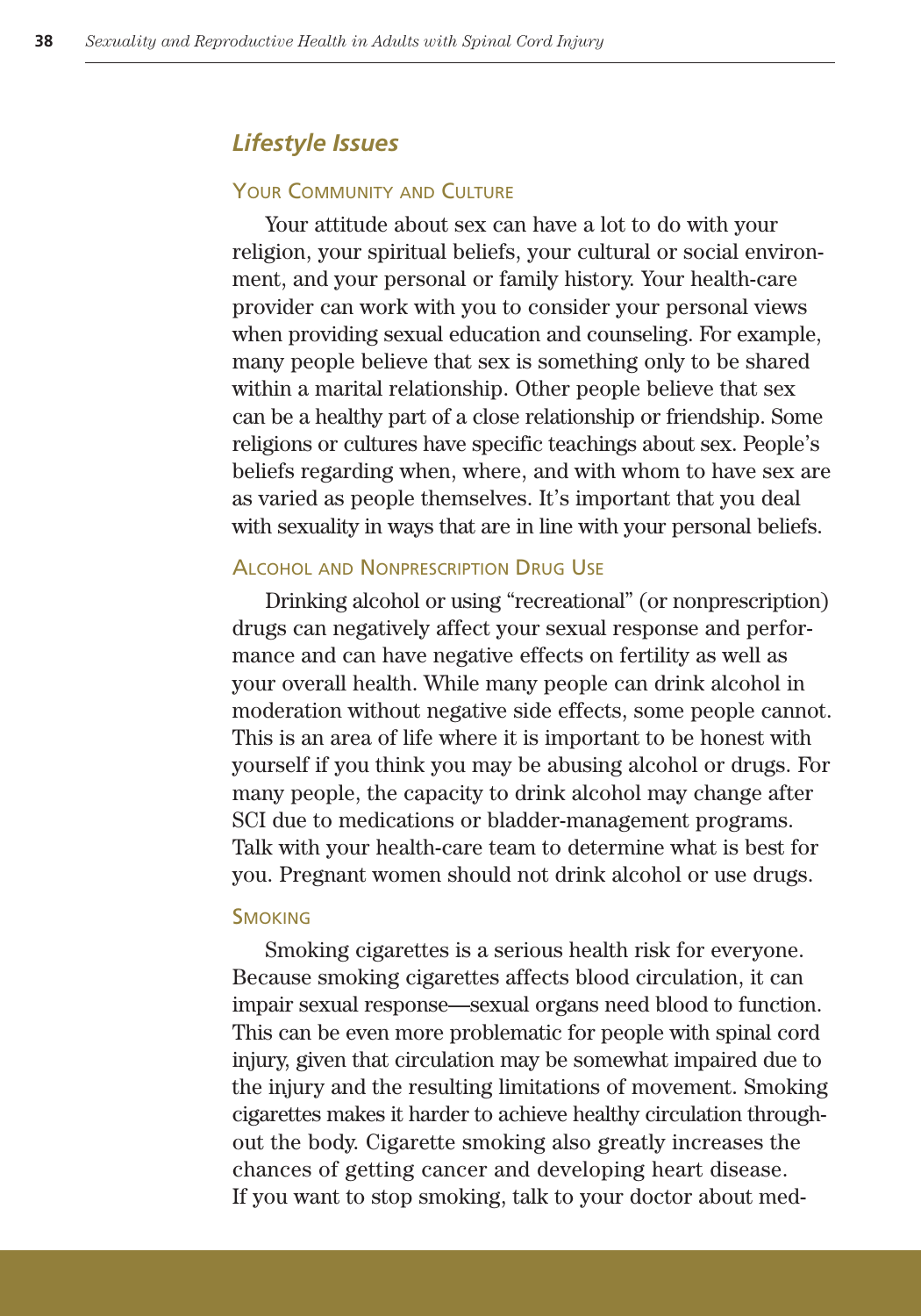ications or programs aimed at reducing the urge to smoke. Pregnant women should never smoke.

## *Relationship Issues*

#### EXISTING RELATIONSHIPS

After experiencing spinal cord injury it is common for people to be fearful about the stability of their romantic relationships. Such fears are almost universal after a serious life change. Unfortunately, people are often reluctant to talk about these fears with their spouse or partner and this can hurt a couple's ability to maintain open and honest communication.

Try to begin discussing your concerns with your partner as soon as possible after SCI in order to alleviate undue anxiety and stress. This kind of open discussion can help you identify areas that are a source of anxiety for both of you. Talking about these issues is a good first step in easing your mind and reducing stress. In some cases, you may want to discuss concerns or worries with peer counselors, psychologists, psychiatrists, members of the clergy, or rehabilitation therapists. If this is the case, try to find someone who has experience working with people with SCI. Remember, if you don't feel comfortable with the first counselor you see, continue to seek one who meets your needs.

#### ESTABLISHING NEW RELATIONSHIPS

People with SCI face certain specific challenges when trying to establish new romantic relationships. Medical issues, wheelchair accessibility, personal care, or other medical issues may present problems when trying to date someone new or develop an intimate relationship. When you have a spinal cord injury, asking for assistance and being able to explain your injury are important skills that will help in developing romantic relationships or even friendships. .

The ability to communicate effectively and to be positive about oneself is critical in order to meet new people and establish potentially romantic relationships. Sometimes the best people to talk to about these issues are other people living with SCI. They may have had successful experiences to share with you and may be helpful in problem solving. From their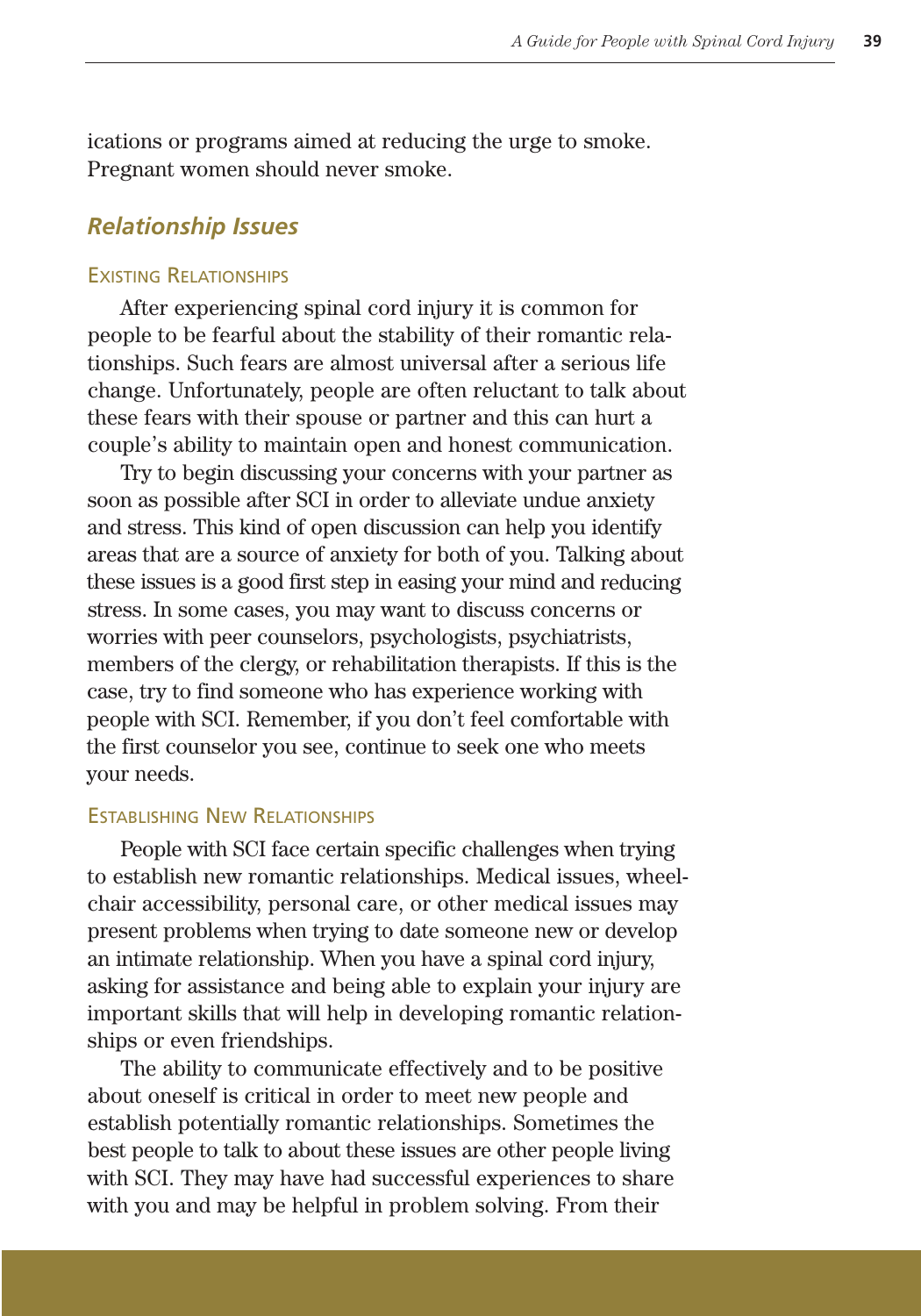experiences, they may be able to offer some creative ways to meet new people and form new relationships. .

Online dating is an extremely popular way for people to find potential friends and love interests. The Internet offers people access to others who are looking for companionship and a relationship. Many websites provide opportunities to develop online profiles highlighting personal qualities, characteristics, likes, and dislikes, and to describe the kind of relationship you are looking for. There are some websites specifically for individuals with disabilities. Sometimes people meet potential partners through other online forums, such as discussion groups or gaming sites.

The downside to online socializing is that it can increase your chances of being exploited by people with bad intentions. For this reason it is important to take common sense precautions, for example: do not disclose too much personal information (such as your address or phone number) and do not believe everything people say about themselves in an online forum. There are many commonly known websites especially designed for single people to meet other single people. These may provide a safer structure through which to meet people; however, the same precautions must be used.

**If you decide to meet someone in person, begin by using a public phone or service to block your number before the decision to meet, only meeting in a public place with which you are very familiar, taking a friend along, and always telling a friend or family member where you are going, with whom, and when you plan to return. Always take your cell phone with you and have a plan for how to get home independently. Your safety should always be the priority.**

#### **CAREGIVERS**

Individuals who also provide physical assistance to their partner with SCI can develop physical or emotional "burnout" that may negatively affect romantic or sexual relationships. Communication with your partner is the first step to avoiding or alleviating this kind of situation. Talk with your partner to evaluate your priorities and the resources that are available to you for assistance.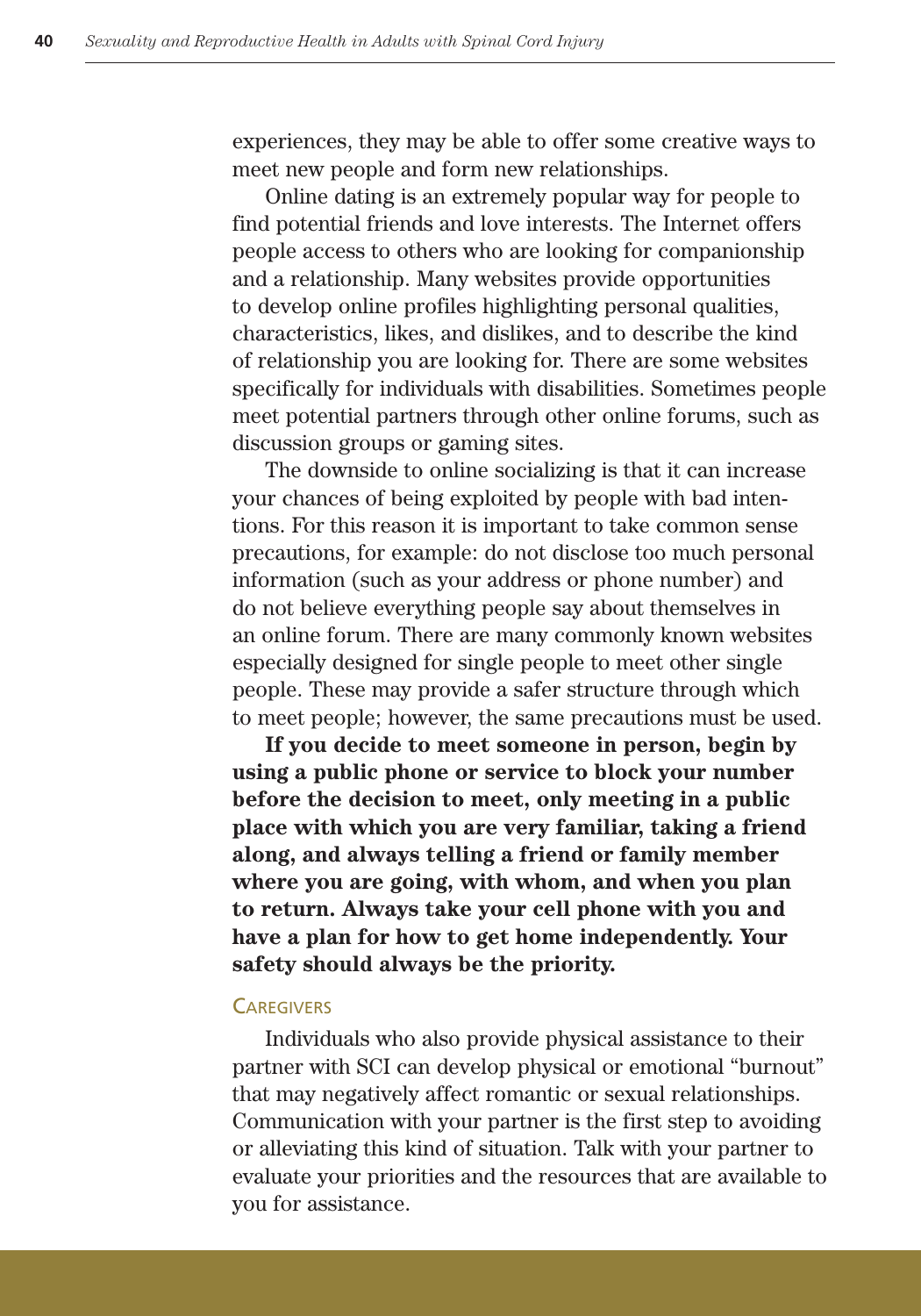Both members of the relationship need to understand and communicate about the physical and emotional issues related to SCI. It is important that this communication be as nonjudgmental and as open as possible. If your partner doesn't want to help with a particular aspect of your care, try to find alternate solutions. If you notice that your partner is getting stressed, try to take feedback from them without getting too defensive. Sometimes just adjusting an attitude or being a little less demanding can go a long way in improving how the two of you get along.

As a rule of thumb, whenever possible, see if personal care can be provided by someone other than a romantic partner or significant other. This may help prevent partner "burnout" and maintain romantic feelings in an intimate relationship.

## *Conclusion*

In this guide we have tried to communicate the fact that being sexual is both how you feel about yourself and how your body responds. In addition we have tried to emphasize the importance of learning how your body functions and how it reacts to sexual stimulation after an injury. This is because feeling sexual and having a positive sexual experience after injury requires knowing your body and the changes that have occurred. This takes time and practice. If you have a partner, communicating this information and sharing this knowledge about your feelings and body are just as important.

The ways in which you handle early frustrations and disappointments about sex can make all the difference for your future sex life. Try to remember that although a positive sexual experience is what you are striving for—and is achievable there may be difficulties along the way. In relationships, try to push beyond your comfort zone and seize opportunities that come your way. Each sexual experience can teach you something important about yourself and about your body after SCI. In doing this, your experiences will get better with time and knowledge. The important thing is to know that you are still a sexual being. With this knowledge and with experience, you can have the kind of sexual life that you desire.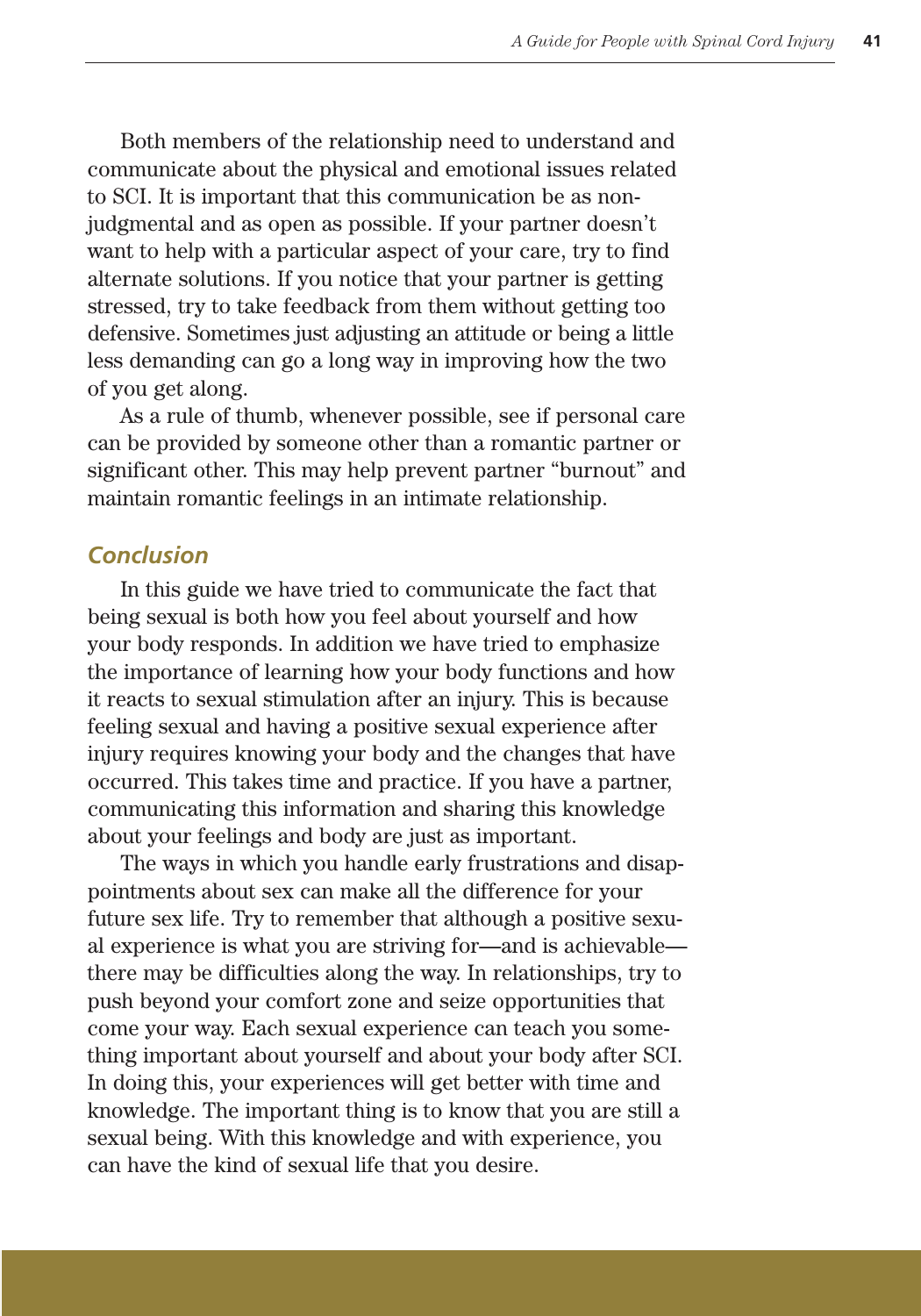#### *Resources*

#### **Websites**

Paralyzed Veterans of America: www.pva.org

www.sexualhealth.com

www.spinalcordcentral.org

#### **Books**

*Autonomic Dysreflexia: What You Should Know*\*

*Bladder Management Following Spinal Cord Injury: What You Should Know*\*

*Neurogenic Bowel: What You Should Know*\*

*Preservation of Upper Limb Function: What You Should Know*\*

*Sexuality after Spinal Cord Injury-Answers to Your Questions* (Spinal Cord Injury Education & Training Foundation), by Stanley H. Ducharme & Kathleen M. Gill

*Sexual Function in People with Disability and Chronic Illness: A Health Professional's Guide*, by Marca L. Sipski & Craig J. Alexander

*Yes, You Can! A Guide to Self-Care for Persons with Spinal Cord Injury*\*

#### **Magazines**

*PN, The* magazine for wheelchair users: www.PN-magazine.com

*New Mobility:* www.newmobility.com

 $^\ast$  Information is available from Paralyzed Veterans of America at www.pva.org/publications.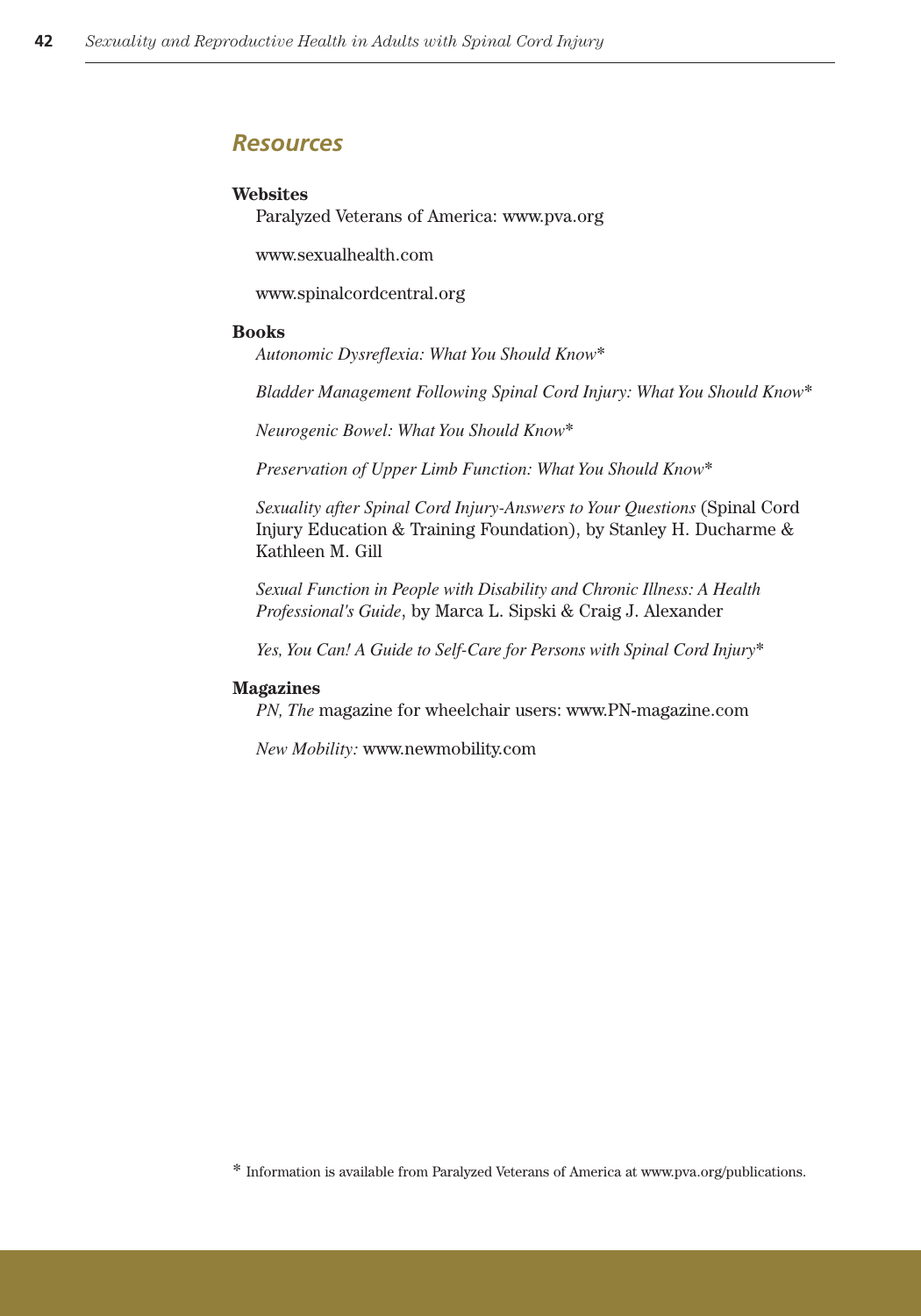## *Acknowledgments*

The Consortium for Spinal Cord Medicine (the Consortium) was founded in 1995 with the goal of improving the quality of life for persons with spinal cord injury by making their care more evidence based and, through concerted outreach efforts, bringing this knowledge to the widest possible audience. The professional health-care, payer, and consumer organizations that comprise the Consortium work in partnership with Paralyzed Veterans research and education team to realize this goal through the publication and dissemination of clinical practice guidelines (CPGs) for health-care providers and companion consumer guides written specifically to provide useful information to consumers of SCI related health care.

Paralyzed Veterans of America is proud to fund and administer the Consortium. We are honored to partner with this esteemed group to continue to provide groundbreaking guidelines that consolidate recommendations from the highest level of experts in the field of SCI.

For more information about the Consortium and Paralyzed Veterans, please visit www.pva.org.

The Consortium wishes to thank Larry Vogel, Steering Committee chair, for his valuable input into this consumer guide.

Copyright Paralyzed Veterans of America. 2011.